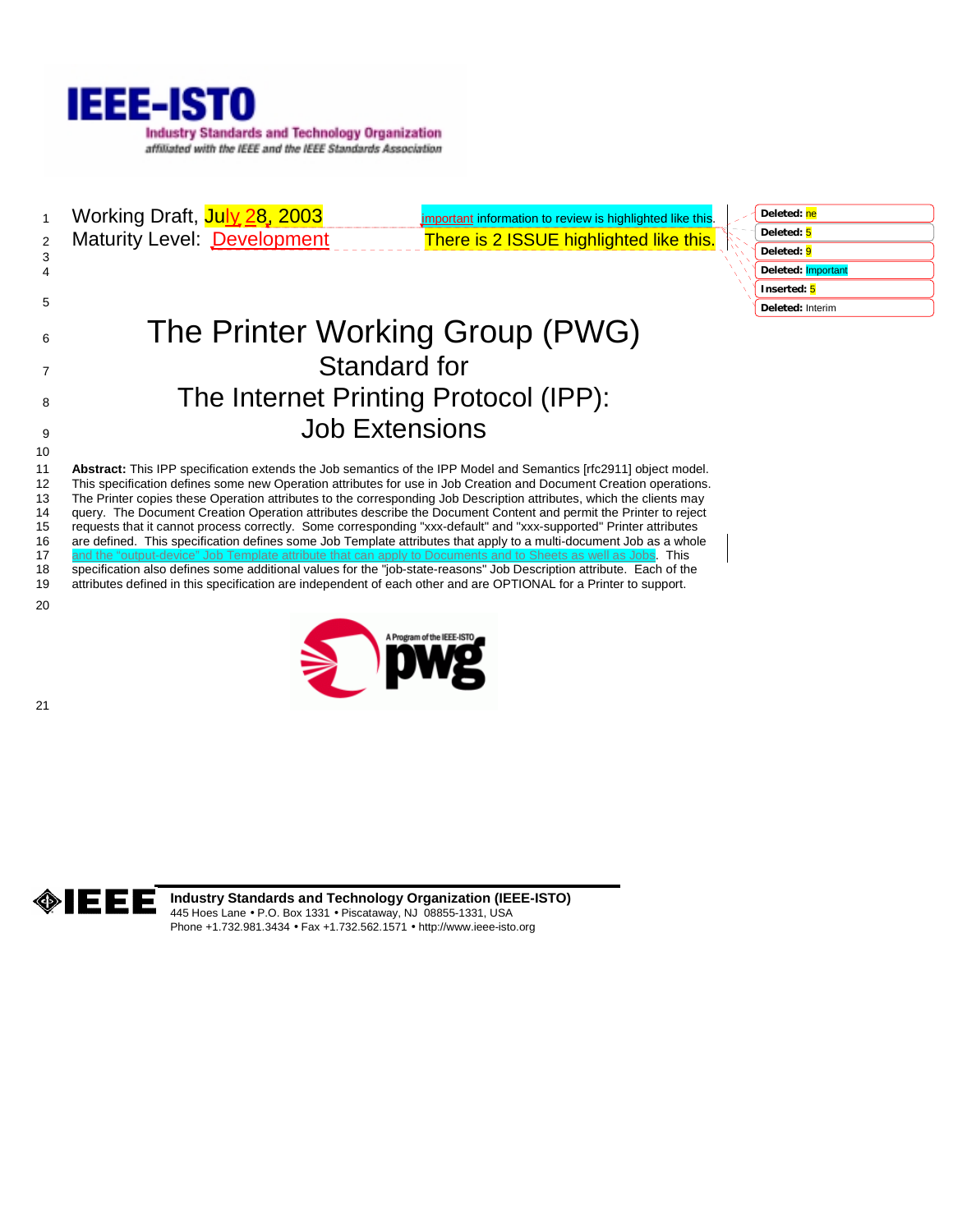**Deleted: 6 Deleted: 02**

| 22 |                                                                                                                    |                   |
|----|--------------------------------------------------------------------------------------------------------------------|-------------------|
| 23 | Working Draft, July 28, 2003                                                                                       | Deleted: June 4   |
| 24 | The Printer Working Group (PWG)                                                                                    |                   |
| 25 | Standard for                                                                                                       |                   |
| 26 | The Internet Printing Protocol (IPP):                                                                              |                   |
| 27 | <b>Job Extensions</b>                                                                                              |                   |
| 28 |                                                                                                                    |                   |
| 29 |                                                                                                                    |                   |
| 30 | This version of the PWG Proposed Standard is available electronically at:                                          |                   |
| 31 |                                                                                                                    | Deleted: 20030604 |
| 32 | ftp://ftp.pwg.org/pub/pwg/ipp/new_JOBX/wd-ippjobx10-20030728.pdf, .doc, .rtf                                       |                   |
| 33 | This document is a Working Draft for an IEEE-ISTO PWG Candidate Standard. For a definition of a "PWG               |                   |
| 34 | Candidate Standard" and its transition to a "PWG Standard", see: ftp://ftp.pwg.org/pub/pwg/general/pwg-            |                   |
| 35 | process.pdf. After approval by the PWG (by a Last Call) to transition a PWG Working Draft to a PWG Candidate       |                   |
| 36 | Standard, the resulting PWG Candidate Standard will be available electronically at: ftp://ftp.pwg.org/pub/pwg/cs/. |                   |
|    |                                                                                                                    |                   |

37 After approval by the PWG (by a Last Call) to transition a PWG Candidate Standard to a PWG Standard, the 38 resulting PWG Standard, the 38 resulting PWG Standard will be available electronically at: ftp://ftp.pwg.org/pub/pwg/standards/.

> © 2003, IEEE Industry Standards and Technology Organization. All rights reserved. The IEEE-ISTO is affiliated with the IEEE and the IEEE Standards Association. IEEE-ISTO 5100.<mark>n</mark> is a trademark of the IEEE-ISTO.

Page 2 of 46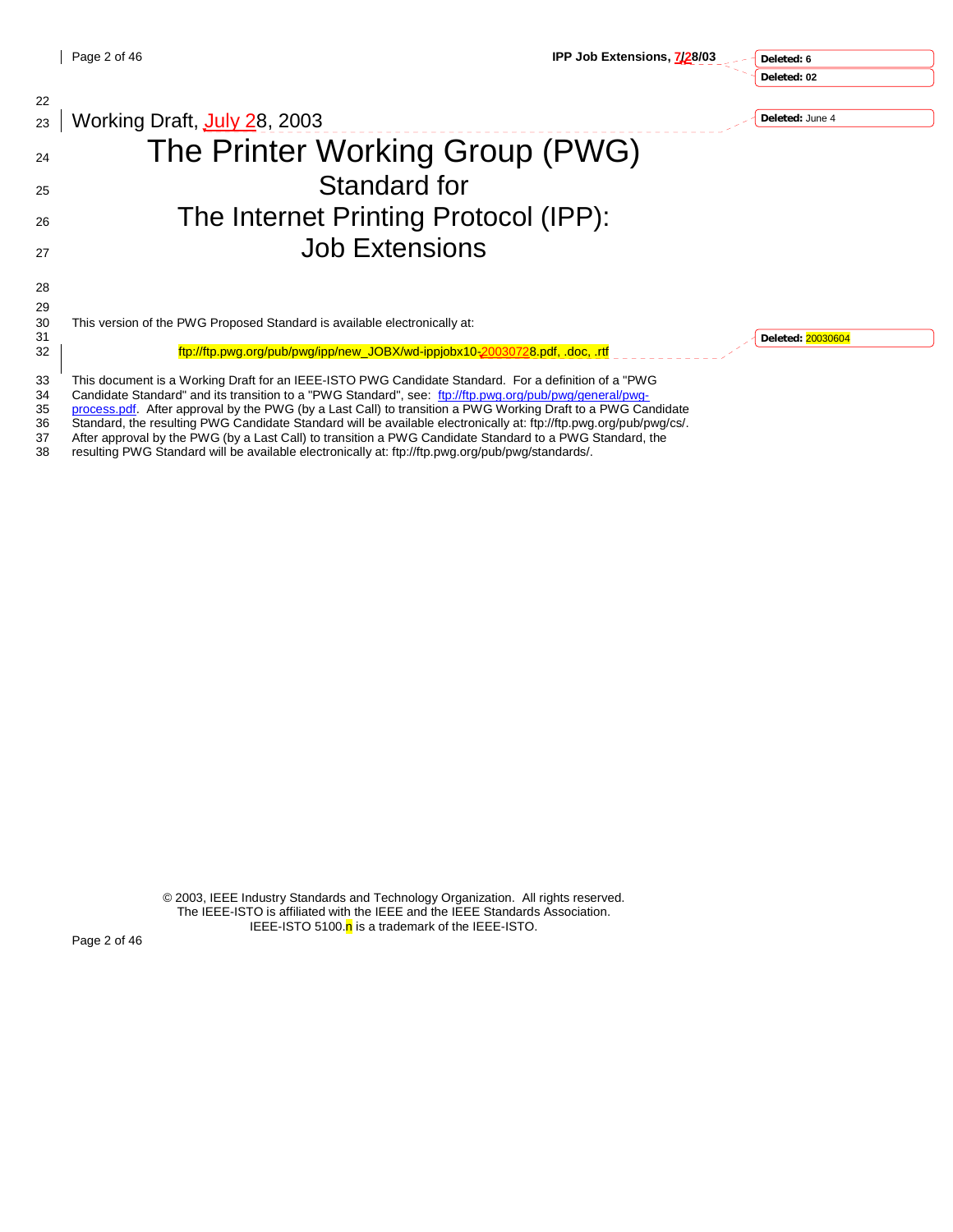#### 39 **Copyright (C) 2003, IEEE ISTO. All rights reserved.**

40 This document may be copied and furnished to others, and derivative works that comment on, or otherwise explain it

41 or assist in its implementation may be prepared, copied, published and distributed, in whole or in part, without

42 restriction of any kind, provided that the above copyright notice, this paragraph and the title of the Document as

43 referenced below are included on all such copies and derivative works. However, this document itself may not be<br>44 modified in any way, such as by removing the convright notice or references to the IFFF-ISTO and the Pri modified in any way, such as by removing the copyright notice or references to the IEEE-ISTO and the Printer

45 Working Group, a program of the IEEE-ISTO.

46 Title: The Printer Working Group Standard for the Internet Printing Protocol (IPP): Job and Document Operation extensions

48 The IEEE-ISTO and the Printer Working Group DISCLAIM ANY AND ALL WARRANTIES, WHETHER EXPRESS 49 OR IMPLIED INCLUDING (WITHOUT LIMITATION) ANY IMPLIED WARRANTIES OF MERCHANTABILITY OR 50 FITNESS FOR A PARTICULAR PURPOSE.

51 The Printer Working Group, a program of the IEEE-ISTO, reserves the right to make changes to the document 52 without further notice. The document may be updated, replaced or made obsolete by other documents at any time.

53 The IEEE-ISTO takes no position regarding the validity or scope of any intellectual property or other rights that might 54 be claimed to pertain to the implementation or use of the technology described in this document or the extent to 55 which any license under such rights might or might not be available; neither does it represent that it has made any<br>56 effort to identify any such rights. effort to identify any such rights.

57 The IEEE-ISTO invites any interested party to bring to its attention any copyrights, patents, or patent applications, or 58 other proprietary rights which may cover technology that may be required to implement the contents of this 59 document. The IEEE-ISTO and its programs shall not be responsible for identifying patents for which a license may 60 be required by a document and/or IEEE-ISTO Industry Group Standard or for conducting inquiries into the legal 61 validity or scope of those patents that are brought to its attention. Inquiries may be submitted to the IEEE-ISTO by e-62 mail at:

#### 63 ieee-isto@ieee.org.

64 The Printer Working Group acknowledges that the IEEE-ISTO (acting itself or through its designees) is, and shall at 65 all times, be the sole entity that may authorize the use of certification marks, trademarks, or other special designations to indicate compliance with these materials.

designations to indicate compliance with these materials.

| 67 | Use of this document is wholly voluntary. The existence of this document does not imply that there are no other |
|----|-----------------------------------------------------------------------------------------------------------------|
| 68 | ways to produce, test, measure, purchase, market, or provide other goods and services related to its scope.     |

© 2003, IEEE Industry Standards and Technology Organization. All rights reserved. The IEEE-ISTO is affiliated with the IEEE and the IEEE Standards Association. IEEE-ISTO 5100. $n$  is a trademark of the IEEE-ISTO.

Page 3 of 46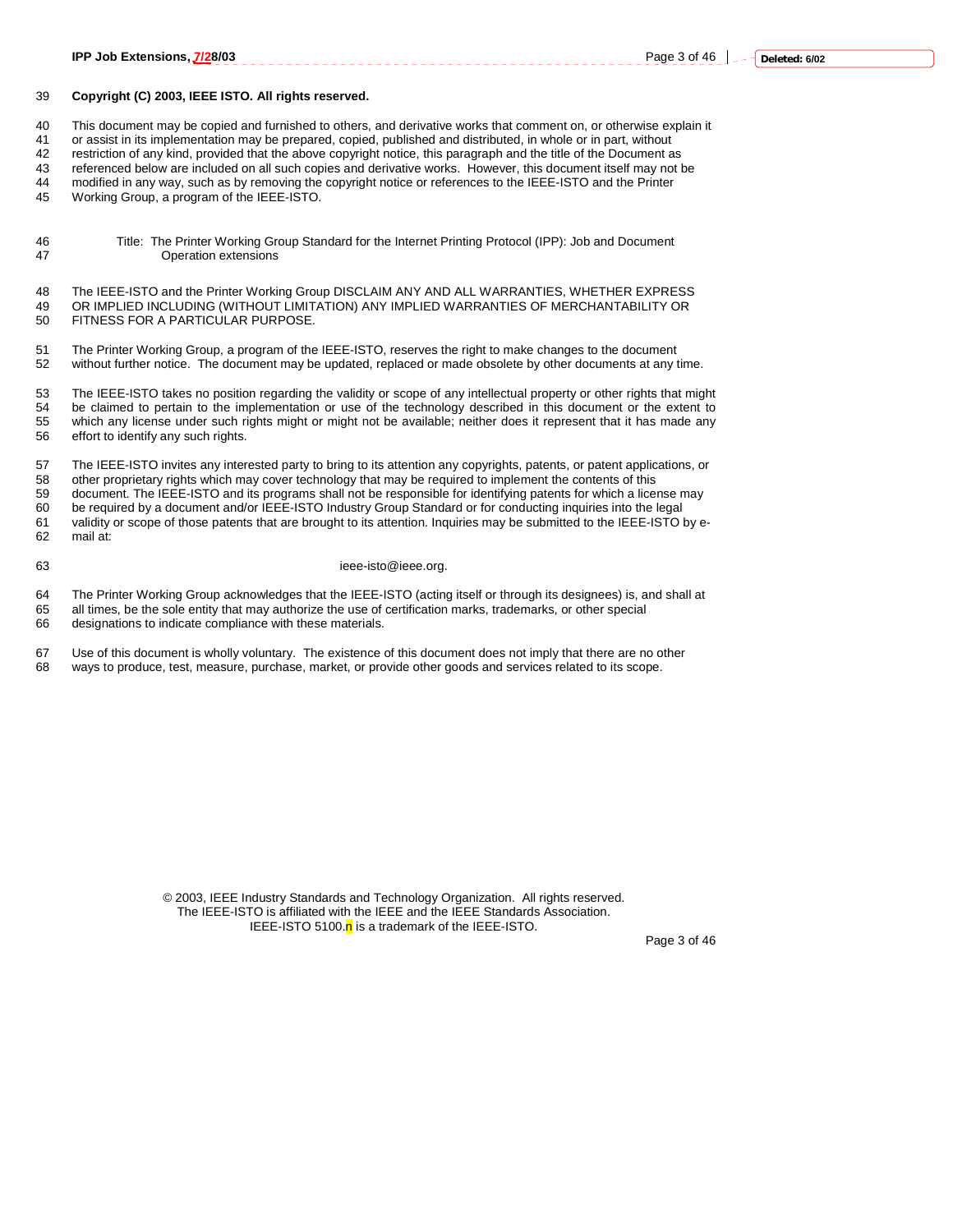### 69 **About the IEEE-ISTO**

70 71 The IEEE-ISTO is a not-for-profit corporation offering industry groups an innovative and flexible operational forum<br>72 and support services. The IEEE-ISTO provides a forum not only to develop standards, but also to faci

72 and support services. The IEEE-ISTO provides a forum not only to develop standards, but also to facilitate activities<br>73 that support the implementation and acceptance of standards in the marketplace. The organization i that support the implementation and acceptance of standards in the marketplace. The organization is affiliated with 74 the IEEE (http://www.ieee.org/) and the IEEE Standards Association (http://standards.ieee.org/).

75 For additional information regarding the IEEE-ISTO and its industry programs visit http://www.ieee-isto.org. 77

#### 79 **About the IEEE-ISTO PWG**

80 The Printer Working Group (or PWG) is a Program of the IEEE Industry Standards and Technology Organization 81 (ISTO) with member organizations including printer manufacturers, print server developers, operating system 82 providers, network operating systems providers, network connectivity vendors, and print management application 83 developers. The group is chartered to make printers and the applications and operating systems supporting them 84 work together better. All references to the PWG in this document implicitly mean "The Printer Working Group, a 85 Program of the IEEE ISTO." In order to meet this objective, the PWG will document the results of their work as open 86 standards that define print related protocols, interfaces, procedures and conventions. Printer manufacturers and<br>87 vendors of printer related software will benefit from the interoperability provided by voluntary confor vendors of printer related software will benefit from the interoperability provided by voluntary conformance to these 88 standards.

89 In general, a PWG standard is a specification that is stable, well understood, and is technically competent, has 90 multiple, independent and interoperable implementations with substantial operational experience, and enjoys 91 significant public support.

92 For additional information regarding the Printer Working Group visit: http://www.pwg.org

93 94

78

95 **Contact information:** 

- 96 IPP Web Page: http://www.pwg.org/ipp/
- 97 IPP Mailing List: ipp@pwg.org

98 To subscribe to the ipp mailing list, send the following email:

- 99 1) send it to majordomo@pwg.org
- 100 2) leave the subject line blank
- 101 3) put the following two lines in the message body:<br>102 subscribe ipp
	- subscribe ipp
- 103 end

104 Implementers of this specification are encouraged to join the IPP Mailing List in order to participate in any 105 discussions of clarifications or review of registration proposals for additional names. Requests for additional<br>106 extensions for inclusion in this specification, should be sent to the IPP Mailing list for considerati 106 extensions, for inclusion in this specification, should be sent to the IPP Mailing list for consideration. In order to 107 reduce spam the mailing list rejects mail from non-subscribers, so you must subscribe to the ma reduce spam the mailing list rejects mail from non-subscribers, so you must subscribe to the mailing list in order to 108 send a question or comment to the mailing list.

> © 2003, IEEE Industry Standards and Technology Organization. All rights reserved. The IEEE-ISTO is affiliated with the IEEE and the IEEE Standards Association. IEEE-ISTO 5100. $n$  is a trademark of the IEEE-ISTO.

Page 4 of 46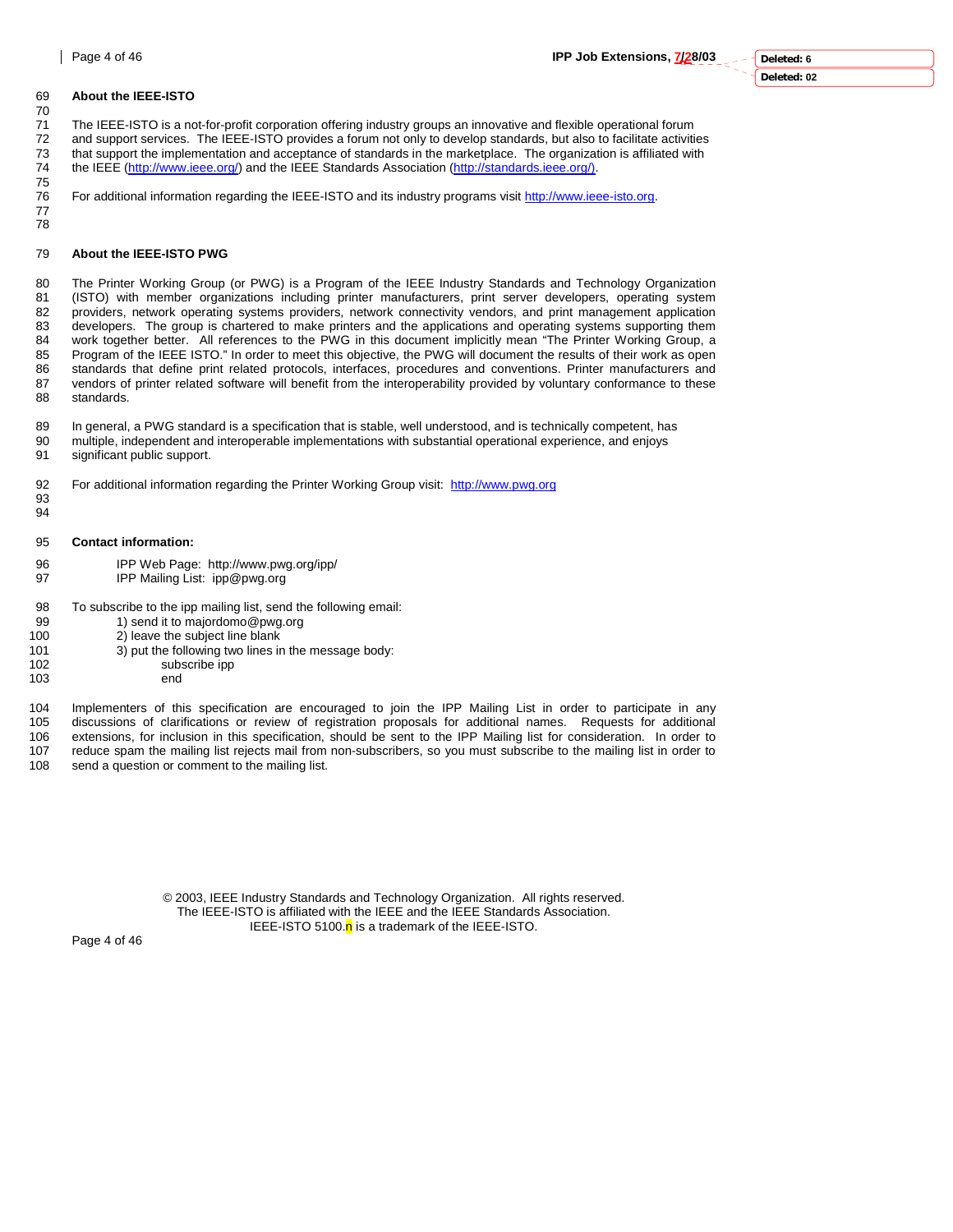# <sup>109</sup>**Contents** 110 1 Introduction and Summary 8 111 1.1 Attributes Summary..............................................................................................................................................8 112 2 Terminology 9 113 2.1 Conformance Terminology.................................................................................................................................10

| 114                                                                                                                               |   |                                                                                                                                                                                                                                                                                                                                                                                                                                                                                           |                                                    |
|-----------------------------------------------------------------------------------------------------------------------------------|---|-------------------------------------------------------------------------------------------------------------------------------------------------------------------------------------------------------------------------------------------------------------------------------------------------------------------------------------------------------------------------------------------------------------------------------------------------------------------------------------------|----------------------------------------------------|
| 115                                                                                                                               | 3 | Operation Attributes for Job Creation and Document Creation operations                                                                                                                                                                                                                                                                                                                                                                                                                    | 10                                                 |
| 116<br>117<br>118<br>119<br>120<br>121                                                                                            |   | 3.1.1.1 Why there are no "ipp-attribute-fidelity-default" and "ipp-attribute-fidelity-supported" attributes<br>3.1.2.1 Why there are no "job-mandatory-attributes-default" and "job-mandatory-attributes-supported" Printer<br>Description attributes                                                                                                                                                                                                                                     | - 14<br>15                                         |
| 122<br>123<br>124<br>125<br>126<br>127<br>128<br>129<br>130<br>131<br>132<br>133<br>134<br>135<br>136<br>137<br>138<br>139<br>140 |   | 3.2.5.1 document-source-application-name (name(MAX))<br>3.2.5.2 document-source-application-version (text(127))<br>3.2.5.3 document-source-os-name (name(40))<br>3.2.5.4 document-source-os-version (text(40))<br>3.2.5.5 document-format (mimeMediaType)<br>3.2.5.6 document-format-device-id (text(127))<br>3.2.5.7 document-format-version (text(127))<br>3.2.5.8 document-natural-language (1setOf naturalLanguage)<br>3.2.6.1 Why no "document-format-version-default"               | 19<br>20<br>20<br>20<br>20<br>20<br>21<br>21<br>22 |
| 141                                                                                                                               | 4 | Job Template attributes                                                                                                                                                                                                                                                                                                                                                                                                                                                                   | 22                                                 |
| 142<br>143<br>144<br>145<br>146<br>147<br>148<br>149<br>150<br>151<br>152<br>153<br>154<br>155                                    |   | 4.1.1.1 job-copies-default (integer(1:MAX))<br>4.1.1.2 job-copies-supported (rangeOfInteger(1:MAX))<br>4.1.1.3 job-copies-actual (1setof Integer(1:MAX))<br>4.1.2.1 job-cover-back-default (collection)<br>4.1.2.2 job-cover-back-supported (1setOf type2 keyword)<br>4.1.2.3 job-cover-back-actual (1setOf collection)<br>4.1.3.1 job-cover-front-default (collection)<br>4.1.3.2 job-cover-front-supported (1setOf type2 keyword)<br>4.1.3.3 job-cover-front-actual (1setOf collection) | 24<br>24<br>24<br>24<br>24<br>24<br>25<br>25<br>25 |
| 156<br>157                                                                                                                        |   | 4.1.4.1 job-finishings-default (1setOf type2 enum)<br>4.1.4.2 job-finishings-ready (1setOf type2 enum)                                                                                                                                                                                                                                                                                                                                                                                    | 25<br>25                                           |
|                                                                                                                                   |   |                                                                                                                                                                                                                                                                                                                                                                                                                                                                                           |                                                    |

© 2003, IEEE Industry Standards and Technology Organization. All rights reserved. The IEEE-ISTO is affiliated with the IEEE and the IEEE Standards Association. IEEE-ISTO 5100.<mark>n</mark> is a trademark of the IEEE-ISTO.

Page 5 of 46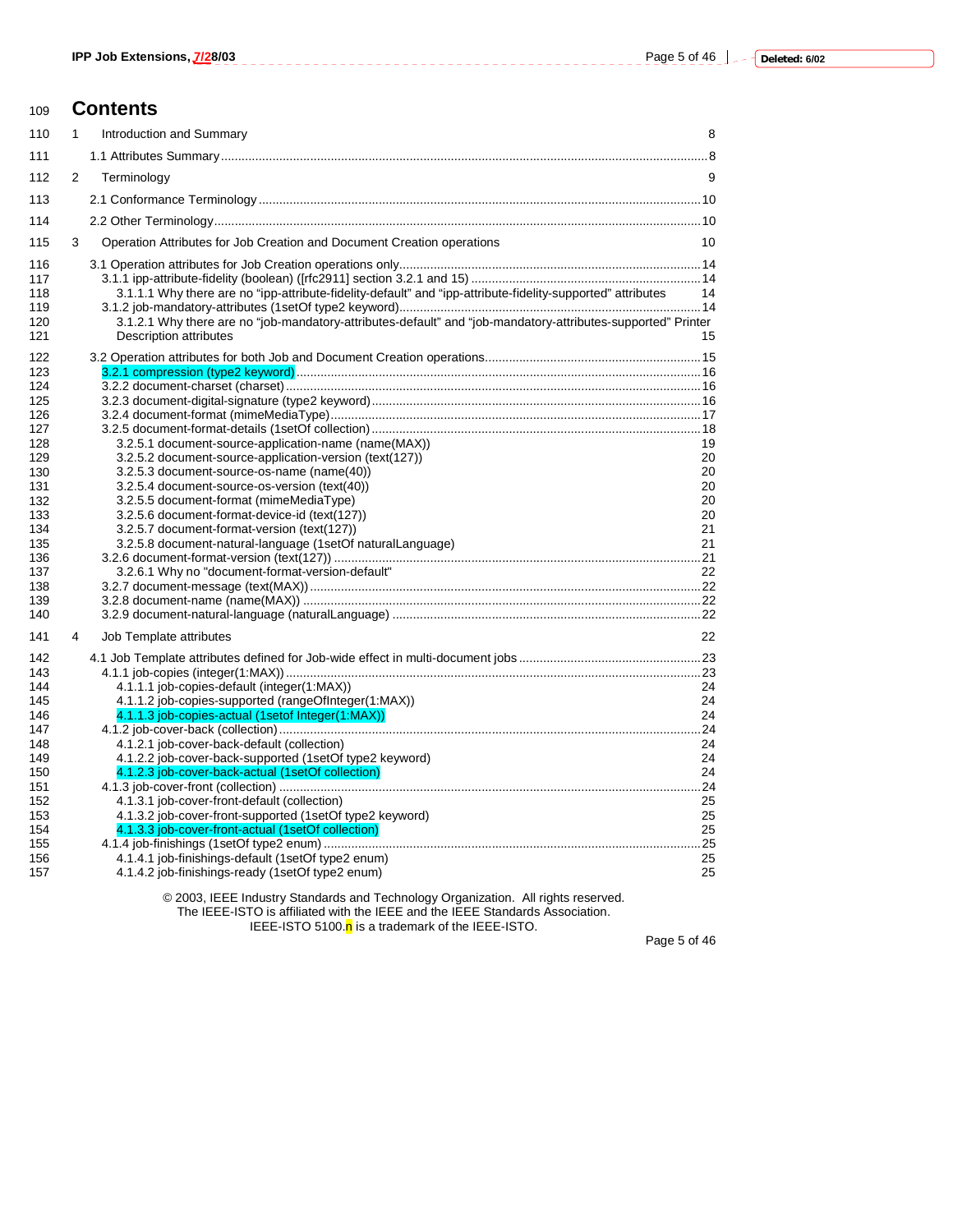| Deleted: 6  |  |
|-------------|--|
| Deleted: 02 |  |

Ξ ⊣

| 158<br>159<br>160<br>161<br>162<br>163<br>164                      |   | 4.1.4.3 job-finishings-supported (1setOf type2 enum)<br>4.1.4.4 job-finishings-actual (1setOf type2 enum)<br>4.1.5.1 job-finishings-col-default (collection)<br>4.1.5.2 job-finishings-col-ready (collection)<br>4.1.5.3 job-finishings-col-supported (1setOf type2 keyword)<br>4.1.5.4 job-finishings-col-actual (1setOf collection)                                                                   | 25<br>25<br>26<br>26<br>26<br>26       |
|--------------------------------------------------------------------|---|---------------------------------------------------------------------------------------------------------------------------------------------------------------------------------------------------------------------------------------------------------------------------------------------------------------------------------------------------------------------------------------------------------|----------------------------------------|
| 165<br>166<br>167<br>168<br>169<br>170<br>171<br>172<br>173<br>174 |   | 4.2.1.1 Why there is no output-device-default<br>4.2.1.2 output-device-ready (1setOf name(127))<br>4.2.1.3 output-device-supported (1setOf name(127))<br>4.2.1.4 output-device-actual (1setOf name(127))<br>4.2.2.1 print-content-optimize-default (type2 keyword)<br>4.2.2.2 print-content-optimize-supported (1set Of type 2 keyword)<br>4.2.2.3 print-content-optimize-actual (1setOf type2 keyword) | 27<br>27<br>27<br>27<br>27<br>28<br>28 |
| 175<br>176<br>177<br>178<br>179<br>180                             | 5 | Job Description attributes                                                                                                                                                                                                                                                                                                                                                                              | 28                                     |
| 181<br>182<br>183<br>184<br>185<br>186<br>187<br>188<br>189<br>190 |   |                                                                                                                                                                                                                                                                                                                                                                                                         |                                        |
| 191                                                                | 6 | New values to existing attributes                                                                                                                                                                                                                                                                                                                                                                       | 31                                     |
| 192                                                                |   |                                                                                                                                                                                                                                                                                                                                                                                                         |                                        |
| 193                                                                |   |                                                                                                                                                                                                                                                                                                                                                                                                         |                                        |
| 194                                                                | 7 | New Printer Description attributes                                                                                                                                                                                                                                                                                                                                                                      | 33                                     |
| 195                                                                |   |                                                                                                                                                                                                                                                                                                                                                                                                         |                                        |
| 196                                                                |   |                                                                                                                                                                                                                                                                                                                                                                                                         |                                        |
| 197                                                                |   |                                                                                                                                                                                                                                                                                                                                                                                                         |                                        |
| 198                                                                |   |                                                                                                                                                                                                                                                                                                                                                                                                         |                                        |
| 199                                                                |   |                                                                                                                                                                                                                                                                                                                                                                                                         |                                        |
| 200                                                                |   |                                                                                                                                                                                                                                                                                                                                                                                                         |                                        |
| 201                                                                |   |                                                                                                                                                                                                                                                                                                                                                                                                         |                                        |
| 202                                                                |   |                                                                                                                                                                                                                                                                                                                                                                                                         |                                        |
| 203                                                                |   |                                                                                                                                                                                                                                                                                                                                                                                                         |                                        |

© 2003, IEEE Industry Standards and Technology Organization. All rights reserved. The IEEE-ISTO is affiliated with the IEEE and the IEEE Standards Association. IEEE-ISTO 5100.<mark>n</mark> is a trademark of the IEEE-ISTO.

Page 6 of 46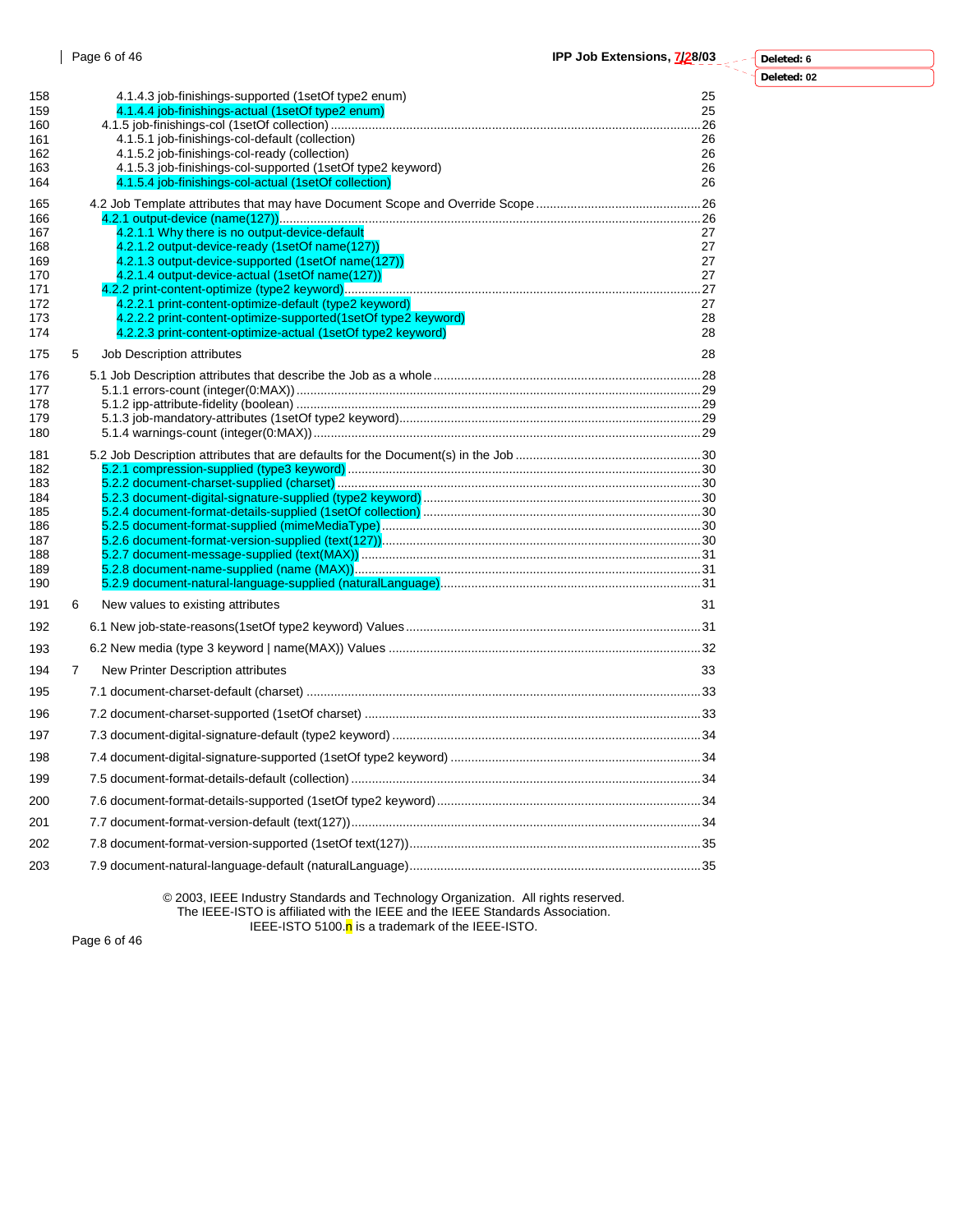|            |    | IPP Job Extensions, 7/28/03                                                                                                               | Page 7 of 46 |
|------------|----|-------------------------------------------------------------------------------------------------------------------------------------------|--------------|
| 204        |    |                                                                                                                                           |              |
| 205        | 8  | <b>Override Scope of Attributes</b>                                                                                                       | 35           |
| 206        |    |                                                                                                                                           |              |
| 207        |    |                                                                                                                                           |              |
| 208        | 9  | <b>Conformance Requirements</b>                                                                                                           | 37           |
| 209        |    |                                                                                                                                           |              |
| 210        |    |                                                                                                                                           |              |
| 211        | 10 | Normative References                                                                                                                      | 38           |
| 212        | 11 | Informative References                                                                                                                    | 39           |
| 213        | 12 | <b>IANA Considerations</b>                                                                                                                | 41           |
| 214        |    |                                                                                                                                           |              |
| 215        |    |                                                                                                                                           |              |
| 216        |    |                                                                                                                                           |              |
| 217        | 13 | Internationalization Considerations                                                                                                       | 45           |
| 218        | 14 | <b>Security Considerations</b>                                                                                                            | 45           |
| 219        | 15 | Contributors                                                                                                                              | 45           |
| 220        | 16 | Acknowledgments                                                                                                                           | 45           |
| 221        | 17 | Author's Address                                                                                                                          | 45           |
| 222<br>223 | 18 | Annex A: Additional requirements for a revision of the PWG IEEE/ISTO 5101.1 Candidate Standard<br>[pwg5101.1] to add the new 'choice xxx' | 45           |
| 224        | 19 | Annex B: Change Log (informative - to be removed before publication)                                                                      | 46           |
| 225        |    |                                                                                                                                           |              |

# <sup>226</sup>**Table of Tables**

| 227 |  |
|-----|--|
| 228 |  |
| 229 |  |
| 230 |  |
| 231 |  |
| 232 |  |
| 233 |  |
| 234 |  |
| 235 |  |
| 236 |  |
| 237 |  |
| 238 |  |
| 239 |  |
| 240 |  |

241

© 2003, IEEE Industry Standards and Technology Organization. All rights reserved. The IEEE-ISTO is affiliated with the IEEE and the IEEE Standards Association. IEEE-ISTO 5100.<mark>n</mark> is a trademark of the IEEE-ISTO.

Page 7 of 46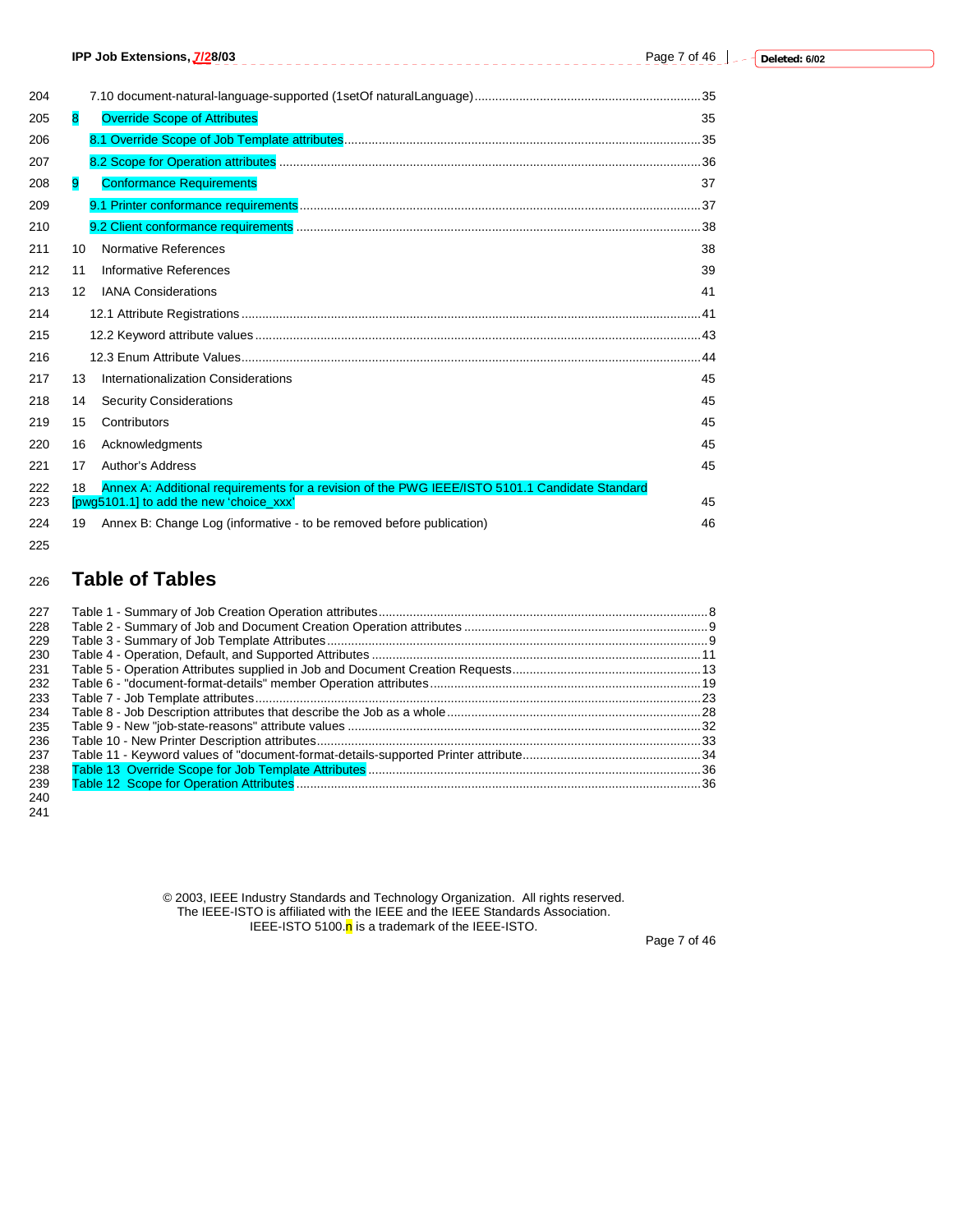**Deleted:** indicate **Deleted:** s or **Deleted:** s **Deleted:** or

**Deleted:** output-device-requested **Deleted:** output-device (name(127)) **Inserted:** output-device **Deleted:** MAY

**Deleted:** Allows the client to indicate a preference for output devices, for a Printer that supports

Deleted: one or more output device

**Deleted:** fan-out in [rfc2911] section

**Deleted:** that the Documents inherit

**Deleted:** more than

**Inserted:** or more **Deleted:** fanout

**Inserted:** fan-out **Deleted:** Table 2

(see

 $2.1$ ).

# 242 **1 Introduction and Summary**

|     |                                                                                                                        | Deleted: extends                       |
|-----|------------------------------------------------------------------------------------------------------------------------|----------------------------------------|
| 243 | This IPP specification is an assortment of attributes and values that extend the Job semantics of the IPP Model and    |                                        |
| 244 | Semantics [rfc2911]. This specification defines some new Operation attributes for use in Job Creation and              | Deleted: object model                  |
| 245 | Document Creation operations. The Printer copies these Operation attributes to the corresponding Job Description       |                                        |
| 246 | attributes, which the clients may query. The Document Creation Operation attributes describe the Document Content      |                                        |
| 247 | and permit the Printer to reject requests that it cannot process correctly. Some corresponding "xxx-default" and "xxx- |                                        |
| 248 | supported" Printer attributes are defined. This specification defines some Job Template attributes that apply to a     |                                        |
| 249 | multi-document Job as a whole; their names start with "job-" to indicate their job-wide scope. This specification      |                                        |
| 250 | defines the "output-device" Job Template attribute that can apply to Documents and to Sheets as well as Jobs This      |                                        |
| 251 | specification also defines some additional values for the "job-state-reasons" Job Description attribute. Each of the   |                                        |
| 252 | attributes defined in this specification are independent of each other and are OPTIONAL for a Printer to support.      |                                        |
| 253 | This specification is an IPP extension referenced by the PWG Semantic Model [pwg-sm]. The purpose for these            | Deleted: The intent is to propose this |
| 254 | extensions is so that the print industry can have a common semantic specification for use in IPP, the PWG Semantic     |                                        |
| 255 | Model [pwg-sm], the PWG Print Service Interface (PSI) project [pwg-psi], the PWG IPP Fax (IPPFAX) project              | Deleted: a                             |
| 256 | [ippfax], and the Free Standards Group Job Ticket API [fsq-it].                                                        | Deleted: and which will be             |
|     |                                                                                                                        | referenced as part of                  |
|     |                                                                                                                        | Deleted: Note: There are a number      |
|     |                                                                                                                        | of footnotes that relate this IPP      |
| 257 | <b>1.1 Attributes Summary.</b>                                                                                         | specification to the IPP Document      |
|     |                                                                                                                        | Object extension [ippdoc].             |
| 258 | Table 1 summarizes the Operation attributes defined in this specification for use with Job Creation operations. The    | Deleted: Scope                         |
| 259 | Printer copies these Operation attributes to corresponding Job Description attributes defined in this specification.   |                                        |

#### 260 **Table 1 - Summary of Job Creation Operation attributes**

| Operation attribute                                | Printer | Description                                                                                     |                                          |
|----------------------------------------------------|---------|-------------------------------------------------------------------------------------------------|------------------------------------------|
|                                                    | support |                                                                                                 |                                          |
| ipp-attribute-fidelity (boolean)                   | MUST    | Allows the client to control whether or not the Printer MUST                                    |                                          |
|                                                    |         | support all Job Template attributes supplied in Job Creation                                    |                                          |
|                                                    |         | operation else the Printer MUST reject the job. Defined in<br>[rfc2911] section 3.2.1.2 and 15. |                                          |
|                                                    | MAY     | Allows the client to list the Job Template attributes that the                                  |                                          |
| job-mandatory-attributes (1setOf<br>type2 keyword) |         | Printer MUST support when supplied in the Job Creation                                          | $\frac{1}{2}$<br>$\mathbb{Z}/\mathbb{Z}$ |
|                                                    |         | operation else the Printer MUST reject the job.                                                 |                                          |
|                                                    |         |                                                                                                 |                                          |

261

262 Table 2 summarizes the Operation attributes defined in this specification for use with Job Creation operations and<br>263 Send-Document and Send-URI operations. These Operation attributes allow the client to supply descri Send-Document and Send-URI operations. These Operation attributes allow the client to supply descriptions of the 264 Document Content to the Printer about individual Document Contents at request time. When supplied in a Job 265 | Creation request, these Operation attributes provide defaults for the Document or Documents of the Job. When 266 supplied in a Document Creation operation, they describe the Document explicitly. This specification does *not* define 267 corresponding Document Description attributes, since this specification does not include or depend on a Document object<sup>1</sup>.

 $\overline{a}$ 

Page 8 of 46 Copyright © 2003 IEEE-ISTO. All rights reserved.

<sup>1</sup> For Document Description attributes that correspond to the Operation attributes defined for Document Creation operations, see the Document object defined in [ippdoc].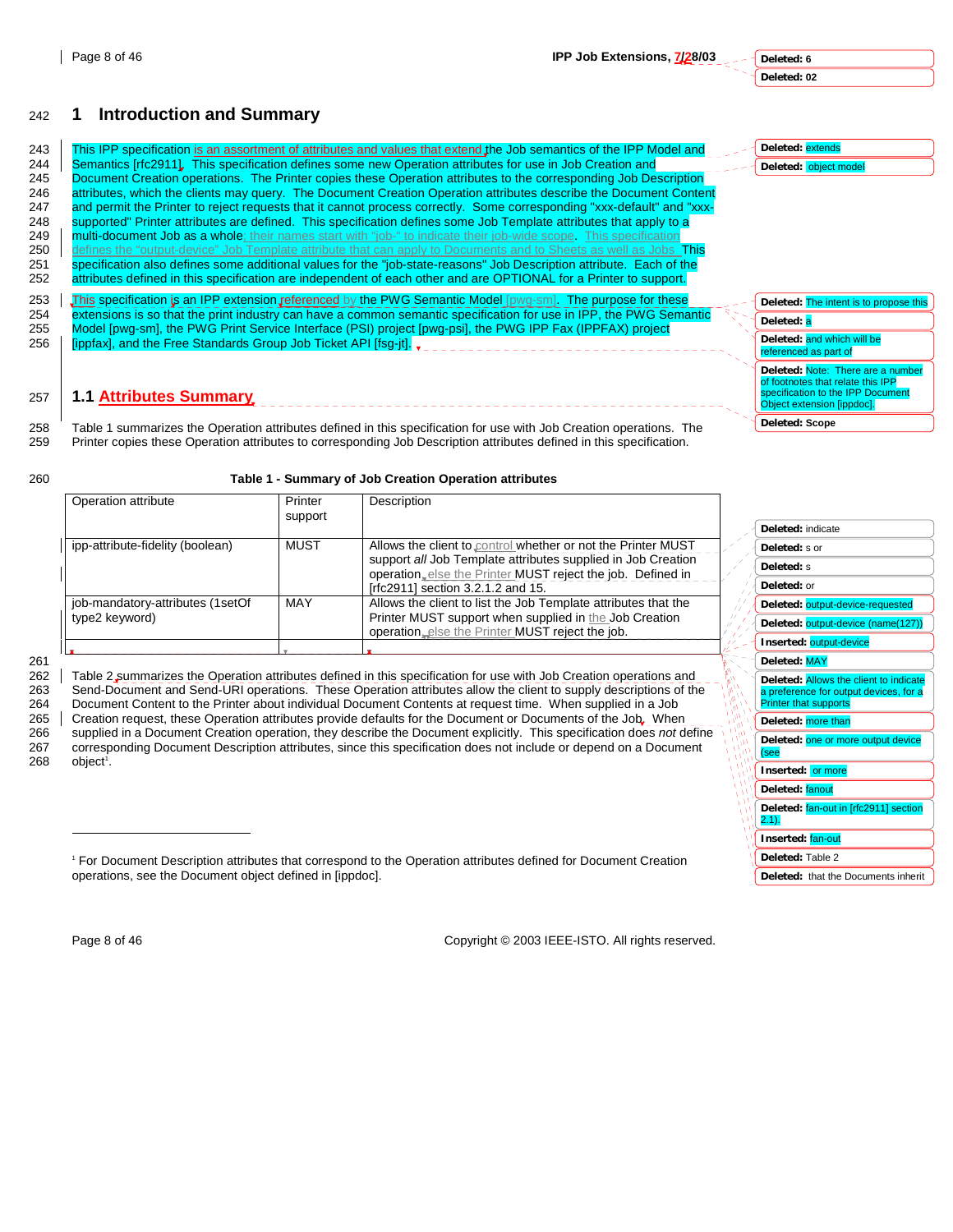**Deleted:** se

#### 269 **Table 2 - Summary of Job and Document Creation Operation attributes**

| Operation attribute                                   | Printer<br>support | Description                                                                                                                                                                                                                                                                                                                                        |
|-------------------------------------------------------|--------------------|----------------------------------------------------------------------------------------------------------------------------------------------------------------------------------------------------------------------------------------------------------------------------------------------------------------------------------------------------|
| document-charset (charset)                            | MAY                | The charset of the Document content                                                                                                                                                                                                                                                                                                                |
| document-digital-signature (type2                     | MAY                | The type of digital signature, if any, used in the Document                                                                                                                                                                                                                                                                                        |
| keyword)                                              |                    | Content.                                                                                                                                                                                                                                                                                                                                           |
| document-format-details (1setOf<br>collection)        | MAY                | The details of the Document Content, including when it's a<br>package of files (e.g., zip, multipart/related). The details<br>include information, such as the application and the operating<br>system that created the document, the intended device type<br>(when the format is device-dependent), and the natural<br>languages of the document. |
| document-format-version (text(127))                   | MAY                | The version of the document format.                                                                                                                                                                                                                                                                                                                |
| document-format-natural-language<br>(naturalLanguage) | MAY                | The primary natural language of the Document Content.                                                                                                                                                                                                                                                                                              |

<sup>270</sup> 

271 Table 3 summarizes the Job Template attributes defined in this specification for use with Job Creation operations.<br>272 The Job Template attributes that have a "job-" prefix are defined to apply to the Job as a whole, i

- The Job Template attributes that have a "job-" prefix are defined to apply to the Job as a whole, independent of the
- 273 value of the "multiple-document-handling" Job Template attribute ([rfc2911] section 4.2.4), whose 'separate-<br>274 documents-collated-copies' and 'separate-documents-uncollated-copies' values cause the Printer to produce
- 274 documents-collated-copies' and 'separate-documents-uncollated-copies' values cause the Printer to produce<br>275 separate Output Documents. The "output-device" Job Template attribute is not restricted to be job-wide and
- 275 separate Output Documents. The "output-device" Job Template attribute is not restricted to be job-wide at<br>276 supplied in Document Creation operations and in the "override" attribute to override at the Sheet level ed in Document Creation operations and in the "override" attribute to override at the Sheet level (see
	-
- 277 8). When supplied in a Document Creation operation, the "output-device" Job Template attribute describes the<br>278 Document explicitly. This specification does *not* define corresponding Document Description attributes, 278 Document explicitly. This specification does *not* define corresponding Document Description attributes, since this
- 279 specification does not include or depend on a Document object<sup>2</sup>.
- 280

281 **Table 3 - Summary of Job Template Attributes** 

| Job Template attribute                        | Printer                                               | Description                                                     |
|-----------------------------------------------|-------------------------------------------------------|-----------------------------------------------------------------|
|                                               | support                                               |                                                                 |
| job-copies (integer(1:MAX))                   | <b>MAY</b><br>The number of copies of the entire Job. |                                                                 |
| job-cover-back (collection)                   | MAY                                                   | The cover for the back of the entire Job.                       |
| job-cover-front (collection)                  | MAY                                                   | The cover for the front of the entire Job.                      |
| job-finishings (1setOf type2 enum)            | MAY                                                   | The finishing for the entire Job.                               |
| job-finishings-col (1setOf collection)<br>MAY |                                                       | The finishing characteristics for the entire Job.               |
| output-device (name(127))                     | <b>MAY</b>                                            | Allows the client to indicate a preference for output devices,  |
|                                               |                                                       | for a Printer that supports one or more output device (see fan- |
|                                               |                                                       | out in [rfc2911] section 2.1).                                  |

# 282 **2 Terminology**

 $\overline{a}$ 

283 This section defines terminology used throughout this document.

Copyright © 2003 IEEE-ISTO. All rights reserved. Page 9 of 46



<sup>&</sup>lt;sup>2</sup> For Document Description attributes that correspond to the Operation attributes defined for Document Creation operations, see the Document object defined in [ippdoc].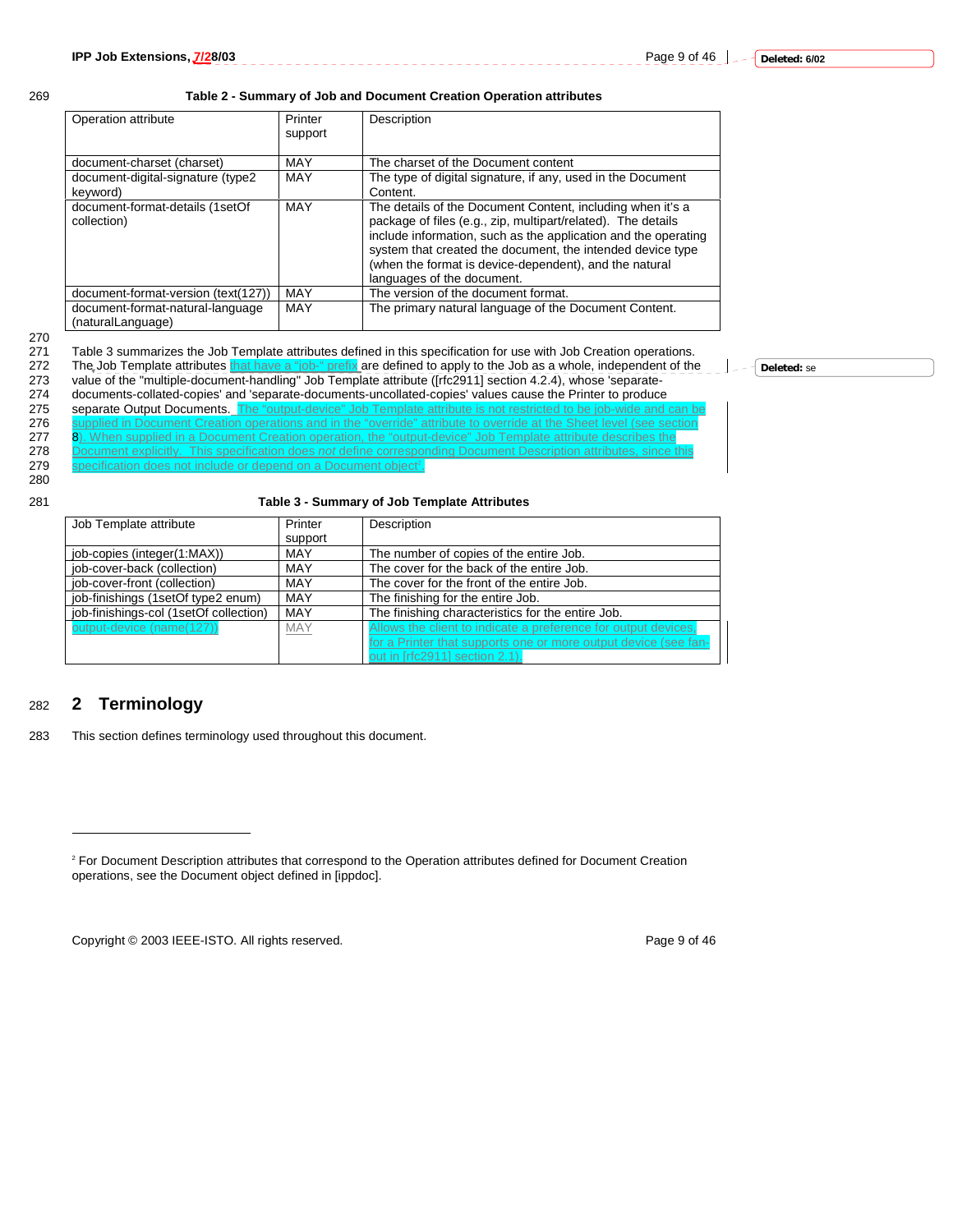#### 284 **2.1 Conformance Terminology**

285 Capitalized terms, such as **MUST, MUST NOT, REQUIRED, SHOULD, SHOULD NOT, MAY,** and **OPTIONAL**, have special meaning relating to conformance as defined in RFC 2119 [rfc2119].

#### 287 **2.2 Other Terminology**

This document uses the same terminology as [rfc2911], such as "**client**", "**Printer**" <sup>3</sup> 288 , "**attribute**", "**attribute value**", 289 "**keyword**", "**Job Template attribute**", "**Operation attribute**", "**operation**", "**request**", "**response**", and "**support**" 290 (see [rfc2911] section 12.2.3) with the same meaning. In addition, the following terms are defined for use in this 291 document:

292 **Document Creation operation** - operations that accept Document Content. Specifically: Print-Job, Print-URI, Send-293 Document and Send-URI. Note: Print-Job and Print-URI are both **Job Creation** and **Document Creation** 294 operations.

295 **Finished Document -** the result that the Printer produces on **Sheets** after the operations of printing, folding, cutting, 296 finishing, etc. are completed.

297 **Job Attribute** - an **Operation attribute** or a **Job Templat**e attribute that applies to the Job (object) as a whole. For 298 example, "job-name" is an **Operation attribute** and "job-priority" is a **Job Template attribute**.

299 **Job Creation operation** - operations that create Job objects, specifically: Print-Job, Print-URI, and Create-Job as 300 defined in [rfc2911].

301 **Operation attribute** - an attribute supplied by a client in the Operation Attribute group of a request in order to affect 302 the behavior of the operation or an attribute returned by the Printer in the Operation Attributes group in an operation 303 response in order to report the results of the operation. For some Operation attributes, the Printer copies the values 304 supplied by the client to corresponding Job Description attributes.

- 305 **Page**  The term "Page" used throughout this document is a synonym for PDL page.
- 306 **PDL Page** A "PDL Page" is a page according to the definition of pages in the language used to expres
- 307 document data. Note: If the PDL contains multiple original source pages that have been placed on a single page by
- 308 the client application, then the PDL page count is one. On the other hand, if the client requests that multiple PDL
- 309 **Pages are placed on a single side of media, by supplying "number-up" with a value greater than 1, then the PDL** 310 page count will be more than one. [rfc2911] uses the term "print stream page" for PDL Page.
- 
- 311 **Sheet** A Sheet is the unit of media that a printer puts marks on. It is the most basic unit of output from a printer. A 312 | printer may mark on one side or on both sides of a sheet.

# 313 **3 Operation Attributes for Job Creation and Document Creation operations**

314 This section defines Operation attributes for use in Job Creation operations and/or Document Creation operations<br>315 and as such describe characteristics of the Job and Document rather than instructions to the Printer. and as such describe characteristics of the Job and Document, rather than instructions to the Printer. For some of 316 these Operation attributes there are corresponding "xxx-default" and "xxx-supported" Printer Description attributes 317 (see section 7).

3 [rfc2911] uses the terms "Printer object" and "Printer" interchangeably to mean the same thing. For simplicity, this document uses the term "Printer" exclusively, except for definitions copied directly from [rfc2911]. Nonetheless, the intent is as in [rfc2911]: a Printer is an object that MAY be hosted in the device or in a server.

l

Page 10 of 46 Copyright © 2003 IEEE-ISTO. All rights reserved.

**Deleted: ¶**

**Deleted: ¶**

#### **Deleted: ¶**

**Deleted: Page -** a synonym for the term "print-stream page" as defined in [rfc2911] section 12.2.4. A **Page** is a page according to the definition of a page in the language used to express the document data (PDL). Usually a **Page** contains a single page as intended by the author of the source document. However, if the application that generates the PDL places multiple author pages on a single **Page**, they are still considered a single **Page** as far as the Printer and this specification is concerned.**¶ Sheet** - the unit of media that a printer puts marks on. A **Sheet** is the most basic unit of output from a Printer. A printer may mark on one side or on both sides of a **Sheet**.¶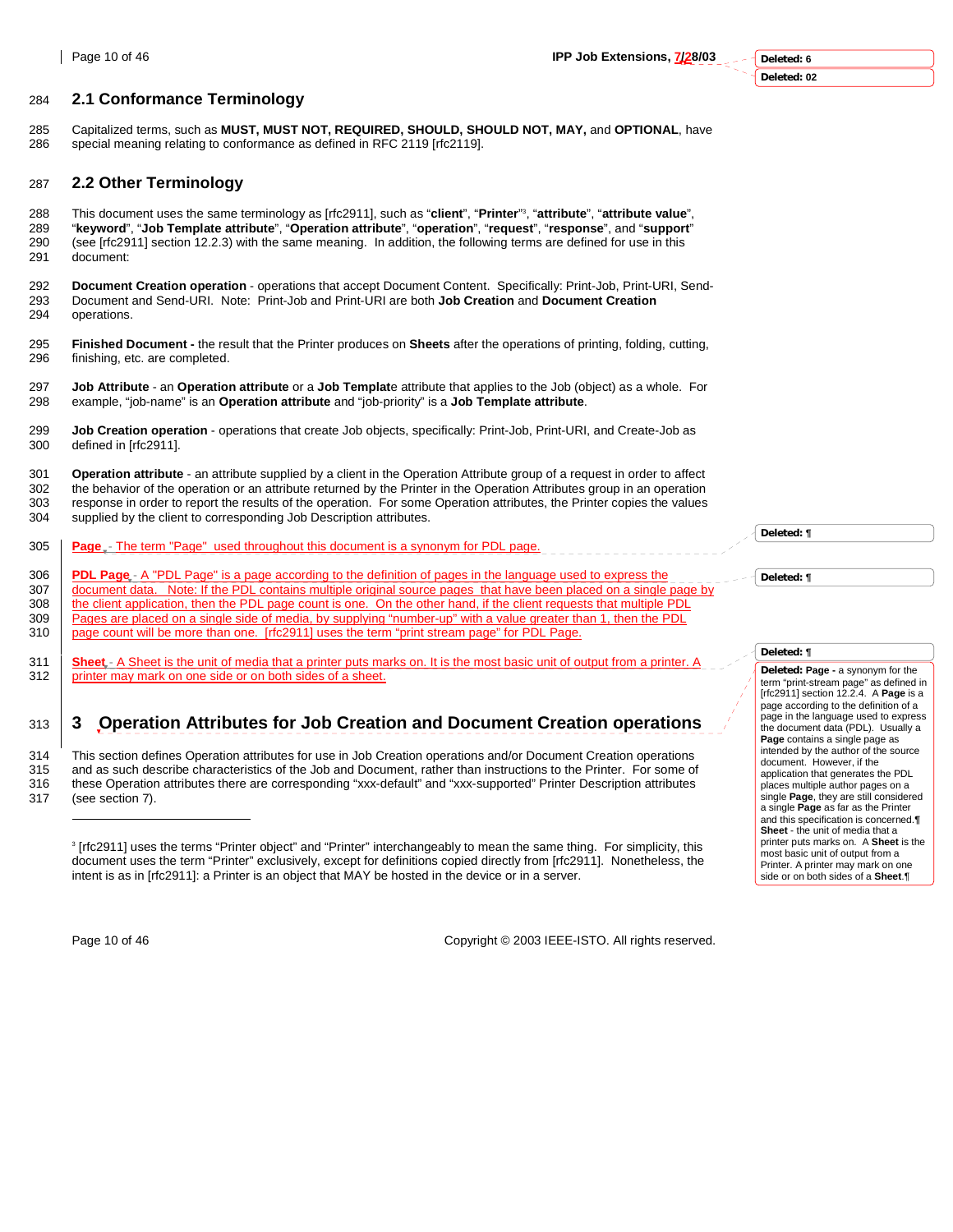- 318 Table 4 lists the Operation attributes and their attribute syntaxes supplied in Job Creation and Document Creation<br>319 operations and the attribute syntaxes of their corresponding "xxx-default" and "xxx-supported" Prin
- 319 operations and the attribute syntaxes of their corresponding "xxx-default" and "xxx-supported" Printer Description<br>320 attributes, if any. A "-" indicates that there isn't an "xxx-default" or "xxx-supported" Printer De
- attributes, if any. A "-" indicates that there isn't an "xxx-default" or "xxx-supported" Printer Description attribute.

#### 321 **Table 4 - Operation, Default, and Supported Attributes**

| <b>Operation attribute:</b>         | Operation            | Printer: Default  | <b>Printer: Supported Values</b> |
|-------------------------------------|----------------------|-------------------|----------------------------------|
|                                     | attribute syntax     | Value             | attribute syntax                 |
| attribute name "xxx"                |                      | attribute syntax  | "xxx-supported"                  |
|                                     |                      | "xxx-default"     |                                  |
|                                     |                      |                   |                                  |
| document-charset                    | charset              | charset           | 1setOf charset                   |
| document-digital-signature          | type2 keyword        | type2 keyword     | 1setOf type2 keyword             |
| document-format                     | mimeMediaType        | mimeMediaType     | 1setOf mimeMediaType             |
| document-format-details             | 1setOf collection    | 1setOf collection | 1setOf type2 keyword             |
| document-source-application-name    | name(MAX)            | name(MAX)         |                                  |
| document-source-application-version | text(127)            | text(127)         |                                  |
| document-source-os-name             | name(40)             | name(40)          |                                  |
| document-source-os-version          | text(40)             | text(40)          |                                  |
| document-format                     | mimeMediaType        | mimeMediaType     | $\blacksquare$                   |
| document-format-device-id           | text(127)            | text(127)         |                                  |
| document-format-version             | text(127)            | text(127)         |                                  |
| document-natural-language           | naturalLanguage      | naturalLanguage   |                                  |
| document-format-version             | text(127)            | text(127)         | 1setOf text(127)                 |
| document-message                    | text(MAX)            |                   |                                  |
| document-name                       | name(MAX             |                   |                                  |
| document-natural-language           | naturalLanguage      | naturalLanguage   | 1setOf naturalLanguage           |
| ipp-attribute-fidelity              | boolean              |                   |                                  |
| job-mandatory-attributes            | 1setOf type2 keyword |                   |                                  |
|                                     |                      |                   |                                  |

322 Table 5 lists the Operation attributes that clients supply in Job and Document Creation operations and whether the<br>323 Printer copies (indicated by ">") the supplied value to the corresponding Job Description® attribut Printer copies (indicated by  $\stackrel{a}{\rightarrow}$ ) the supplied value to the corresponding Job Description<sup>6</sup> attribute. The following 324 statements apply to all Operation attributes for Job and Document Creation operations and are *not* repeated in each Operation attribute Description:

326 If the Printer doesn't support the "xxx" Operation attribute, the Printer MUST ignore the "xxx" attribute (as 327 with any OPTIONAL Operation attribute) and return the "xxx" attribute with the supplied value as<br>328 unsupported in the Unsupported Attributes group as specified in [rfc2911] section 3.1.7. unsupported in the Unsupported Attributes group as specified in [rfc2911] section 3.1.7.

l

- 329 If the Printer supports the "xxx" Operation attribute, the Printer MUST also:
- 330 1. support the corresponding "xxx-default" and "xxx-supported" Printer Description attributes as well, if 331 defined (see Table 4 and section 7). If the Printer supports either of the "xxx-default" or "xxx-

6 The operations defined for Document Creation operations do not have corresponding Document Description attributes defined in this specification, since this specification does not assume that there is a Document object. See [ippdoc] for the corresponding Document Description attributes.

Copyright © 2003 IEEE-ISTO. All rights reserved. The example of the example of 46

| Deleted: <b>output-device-requested</b>                                                                                                   |
|-------------------------------------------------------------------------------------------------------------------------------------------|
| Deleted: output-device                                                                                                                    |
| Inserted: output-device                                                                                                                   |
| Deleted: name(127)<br>Ń                                                                                                                   |
| Deleted: name(127) <sup>4</sup>                                                                                                           |
| Deleted:                                                                                                                                  |
| Inserted:                                                                                                                                 |
| Deleted: 1setOf name(127)                                                                                                                 |
| Deleted: <mark>5</mark>                                                                                                                   |
| Deleted: <b>DMC ISSUE: Need to add</b><br>document-message and document-<br>name to above table, as well as other<br>places in the spec.¶ |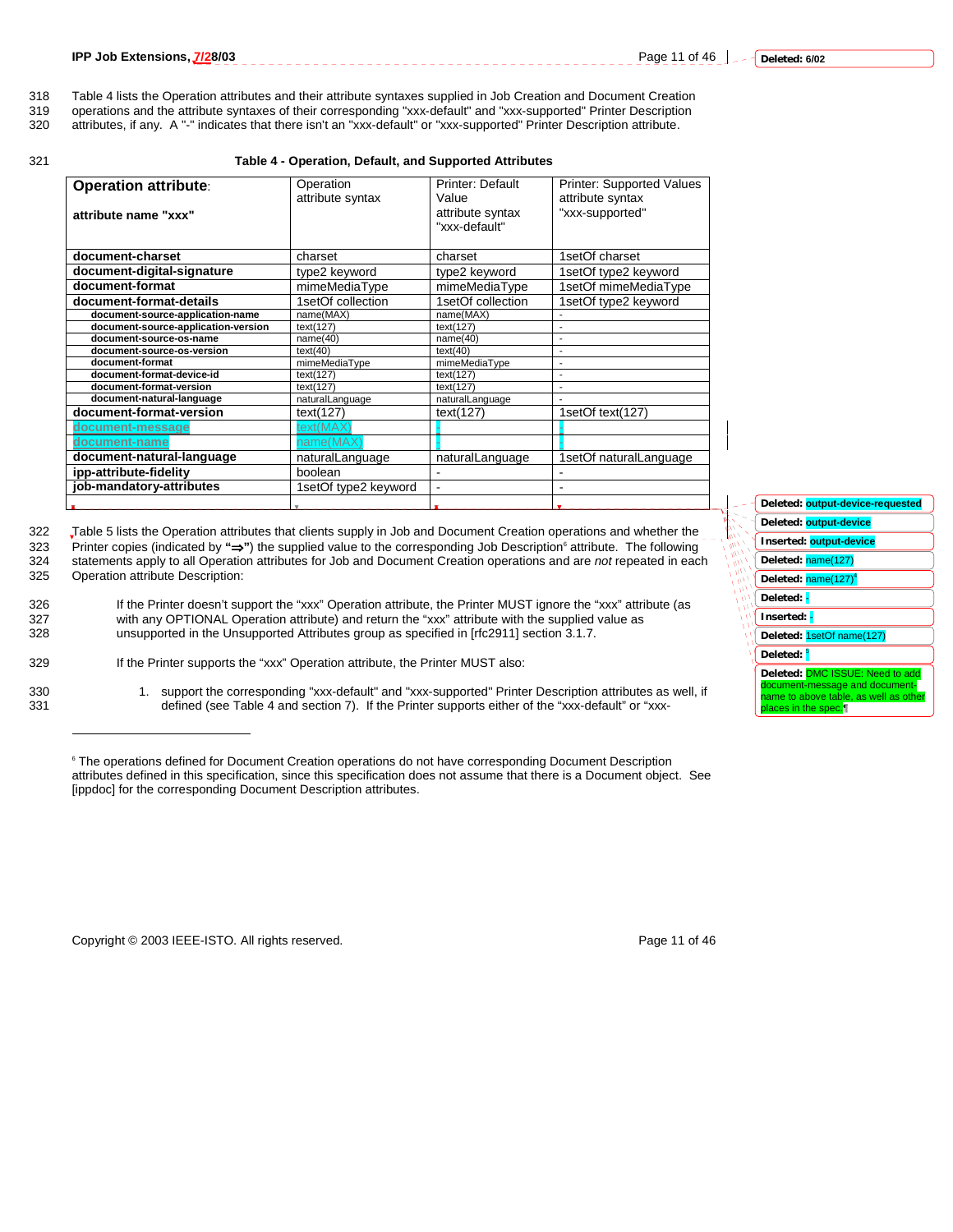#### **Deleted: 6 Deleted: 02**

|<br>|<br>|

**Deleted: y**



332 supported" Printer Description attributes, then the Printer MUST also support the corresponding Operation attribute.

334 2. validate the values supplied by the client in the "xxx" Operation attribute against the values indicated 335 in the Printer's corresponding "xxx-supported" Printer Description attribute (see section 7). If the 336 values do not validate, the Printer MUST perform one of the actions indicated for that Operation<br>337 attribute, unless explicitly specified otherwise in the Description, such as (1) reject the request, (2) 337 attribute, unless explicitly specified otherwise in the Description, such as (1) reject the request, (2) accept the request and either (a) hold the job for operator intervention or (b) print the Job ignoring accept the request and either (a) hold the job for operator intervention or (b) print the Job ignoring 339 the attribute. In all of these cases, the Printer MUST return the Operation attribute with the 340 unsupported value in the Unsupported Attributes group in the response (see [rfc2911] section 3.1.7).

| Legend:         |                                                                                           |                                                                            |
|-----------------|-------------------------------------------------------------------------------------------|----------------------------------------------------------------------------|
| "Operation"     | Column indicates the operation attribute names for Job and Document Creation              |                                                                            |
|                 | requests.                                                                                 |                                                                            |
| ほまり             | Following attribute name indicates value sent on Create-Job, Print-Job and Print-Uri is   |                                                                            |
|                 | the default for all the Documents in the Job.                                             |                                                                            |
| "Creation       | Column indicates which operations the Operation attribute can be supplied in:             | Deleted: column                                                            |
| operations"     | PJ=Print-Job, PU=Print-URI, CJ=Create-Job, SD=Send-Document, and SU=Send-                 |                                                                            |
|                 | URI.                                                                                      |                                                                            |
| "v"             | The Operation attribute is defined for use with the indicated operations.                 | Deleted: the                                                               |
| "у⇒"            | The Operation attribute is defined for use with the indicated operations. It has a        | Deleted: t                                                                 |
|                 | corresponding Job Description attribute (see section 4.1.5.4) defined that the Printer    | Deleted: and                                                               |
|                 | MUST support and to which the Printer MUST copy this Operation attribute, if it           |                                                                            |
|                 | supports the Operation attribute. See Table 4 for whether there are corresponding         |                                                                            |
|                 | "xxx-default" and "xxx-supported" Printer Description attributes defined                  | Deleted: ¶                                                                 |
| "v⇒**"          | The Operation attribute is defined for use with the indicated operations and has a        | <b>ISSUE 01: OK to make corresponding</b>                                  |
|                 | corresponding Job Description attribute (see section 4.1.5.4). (Note that these           | <b>Job Description attributes that are</b><br>default Document Description |
|                 | attributes are properties of a Document but are copied to the Job.) These document        | attributes as indicated below with $y \Rightarrow$                         |
|                 | related Job attributes use the naming convention of "xxx-supplied". Printer MUST          | highlighted in yellow in the CJ and                                        |
|                 | support the "xxx-supplied" attributes and MUST copy this Operation attribute to it, if it | <b>PJ.PU columns?</b>                                                      |
|                 | supports the Operation attribute. See Table 4 for whether there are corresponding         |                                                                            |
|                 | "xxx-default" and "xxx-supported" Printer Description attributes defined.                 |                                                                            |
| $\mathbf{u}$ is | the Operation attribute is not defined for the indicated operation.                       |                                                                            |
| "Conformance"   | column indicates the conformance requirements for what the client supplies in a           |                                                                            |
|                 | request and the Printer supports in a request. For (indented) member attributes, a        |                                                                            |
|                 | MUST means if the collection attribute is supplied or supported.                          |                                                                            |
| "Section"       | column indicates where the Operation attribute is defined in this spec.                   |                                                                            |

341

342 **Table 5 - Operation Attributes supplied in Job and Document Creation Requests** 

| <b>Operation attribute name.</b>                                                                    | <b>Attribute Syntax</b> |         | <b>Creation operations</b> |     | Conformance   |                | <b>Section</b> |  | Deleted: for Job and Document<br><b>Creation requests</b> |
|-----------------------------------------------------------------------------------------------------|-------------------------|---------|----------------------------|-----|---------------|----------------|----------------|--|-----------------------------------------------------------|
|                                                                                                     |                         | CJ.     | PJ,                        | SD, | <b>Client</b> | <b>Printer</b> |                |  | Deleted: 0                                                |
|                                                                                                     |                         |         | PU                         | SU  | supply        | support        |                |  | Deleted: al                                               |
|                                                                                                     |                         |         |                            |     |               |                |                |  | Deleted: $y \Rightarrow$                                  |
| The following 10 Operation attributes have corresponding "xxx-supplied" Job Description attributes: |                         |         |                            |     |               |                |                |  | Deleted: $v \Rightarrow$                                  |
| compression                                                                                         | type2 keyword           | /⇒*'    | ⇒                          |     | MA۱           | <b>MAY</b>     | \$3.2.1        |  |                                                           |
| document-charset*                                                                                   | charset                 | v⇒**_ l | v⇒**_                      |     | <b>MAY</b>    | <b>MAY</b>     | \$3.2.2        |  | Deleted: $v \Rightarrow$                                  |
| document-digital-signature*                                                                         | type2 keyword           | у⇒**.   | <b>v⇒**.</b>               |     | <b>MAY</b>    | <b>MAY</b>     | §3.2.3         |  | Deleted: $v \Rightarrow$                                  |
| document-format*                                                                                    | mimeMediaType           | v⇒**_   | <u>y⇒**</u>                |     | <b>MAY</b>    | <b>MUST</b>    | §3.2.4         |  | Deleted: $v \Rightarrow$                                  |
| document-format-details*                                                                            | 1setOf collection       | v⇒**_ l | <u>y⇒**</u>                |     | <b>MAY</b>    | <b>MAY</b>     | §3.2.5         |  | Deleted: $v \Rightarrow$                                  |
|                                                                                                     |                         |         |                            |     |               |                |                |  | Deleted: $v \Rightarrow$                                  |

Page 12 of 46 Copyright © 2003 IEEE-ISTO. All rights reserved.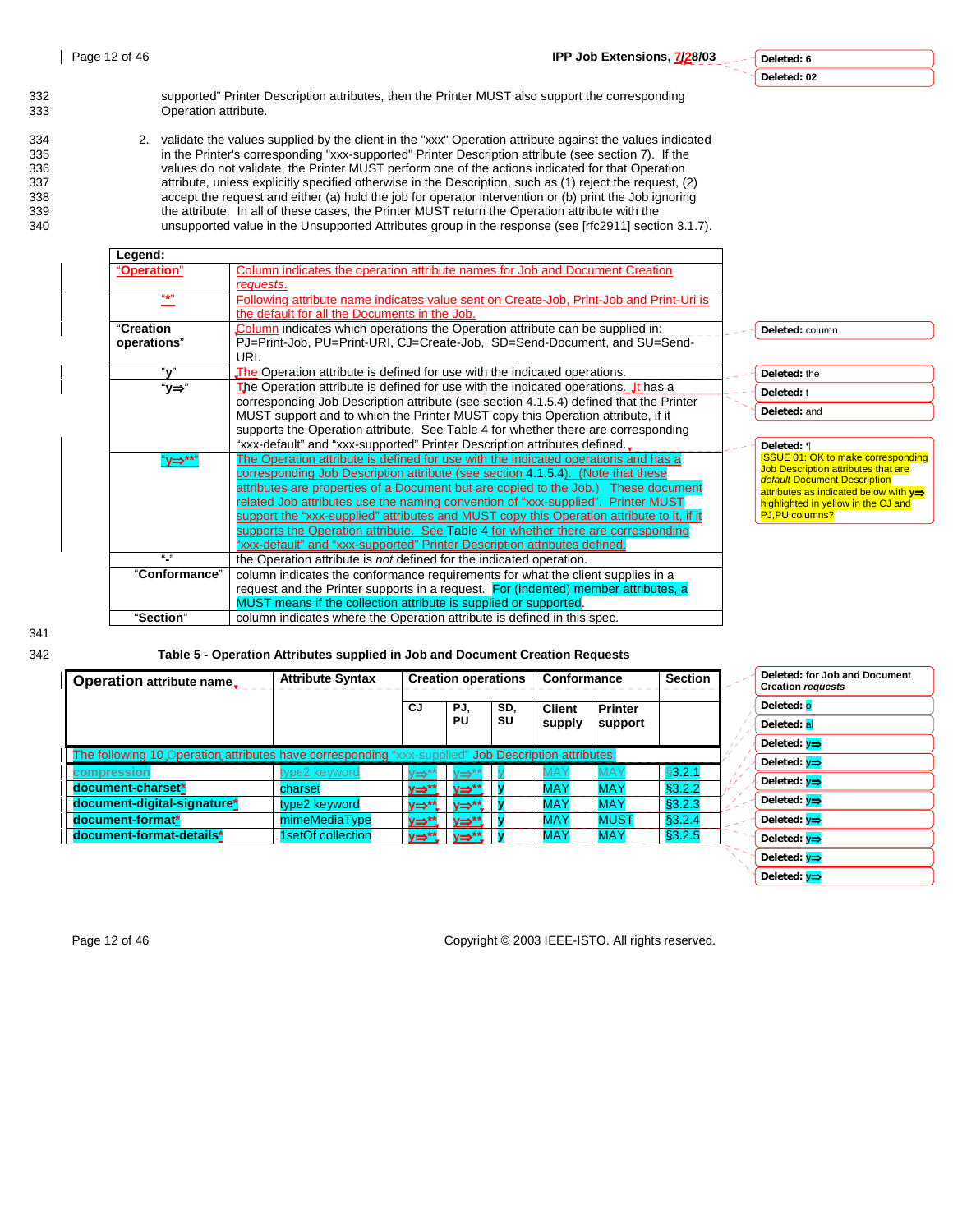Page 13 of 46 **L**<sub>-</sub> - <u>Peleted: 6/02</u>

**Deleted: for Job and Document** 

**Creation** *requests*

| <b>Operation attribute name.</b>         | <b>Attribute Syntax</b><br><b>Creation operations</b> |             |             |           | <b>Conformance</b>      | <b>Section</b>            |          |
|------------------------------------------|-------------------------------------------------------|-------------|-------------|-----------|-------------------------|---------------------------|----------|
|                                          |                                                       | CJ.         | PJ.<br>PU   | SD,<br>SU | <b>Client</b><br>supply | <b>Printer</b><br>support |          |
| document-source-application-name*        | name(MAX)                                             | y⇒          | y⇒          | У         | MAY                     | MAY                       | §3.2.5.1 |
| document-source-application-<br>version* | text(127)                                             | y⇒          | y⇒          | y         | MAY                     | MAY                       | §3.2.5.2 |
| document-source-os-name*                 | name(40)                                              | <b>v⇒</b>   | v⇒          | У         | MAY                     | MAY                       | §3.2.5.3 |
| document-source-os-version*              | text(40)                                              | ∨⇒          | v⇒          | y         | MAY                     | MAY                       | §3.2.5.4 |
| document-format*                         | mimeMediaType                                         | v⇒          | v⇒          | y         | <b>MUST</b>             | <b>MUST</b>               | §3.2.5.5 |
| document-format-device-id*               | text(127)                                             | v⇒          | v⇒          | y         | MAY                     | MAY                       | §3.2.5.6 |
| document-format-version*                 | text(127)                                             | ∨⇒          | ∨⇒          | v         | <b>SHOULD</b>           | <b>MUST</b>               | §3.2.5.7 |
| document-natural-language*               | naturalLanguage                                       | v⇒          | v⇒          | v         | MAY                     | MAY                       | §3.2.5.8 |
| document-format-version*                 | text(127)                                             | <u>y⇒**</u> | <u>y⇒**</u> |           | <b>MAY</b>              | <b>MAY</b>                | \$3.2.6  |
| document-message*                        | text(MAX)                                             | <u>y⇒**</u> | <u>y⇒**</u> |           | <b>MAY</b>              | <b>MAY</b>                | §3.2.7   |
| document-name*                           | name(MAX)                                             | <u>y⇒**</u> | <u>y⇒**</u> |           | <b>MAY</b>              | <b>MUST</b>               | §3.2.8   |
| document-natural-language*               | naturalLanguage                                       | <u>y⇒**</u> | <u>y⇒**</u> |           | <b>MAY</b>              | <b>MAY</b>                | \$3.2.9  |
| ipp-attribute-fidelity                   | boolean                                               | v⇒          | y⇒          |           | <b>MAY</b>              | <b>MUST</b>               | §3.1.1,  |
| job-mandatory-attributes                 | setOf type2<br>keyword                                | y⇒          | y⇒          |           | <b>MAY</b>              | <b>MAY</b>                | §3.1.2   |
|                                          |                                                       |             |             |           |                         |                           |          |

343

 $\overline{a}$ 

# 344 **3.1 Operation attributes for Job Creation operations only**

345 This section defines additional operation attributes that the client MAY supply in Job Creation operations (Print-Job, 346 Print-URI, and Create-Job) and Validate-Job, but not in Send-Document or Send-URI operations.

# 347 **3.1.1 ipp-attribute-fidelity (boolean) ([rfc2911] section 3.2.1 and 15)**

348 This REQUIRED Operation attribute specifies the policy for the Printer to use (see [rfc2911] §3.2.1.1) when the client 349 supplies unsupported Job Template attributes' or values in a Job Creation operation. The value supplies unsupported Job Template attributes<sup>7</sup> or values in a Job Creation operation. The value 'true' indicates that 350 total fidelity to client-supplied Job Template attributes and values is required for this Job Creation operation. If the 351 client supplies the value 'false' or omits the attribute. then the Printer MUST accept the Jo

client supplies the value 'false' or omits the attribute, then the Printer MUST accept the Job Creation operation.

352 The Printer MUST copy this attribute to the corresponding (new) Job Description attribute (see section 5.1.2).

#### 353 **3.1.1.1 Why there are no "ipp-attribute-fidelity-default" and "ipp-attribute-fidelity-supported" attributes**

354 Because [rfc2911] defines the default value to be 'false' there is no point to define an "ipp-attribute-fidelity-default"<br>355 Printer Description attribute. Because [rfc2911] REQUIRES a Printer to support the "ipp-attr 355 Printer Description attribute. Because [rfc2911] REQUIRES a Printer to support the "ipp-attribute-fidelity" Operation<br>356 attribute there is no need for an "ipp-attribute-fidelity-supported" Printer Description attribu attribute there is no need for an "ipp-attribute-fidelity-supported" Printer Description attribute.

#### 357 **3.1.2 job-mandatory-attributes (1setOf type2 keyword)**

358 This OPTIONAL Operation attribute permits the client to identify which Job Template attributes the Printer MUST 359 support in this Job Creation request in order to accept the Job. The Printer MUST reject this Job Creation operation<br>360 if the client supplies an unsupported Job Template attribute or value in the request that is also if the client supplies an unsupported Job Template attribute or value in the request that is also identified in this list.

Copyright © 2003 IEEE-ISTO. All rights reserved. Copyright C 2003 IEEE-ISTO. All rights reserved.



| Deleted: <mark>y⇒</mark>                                                                                          |
|-------------------------------------------------------------------------------------------------------------------|
| Deleted: v⇒                                                                                                       |
| Deleted: <mark>y⇒</mark>                                                                                          |
| Deleted: <mark>y⇒</mark>                                                                                          |
| Deleted: v⇒                                                                                                       |
| Deleted: <mark>y⇒</mark>                                                                                          |
| Deleted: <mark>y⇒</mark>                                                                                          |
| Deleted: v⇒                                                                                                       |
| Deleted: NOTE: The following<br>operational attribute has a<br>corresponding Job Template<br>attributes           |
|                                                                                                                   |
| Inserted: NOTE: The following<br>operational attribute has a<br>corresponding Job Template<br>attributes<br>$[1]$ |
| Deleted: <b>output-device-requested</b>                                                                           |
| Deleted: output-device*                                                                                           |
| Deleted: name(127)                                                                                                |
| Deleted: y⇒                                                                                                       |
| Deleted: y⇒                                                                                                       |
| Deleted:                                                                                                          |
| Deleted: MAY                                                                                                      |
| Deleted: MAY                                                                                                      |
| Deleted: §1.1.1                                                                                                   |

<sup>7</sup> The value of the "ipp-attribute-fidelity" Operation attribute has no effect on other O*peration* attributes supplied by the client, only on Job Template attributes supplied by the client.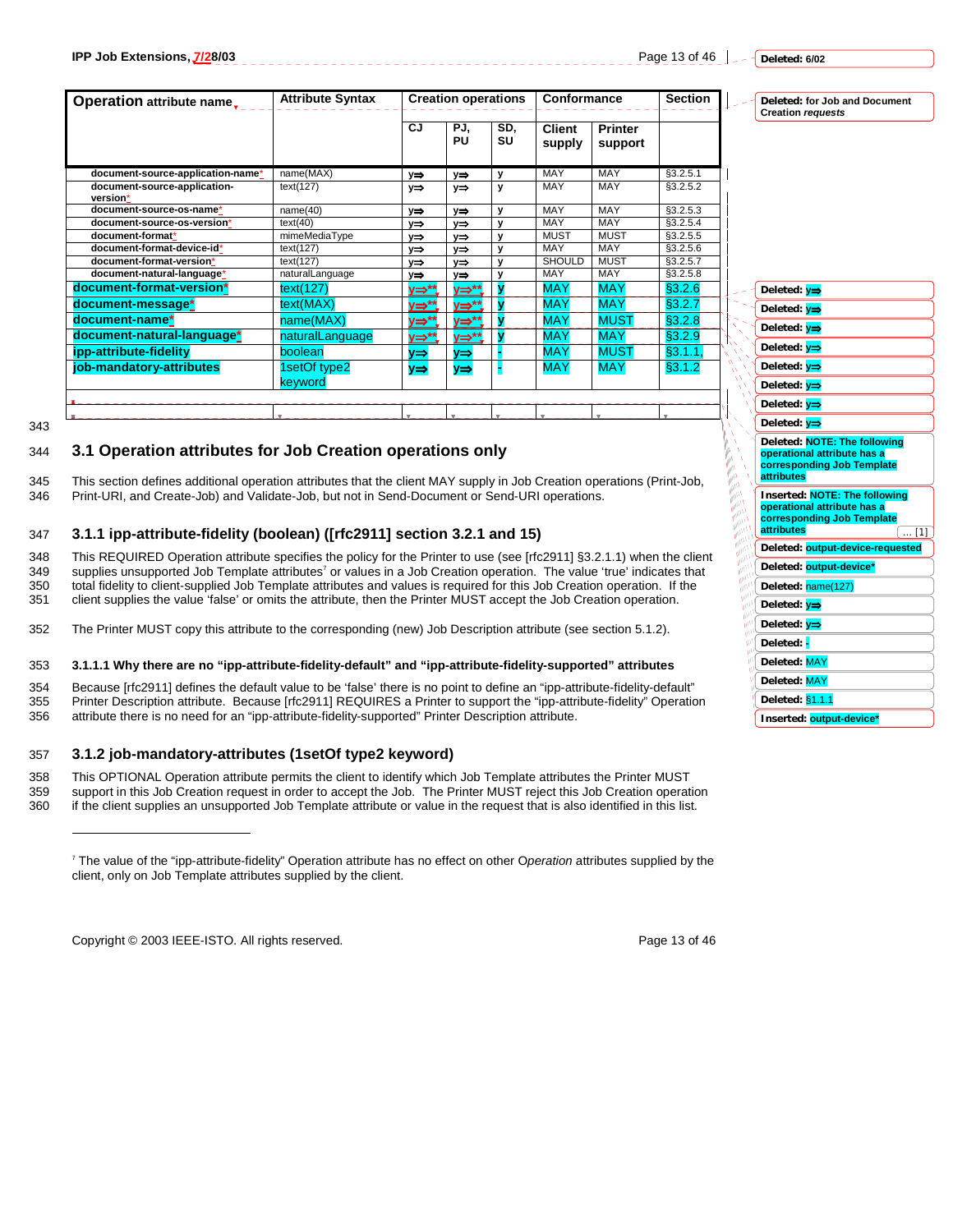# **Deleted: 6**

**Deleted: 02**

361 The client MAY supply the "job-mandatory-attributes" Operation attribute in a Job Creation operation or Validate-Job 362 operation and MUST NOT supply this attribute in any other operation. If the Printer supports the "job-mandatory-363 attributes" Operation attribute, the Printer MUST support this attribute in all Job Creation operations that it supports and in the Validate-Job operation.

365 If the client supplies the "job-mandatory-attributes" Operation attribute and the 'ipp-attribute-fidelity" Operation<br>366 attribute with the 'true' value the Printer MUST ignore the "job-mandatory-attributes" since the 366 attribute with the 'true' value, the Printer MUST ignore the "job-mandatory-attributes", since the client is requesting<br>367 that all of the supplied Job Template attributes in the Job Creation request MUST be supported that all of the supplied Job Template attributes in the Job Creation request MUST be supported in order for the 368 Printer to accept the Job.

369 The Printer MUST copy this attribute to the corresponding "job-mandatory-attributes" Job Description attribute (see<br>370 section 5.1.3) for auditing and trouble-shooting purposes<sup>8</sup>. section 5.1.3) for auditing and trouble-shooting purposes<sup>8</sup>.

371 The values of the "job-mandatory-attributes" attribute are the keyword attribute names that identify Job Template<br>372 attributes: for example 'job-bold-until' 'job-finishings' (see section 4.1.3.3) 'copies' and 'media' attributes; for example, 'job-hold-until', 'job-finishings' (see section 4.1.3.3), 'copies' and 'media'. In order to identify a 373 member attribute of a collection attribute, the keyword names of both the collection attribute and the member 374 attribute are given separated by a period (.) character. For example, to make the "media" attribute of the "cover-<br>375 front" collection attribute mandatory, supply the keyword value: 'cover-front.media'.

front" collection attribute mandatory, supply the keyword value: 'cover-front.media'.

376 The Printer MUST accept *any* keyword values for the "job-mandatory-attributes" attribute itself whether or not the 377 corresponding Job Template attributes are supported by the Printer and MUST NOT return any unsupported 378 keywords in the Unsupported Attributes Group in the response. If the client supplies this "job-mandatory-attributes" 379 Operation attribute in a Job Creation operation with values that represent Job Template attributes that the Printer<br>380 doesn't support, the Printer MUST otherwise accept the attribute anyway. The Printer MUST reject t 380 doesn't support, the Printer MUST otherwise accept the attribute anyway. The Printer MUST reject this Job Creation<br>381 only if the client *actually supplies* any of the identified Job Template attributes that the Print 381 only if the client *actually supplies* any of the identified Job Template attributes that the Printer doesn't support. 382 Because the Printer doesn't reject when the "job-mandatory-attributes" Operation attribute has unsupported attribute 383 keyword names, the client MAY supply all of the attribute keyword names that the client supports without having to 384 tailor the list to the particular Printer to which the client is submitting the Job Creation operation, thereby simplifying 385 client use of this attribute. client use of this attribute.

386 | Note: The "job-mandatory-attributes" has nothing to do with whether the Printer overrides the PDL with the identified same that if the interpret over the stream of the method of the interpret of the interpret of the Job Template attributes (see [rfc2911] sections 4.4.28 and 15).

#### 388 **3.1.2.1 Why there are no "job-mandatory-attributes-default" and "job-mandatory-attributes-supported"**  389 **Printer Description attributes**

390 By definition, omission of the "job-mandatory-attributes" Operation attribute (and the "ipp-attribute-fidelity" Operation 391 attribute with a 'false' value or omitted) means that the client is requesting that none of the supplied Job Template 392 attributes need to be supported in order to accept the Job, i.e., the Printer MUST NOT reject the job because of any<br>393 unsupported Job Template attributes. So the default is an empty list, so there is no point to hav unsupported Job Template attributes. So the default is an empty list, so there is no point to have a "job-mandatory-394 attributes-default" Printer attribute.

395 By definition, the client can supply any Job Template attribute in the value list of the "job-mandatory-attributes" 396 Operation attribute, whether or not the Printer actually supports that Job Template attribute. Therefore, it is not 397 possible to have a "job-mandatory-attributes-supported" list, since all possible keywords would have to be expressed.

398 Note: the client MAY query the Printer's "job-creation-attributes-supported" (see [ippsave] section 7.1) and

399 "document-creation-attributes-supported" (see [ippdoc] section 10.1) to see which Job Template and Document 400 Template attributes the Printer actually supports.

l

Page 14 of 46 Copyright © 2003 IEEE-ISTO. All rights reserved.

**Deleted:** the PDL

<sup>&</sup>lt;sup>8</sup> The Printer uses the "job-mandatory-attributes" Job Description attribute for validating subsequent Document Template attributes supplied in Send-Document and Send-URI operations for this job when also supporting [ippdoc], where the client can supply Document Template attributes.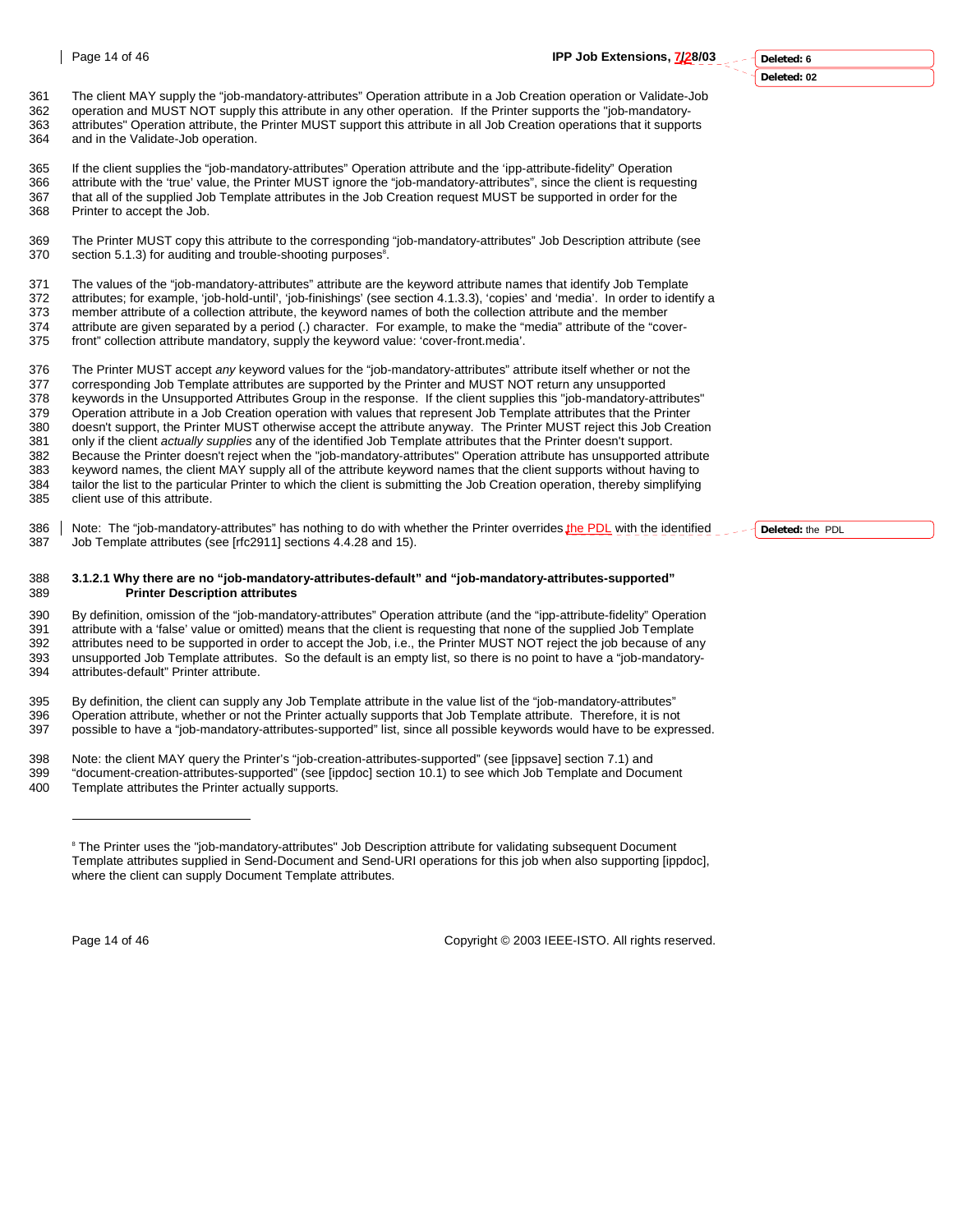#### 401 **3.2 Operation attributes for both Job and Document Creation operations**

402 This section defines the semantics for the Operation attributes that a client MAY supply in a Job Creation operation<br>403 (Print-Job Print-URL Create-Job) or a Document Creation operation (Print-Job Print-URL Send-Docum 403 (Print-Job, Print-URI, Create-Job) or a Document Creation operation (Print-Job, Print-URI, Send-Document and

404 Send-URI). Note: Print-Job and Print-URI are both Job Creation and Document Creation operations.

#### 405 **3.2.1 compression (type2 keyword)**

406 This REQUIRED Operation attribute identifies the compression used for the Documents in this Job and is defined in 407 [rfc2911] section . It is included in this specification, because this specification defines the corresponding

408 "compressions-supplied" Job Description attribute (see section 5.2.1.

#### 409 **3.2.2 document-charset (charset)**

410 This OPTIONAL Operation attribute identifies the charset of the Document Content. This Operation attribute is<br>411 intended to be supported by Printers that support a document-format in which the charset may be ambiguou intended to be supported by Printers that support a document-format in which the charset may be ambiguous in the 412 Document content, such as 'application/vnd.hp-PCL', where the charset escape sequence MAY be omitted from the 413 data.

414 If a client supplies the "document-charset" Operation attribute in a Document Creation operation with a value that the

- 415 Printer doesn't support, the Printer MUST reject the job and return the status code: 'client-error-charset-not-<br>416 supported' (see [rfc2911] section 3.1.4.14), since the interpretation of the content will be mis-under supported' (see [rfc2911] section 3.1.4.14), since the interpretation of the content will be mis-understood by the 417 Printer.
- 418 The standard values for these attributes are Internet Media types (sometimes called MIME types). For further details 419 see the description of the 'mimeMediaType' attribute syntax in [rfc2911] section 4.1.9.

420 The Printer MUST support this attribute if it supports a document format for which the Document Content can be 421 ambiguous with respect to the charset being used to encode the data. For example, the 'application/vnd.hp-PCL'<br>422 MAY omit the charset escape sequence. Although [rfc2854] strongly RECOMMENDS that 'text/html'. include MAY omit the charset escape sequence. Although [rfc2854] strongly RECOMMENDS that 'text/html', include a " 423 charset=charset' parameter in the MIME type itself (that is, explicitly in the value of the "document-format" attribute), 424 often the charset= parameter is not present in the MIME type and the Printer MUST assume a charset. Thus a 425 Printer that supports the text/html MIME type MUST support the "document-charset" operation attributes. Also many<br>426 text files use the various 8-bit ISO 8859 charsets in which the lower half is US-ASCII and the upper text files use the various 8-bit ISO 8859 charsets in which the lower half is US-ASCII and the upper half is various 427 Latin sets (about 8 or 9), Greek, Cyrillic, Hebrew, and Arabic. Shift JIS is another example where the left half is US-428 ASCII, but the right half can be one of a number of things. But if the data doesn't contain the charset escape 429 sequences, this attribute can help the Printer know what the charset is in the Document. Such document formats are 430 called "charset-ambiguous" document formats. Finally, even though [rfc2046] REQUIRES the "; charset=" MIME<br>431 type parameter if the file contains other than US-ASCII, in practice, the "; charset=" MIME type parameter type parameter if the file contains other than US-ASCII, in practice, the "; charset=" MIME type parameter is often 432 omitted, thus making 'text/plain' a charset-ambiguous document format. See the discussion in [rfc2911] section 4.1.9<br>433 and [rfc2046]. and [rfc2046].

434 The Printer MAY also check the Document content while processing to see that the document data meets the coding 435 requirements for the supplied charset. If the data contains something that is outside the charset encoding, the<br>436 Printer MUST either (1) hold the job or (2) abort, and SHOULD NOT continue printing square boxes for e 436 Printer MUST either (1) hold the job or (2) abort, and SHOULD NOT continue printing square boxes for encoded 437 characters that are outside the charset supplied by the client.

438 Many other document formats, such as 'application/postscript' and 'application/pdf', are *not* charset-ambiguous, so 439 that Printers that support only such formats MAY omit support of the "document-charset" Operation/ Description 440 attributes.

- 
- 441 If the Printer supports the "document-charset" Operation attribute, it MUST also support the corresponding<br>442 Tocument-charset-default" and "document-charset-supported" Printer Description attributes as well and viol 442 "document-charset-default" and "document-charset-supported" Printer Description attributes as well and vice versa<br>443 (see sections 7.1 and 7.2).
- (see sections  $7.1$  and  $7.2$ ).

Copyright © 2003 IEEE-ISTO. All rights reserved. Page 15 of 46

#### **Deleted: 6/02**

#### Deleted: <**#>output-devicerequested (name(127))¶**

This OPTIONAL Operation specifies the name of the target output device for a Printer that fan out to multiple devices (see [rfc2911] section 2.1). This allows the client to control which output device the Printer selects. If this attribute is omitted, the Printer selects whichever output device seems best for the job in an implementation dependent manner. The client can discover which output devices the Printer supports by querying the Printer's "output-device-requested-supported" Printer attribute (see section 7.12). If the Printer supports this Operation attribute, the Printer MUST support it only on Job Creation operations, not subsequent Document Creation operations for this Job.¶ If the Printer supports this Operation attribute, the Printer MUST support the "output-device-assigned" Job Description attribute with the same values (see [rfc2911] section 4.3.13).¶ **<#>output-device-default** 

**(name(MAX))¶** This OPTIONAL Printer Description attribute specifies the default value for the Job's "output-device-assigned" Job Description attribute. A Printer MAY have a dynamic scheduling algorithm to assign jobs to output devices, in which case the "outputdevice-default" Printer attribute is not configured. If the Printer does not have a dynamic scheduling algorithm to assign Jobs to output devices, the Printer copies the value of the "output-device-default" Printer attribute to the Job's "output-deviceassigned" attribute when the client omits the "output-device-requested" Operation attribute.¶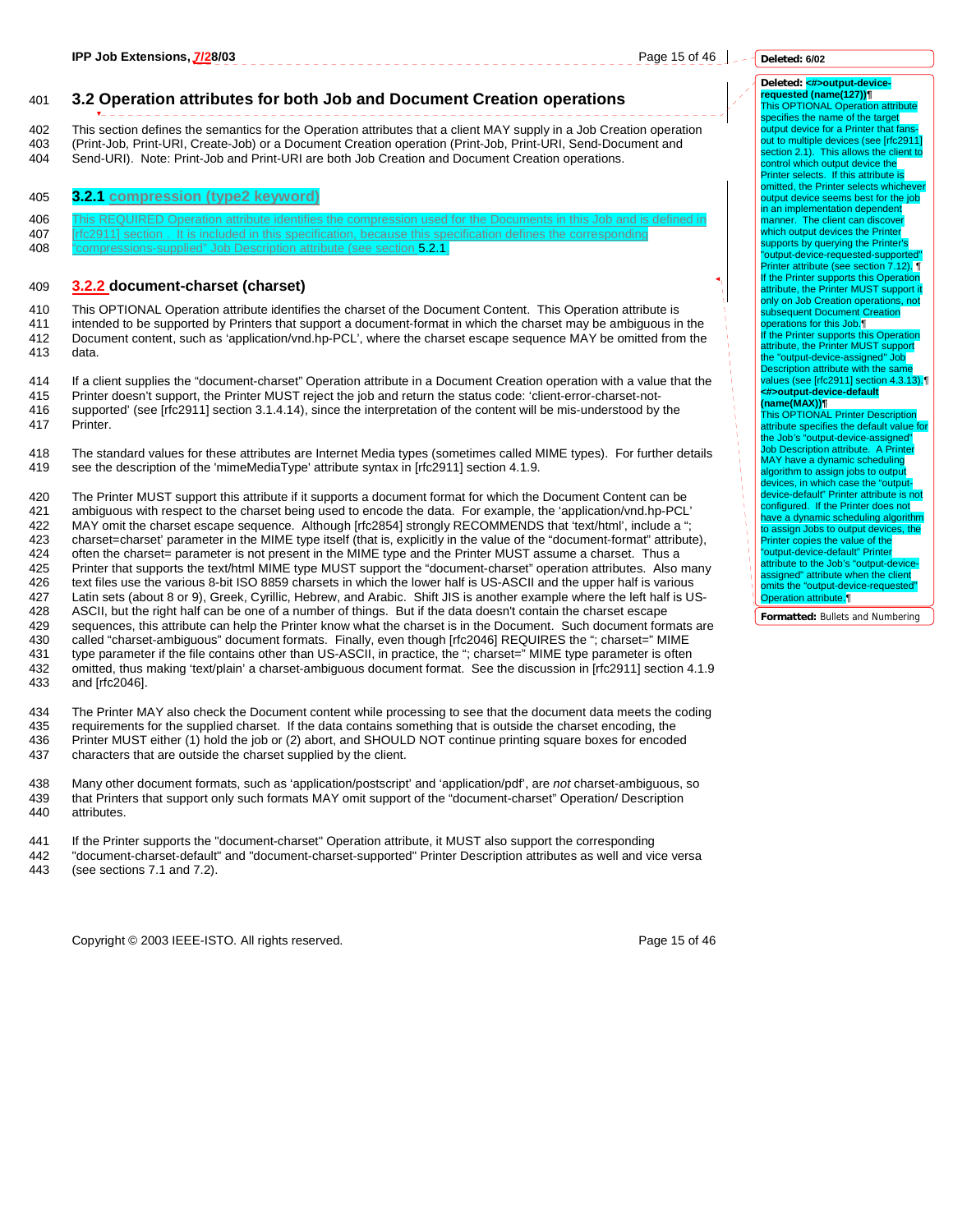

#### 444 **3.2.3 document-digital-signature (type2 keyword)**

445 This OPTIONAL Operation attribute identifies the technology of digital signature in the Document content.

446 If a client supplies this "document-digital-signature" Operation attribute in a Document Creation operation with a 447 value that the Printer doesn't support, the Printer MUST perform one of the following actions depending on 448 implementation: (1) reject the request OR (2) accept the request, set the Job's "job-state-reasons" attribute to 449 'digital-signature-type-not-supported' (see section 6.1), and either (a) put the Job in the 'pending-held' state or (b) process the job ignoring the attribute. See section 3 above for more details.

451 If the Printer supports this attribute and the value supplied by the client, the Printer MAY verify the signature 452 according to the rule for that signature format and "document-format". If the signature does not verify, then the 453 Printer MUST perform one of the following actions depending on implementation (which MAY depend on the 454<br>454 "document-format" and a site-established policy): "document-format" and a site-established policy):

- 455 1. ignore the signature (and MAY indicate on the printed output some how) and MUST set the Job's "job-state-<br>456 see section 6.1) 456 reasons" Job Description attribute with the 'digital-signature-did-not-verify' value (see section 6.1).
- 457 2. put the job on hold and wait for human intervention and MUST set the Job's "job-state-reasons" Job 458 Description attribute with the 'job-digital-signature-wait' and 'digital-signature-did-not-verify' values (see 459 section 6.1), OR
- 460 3. abort the job depending on implementation and/or site configuration and MUST set the Job's "job-state-461 reasons" Job Description attribute with the 'job-aborted-by-system' and 'digital-signature-did-not-verify' 462 values (see section 6.1).

463 Different PDLs have different techniques of embedding the signature. If the Printer supports the "document-digital-464 signature" attribute and the supplied "document-format", the Printer MUST accept the document. However, if the 465 Printer either doesn't support the value of the "document-digital-signature" Operation attribute or doesn't support the 466 technique used by the support the signature or (2) 466 technique used by the supplied "document-format" attribute, the Printer MUST either (1) ignore the signature or (2) 467 put the job on hold and wait for human intervention, depending on implementation. If the Printer doesn't support the 468 supplied value, the Printer MUST return the "document-digital-signature" attribute with its value as unsupported in the 469 Unsupported Attributes group as specified in [rfc2911] section 3.1.7.

- 470 The following standard keyword values are defined:
- 471 'dss': Digital Signature Standard (DSS) [dss].
- 472 'none': There is not a digital signature in the Document content. If this attribute is supported, the 'none' 473 value MUST be implemented but MAY be removed by the administrator.
- 474 'pgp': PGP Message Exchange Formats [rfc1991].
- 475 'smime': Enhanced Security Services for S/MIME [rfc2634].
- 476 'xmldsig' XML Digital Signature [xmldsig].

#### 477 **3.2.4 document-format (mimeMediaType)**

478 This REQUIRED Operation attribute (see [rfc2911] section 3.2.1.1) indicates the document format of the supplied

479 Document Content. If a client supplies the "document-format" Operation attribute with a value that the Printer doesn't 480 support, the Printer MUST reject the job and return the status code 'client-error-document-format-not-supported' (see 481 [rfc2911] section 3.1.4.11), since the Printer cannot process the data.

482 The standard values for this attribute are Internet Media types (sometimes called MIME types). For some MIME 483 types, such as 'text/plain' [rfc2046], the "; charset=" parameter is defined which specifies the charset of the Document 484 content. The Printer MUST support the charset MIME parameter as well as the "document-charset" Operation

Page 16 of 46 Copyright © 2003 IEEE-ISTO. All rights reserved.

**Deleted:** '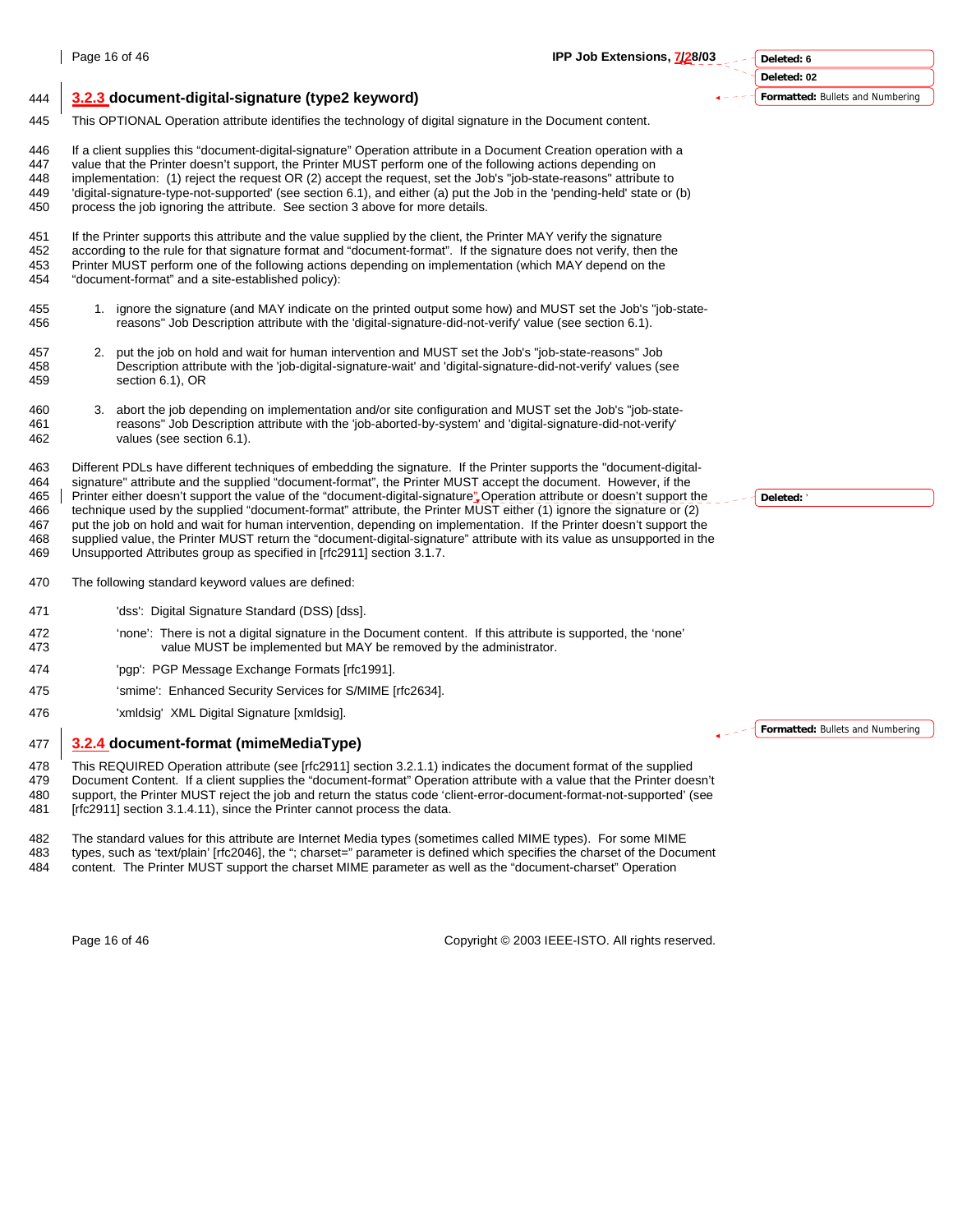#### 485 attribute (section 3.2.2) if the Printer supports any text MIME type, such as 'text/plain' or 'text/html'. For further 486 details see the description of the 'mimeMediaType' attribute syntax in [rfc2911] section 4.1.9 and [rfc2046] and the 487 "document-charset" Operation attribute (section 3.2.2).

488 Many printer languages in the Printer MIB do not have a MIME type registered with IANA.<sup>9</sup> It is the intent of the PWG 489 to registers all of the Printer MIB v2 XXX Printer Languages as 'application/vnd.PWG-XXX'. If a Printer Language<br>490 already has a registered MIME Media type or gets a registration in the future then that MIME Type MUS already has a registered MIME Media type or gets a registration in the future, then that MIME Type MUST be used in 491 preference to the 'application/vnd.PWG-XXX' MIME Type. For example, PostScript® has the MIME Media type: 492 'application/postscript' and PCL has the MIME Media Type: 'application/vnd.HP-PCL, so those MIME Media types 493 MUST be used instead of 'application/vnd.PWG-PS' and 'application/vnd.PWG-PCL'. For example, the NEC NPDL 494 printer language from the Printer MIB does not have a MIME type registered with IANA. Therefore, the "document-<br>495 format" = 'application/vnd.PWG-NPDL' MUST be used. format" = 'application/vnd.PWG-NPDL' MUST be used.

496 Note: CIP4 did not agree to register MIME types for other organizations and standards. Instead, CIP4 will just add 497 values to the flat file that aren't MIME types. The values will not start with any of the MIME type roots: application/, 498 audio/, image/, message/, model/, multipart/, test/, or video.

#### 499 **ACTION ITEM (Tom and Ira): Propose a format for the file.**

500 See also the "document-format-version" Operation attribute in section 3.2.6 and the "document-format-details"<br>501 Operation attribute in section 3.2.5. Operation attribute in section 3.2.5.

#### 502 **3.2.5 document-format-details (1setOf collection)**

503 This OPTIONAL Operation attribute supplied in Document Creation operations summarizes the details of the<br>504 Document content, including any files contained in the Document. This Operation attribute is intended to be 504 Document content, including any files contained in the Document. This Operation attribute is intended to be 505 supported by Printers that support a packaging document format, such as 'application/zip' or 'multipart/related', in 506 order to detail the contents. However, this Operation attribute MAY be used with any document format. See Table 6 507 for a list of the member attributes along with the client and Printer conformance requirements.

508 All member attributes, if supplied, MUST have contents. The value MUST NOT be omitted.

509 If a Printer supports a *packaging* MIME type, such as 'multipart/related' or 'application/zip', the Printer MUST support

510 this "document-format-details" Operation attribute. If a Printer does not support a packaging MIME type, it MAY omit

511 support of the "document-format-details" Operation attribute and Description attribute. The purpose of the<br>512 for the purpose of the purpose of the state of the state of the details of the document format or formats

512 "document-format-details" Operation attribute is to describe the details of the document format or formats in the

513 supplied Document, including the packaging format itself, so that the Printer knows what to expect.

514 If a client supplies the "document-format-details" Operation attribute in a Document Creation request with member 515 attributes and/or values that the Printer doesn't support, the Printer MUST perform one of the following actions 516 depending on implementation: (1) reject the request OR (2) accept the request and either (a) put the Job in the<br>517 chending-held' state or (b) process the job ignoring the attribute. See section 3 above for more detai 'pending-held' state or (b) process the job ignoring the attribute. See section 3 above for more details. However, if 518 the "document-charset" or the "document-format" member attributes are the ones in question, the Printer MUST 519 reject the request, same as for the "document-charset" and "document-format" Operation attributes (see sections 520 3.2.2 and 3.2.4) and return the 'client-error-charset-not-supported' (see [rfc2911] section 13.1.4.16) or the 'client-<br>521 error-document-format-not-supported' (see [rfc2911] section 13.1.4.11) status-codes, respective 521 error-document-format-not-supported' (see [rfc2911] section 13.1.4.11) status-codes, respectively.

Copyright © 2003 IEEE-ISTO. All rights reserved. Page 17 of 46

 $\overline{a}$ 

<sup>9</sup> Companies are urged to register there Printer languages with IANA using the 'application/vnd.XX-yyy vendor tree. There has also been a long standing PWG proposal to register all of these as 'application/vnd.pwg-yyy.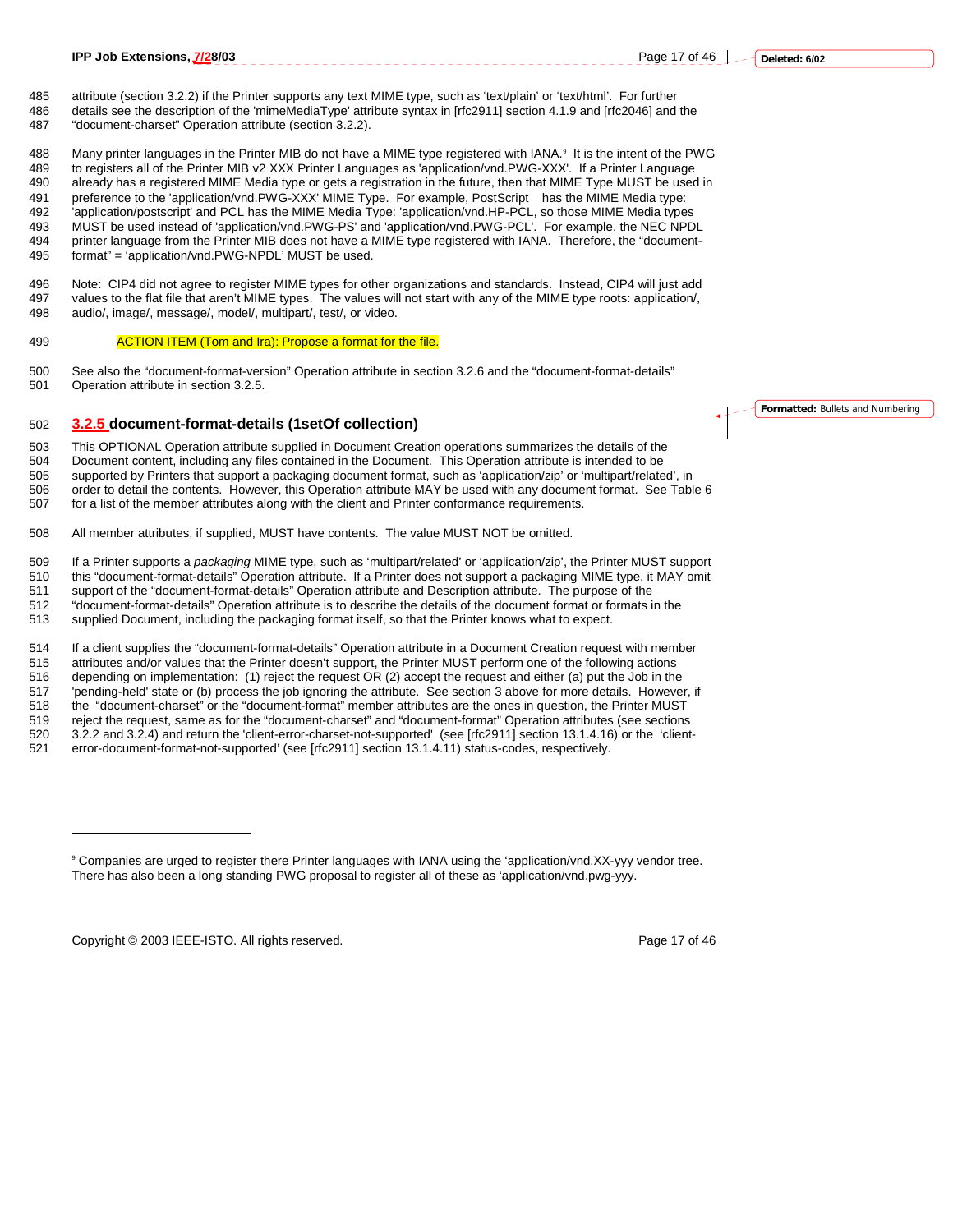522 For a packaging format, the "document-format-details" attribute does not provide means to associate each collection<br>523 value with particular document in the archive file, so it does not provide a "manifest"<sup>10</sup> of the value with particular document in the archive file, so it does not provide a "manifest"<sup>10</sup> of the packaging. One of the

- 524 packaging collection values MAY describe the packaging format itself, in which case that collection value MUST be<br>525 the first collection value. The remaining collection values provide the summary of the details of th 525 the first collection value. The remaining collection values provide the summary of the details of the contained files in<br>526 any order
- any order.

527 There MUST NOT be any duplicate collection values, that is, no collection values with all the same member attribute 528 values; it's a set, not a sequence. So 100 PostScript files with the same details in a .zip file: values; it's a set, not a sequence. So 100 PostScript files with the same details in a .zip file:

- 529 (1) MAY have one collection value with the "document-format" member attribute = 'application/zip' MIME type 530 value and MAY have additional member attributes that give details about the .zip file itself and
- 531 (2) MUST have one collection value containing a "document-format" member attribute =
- 532 'application/postscript' and MAY have additional member attributes that give the details about the PostScript files.

534 If a file in a packaging file is itself a packaging file, the single "document-format-details" (1setOf collection) Operation<br>535 attribute SHOULD contain the flattened distinct collection values for all files at all ne

- 535 attribute SHOULD contain the flattened distinct collection values for all files at all nested levels. Therefore, the 536 "document-format-details" collection attribute is not recursively defined and MUST NOT contain the "document-
- 537 format-details" attribute as a member attribute.

538 **Table 6 - "document-format-details" member Operation attributes** 

| <b>Member Attribute Name</b>        | <b>Attribute Syntax</b>   | Client<br>supplies | <b>Printer</b><br><b>Support</b> | <b>Member</b><br><b>Attribute</b><br><b>Section</b> | <b>Top Level</b><br><b>Attribute</b><br><b>Section</b> |
|-------------------------------------|---------------------------|--------------------|----------------------------------|-----------------------------------------------------|--------------------------------------------------------|
| document-source-application-name    | name(MAX)                 | MAY                | MAY                              | 3.2.5.1                                             | N/A                                                    |
| document-source-application-version | text(127)                 | MAY                | MAY                              | 3.2.5.2                                             | N/A                                                    |
| document-source-os-name             | name(40)                  | MAY                | MAY                              | 3.2.5.3                                             | N/A                                                    |
| document-source-os-version          | text(40)                  | MAY                | MAY                              | 3.2.5.4                                             | N/A                                                    |
| document-format                     | mimeMediaType             | <b>MUST</b>        | <b>MUST</b>                      | 3.2.5.5                                             | 3.2.4                                                  |
| document-format-device-id           | text(127)                 | MAY                | MAY                              | 3.2.5.6                                             | N/A                                                    |
| document-format-version             | text(127)                 | <b>SHOULD</b>      | <b>MUST</b>                      | 3.2.5.7                                             | 3.2.6                                                  |
| document-natural-languages          | 1setOf<br>naturalLanguage | MAY                | MAY                              | 3.2.5.8                                             | 3.2.9                                                  |

539

542 Table 6 shows that three of the member attributes also have comparable top level Operation attributes defined with 543 the same names. See the sections listed in the rightmost column. These three high level attributes have

544 corresponding "xxx-default" and "xxx-supported" Printer Description attributes. These values are also for use with 545 the corresponding three member attributes. The remaining member attributes do not have any corresponding "xxx-546 default" and "xxx-supported" Printer Description attribute.

547 If a client supplies this "document-format-details" Operation attribute with a member attribute with a value that the 548 Printer doesn't support, the Printer MUST perform one of the following actions: (1) reject the request OR (2) accept

l

Page 18 of 46 Copyright © 2003 IEEE-ISTO. All rights reserved.

<sup>540</sup> The client can determine which member attributes of the "document-format-details" are supported by querying the<br>541 Printer's "document-format-details-supported" (1setOf type2 keyword) Printer Description attribute (se 541 Printer's "document-format-details-supported" (1setOf type2 keyword) Printer Description attribute (see section 7.6).

<sup>10</sup> If the client wants to achieve a "manifest", that is a complete list of each file in a packaging, then the client needs to extract each file from the package and submit each one in a separate Document Creation operation. Note: the client can re-compress each file before sending, so the compression isn't lost when sending each document separately.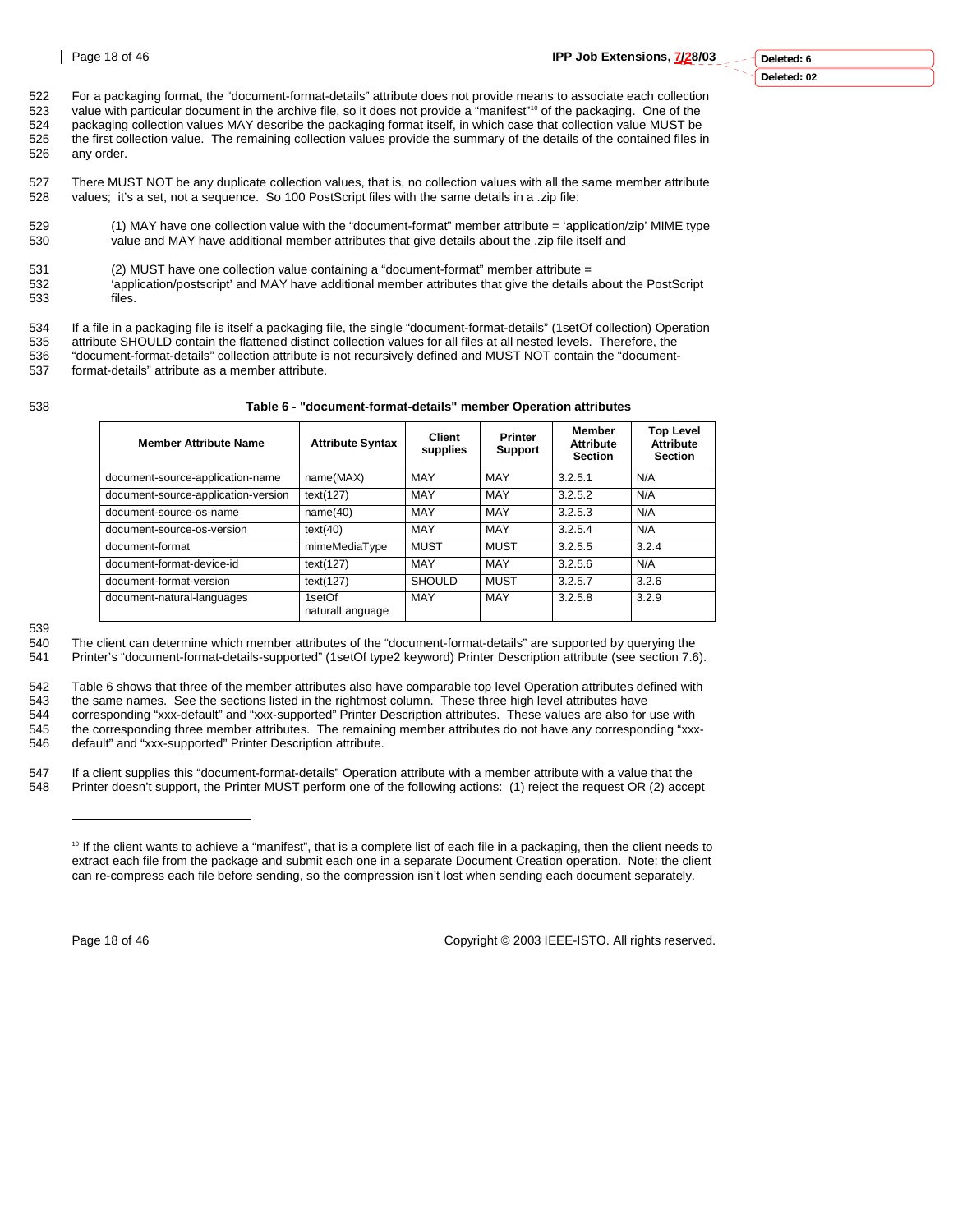|                                 | IPP Job Extensions, 7/28/03<br>Page 19 of 46                                                                                                                                                                                                                                                                                                                                                                                                                                                                                                    |  | Deleted: 6/02                           |
|---------------------------------|-------------------------------------------------------------------------------------------------------------------------------------------------------------------------------------------------------------------------------------------------------------------------------------------------------------------------------------------------------------------------------------------------------------------------------------------------------------------------------------------------------------------------------------------------|--|-----------------------------------------|
| 549<br>550                      | the request and either (a) put the Job in the 'pending-held' state or (b) process the job ignoring the attribute. See<br>section 3 above for more details.                                                                                                                                                                                                                                                                                                                                                                                      |  |                                         |
| 551                             | 3.2.5.1 document-source-application-name (name(MAX))                                                                                                                                                                                                                                                                                                                                                                                                                                                                                            |  | <b>Formatted: Bullets and Numbering</b> |
| 552<br>553<br>554<br>555        | This OPTIONAL member Operation attribute identifies the application that generated the document. The<br>value MUST be all lowercase in order to facilitate matching. The version number MUST NOT be included<br>(see the "document-source-application-version" attribute). Examples: "photoshop", "microsoft word",<br>"unknown".                                                                                                                                                                                                               |  |                                         |
| 556                             | 3.2.5.2 document-source-application-version (text(127))                                                                                                                                                                                                                                                                                                                                                                                                                                                                                         |  | Formatted: Bullets and Numbering        |
| 557<br>558<br>559<br>560        | This OPTIONAL member Operation attribute identifies the version number of the application that created the<br>document. The value MUST be all lowercase in order to facilitate matching. The intent of this attribute is for<br>purposes of affecting the interpreting by the Printer for any formats for which the source application version<br>might have different semantics. Examples:                                                                                                                                                     |  |                                         |
| 561                             | "8.1 (4331)" for Winzip®, "5.0.5 10/26/2001" for Acrobat®, "2000 (9.0.4119 sr-1)" for Microsoft® Word                                                                                                                                                                                                                                                                                                                                                                                                                                           |  |                                         |
| 562<br>563                      | If the client omits this member attribute, that matches with any version. Similarly, the Printer's member<br>attribute MAY be omitted or be a zero length string to indicate any.                                                                                                                                                                                                                                                                                                                                                               |  |                                         |
| 564                             | 3.2.5.3 document-source-os-name (name(40))                                                                                                                                                                                                                                                                                                                                                                                                                                                                                                      |  | Formatted: Bullets and Numbering        |
| 565<br>566<br>567<br>568<br>569 | This OPTIONAL member Operation attribute identifies the name of the operating system on which the<br>document was generated. Valid values are the operating system names defined in the IANA Operating<br>System name registry [os-names] with the version number portion removed (see the "document-source-os-<br>version" attribute). IANA Operating System Names consist of up to 40 uppercase US-ASCII letters, hyphen<br>("-"), period ("."), and slash ("/") characters. The value MUST be all lowercase in order to facilitate matching. |  |                                         |
| 570                             | Possible example IANA OS Registry values: 'linux', 'macos', 'sun-os', 'unix', "unknown", 'windows'.                                                                                                                                                                                                                                                                                                                                                                                                                                             |  |                                         |
| 571                             | <b>ACTION ITEM: Get Sun to register SOLARIS with IANA.</b> (Tom H)                                                                                                                                                                                                                                                                                                                                                                                                                                                                              |  | Formatted: Bullets and Numbering        |
| 572                             | 3.2.5.4 document-source-os-version (text(40))                                                                                                                                                                                                                                                                                                                                                                                                                                                                                                   |  |                                         |
| 573<br>574<br>575<br>576<br>577 | This OPTIONAL member Operation attribute identifies the version of the operating system on which the<br>document was generated. Valid values include the version portion of any of the operating system names<br>defined in the IANA Registry [os-names]. The value MUST be all lowercase in order to facilitate matching.<br>The value MUST NOT include the name portion of the registered OS name (see "document-source-os-<br>name" attribute).                                                                                              |  |                                         |
| 578<br>579<br>580<br>581<br>582 | Possible example values for the indicated "document-source-os-name" value are:<br>for 'linux': '1.0', '1.2', '2,0', '2.2', '2.4'<br>for 'unix': 'bsd', 'v', 'v.1', 'v.2', 'v.3', 'pc'<br>for 'windows': '95', '98', 'ce', 'nt', 'nt-2', 'nt-3', 'nt-3.5', 'nt-3.51', 'nt-4', 'nt-5' (windows 2000)<br>ACTION ITEM: Get Microsoft to register NT-5.1 (maybe NT-5.2) with IANA. (Ira M)                                                                                                                                                           |  |                                         |
| 583                             |                                                                                                                                                                                                                                                                                                                                                                                                                                                                                                                                                 |  |                                         |
| 584                             | 3.2.5.5 document-format (mimeMediaType)                                                                                                                                                                                                                                                                                                                                                                                                                                                                                                         |  | Formatted: Bullets and Numbering        |
| 585<br>586<br>587               | This REQUIRED member Operation attribute identifies the document format (see [rfc2911] §3.2.1.1) of the<br>collection value of which it is a member. The client MUST supply and the Printer MUST support this member<br>attribute in each collection value. The values for this member attribute are Internet Media types (sometimes                                                                                                                                                                                                            |  |                                         |
|                                 |                                                                                                                                                                                                                                                                                                                                                                                                                                                                                                                                                 |  |                                         |

Copyright © 2003 IEEE-ISTO. All rights reserved. expansion of the extension of 46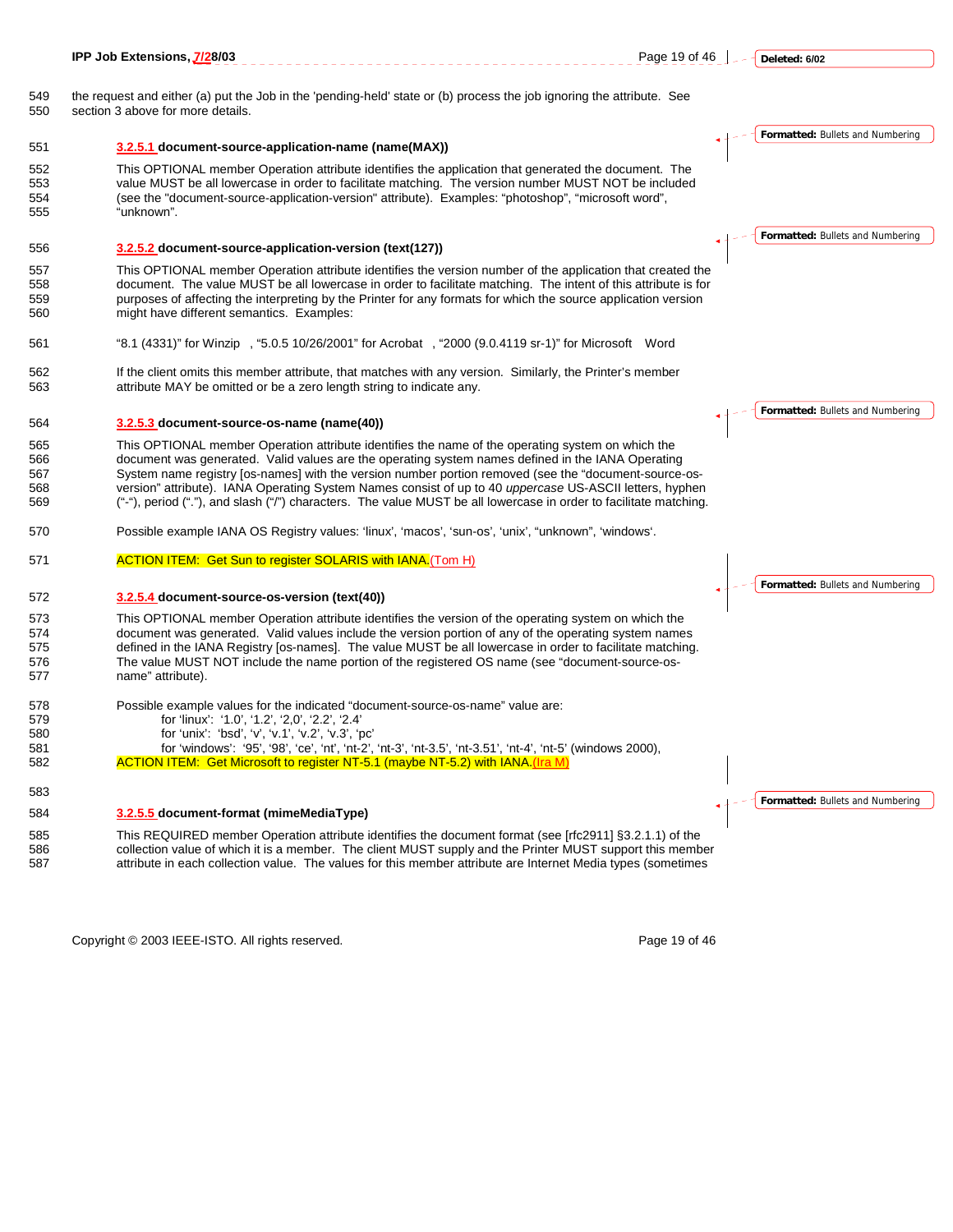|                                               | Page 20 of 46                                                                                                                                                                                                                                                                                                                                                                                                                                                                                                                                                                                                                                                                                              | IPP Job Extensions, 7/28/03 | Deleted: 6                       |
|-----------------------------------------------|------------------------------------------------------------------------------------------------------------------------------------------------------------------------------------------------------------------------------------------------------------------------------------------------------------------------------------------------------------------------------------------------------------------------------------------------------------------------------------------------------------------------------------------------------------------------------------------------------------------------------------------------------------------------------------------------------------|-----------------------------|----------------------------------|
|                                               |                                                                                                                                                                                                                                                                                                                                                                                                                                                                                                                                                                                                                                                                                                            |                             | Deleted: 02                      |
| 588<br>589                                    | called MIME types) and have the same values and semantics as for the top level "document-format"<br>Operation attribute with the same name (see section 3.2.4 for the semantics).                                                                                                                                                                                                                                                                                                                                                                                                                                                                                                                          |                             |                                  |
| 590                                           | 3.2.5.6 document-format-device-id (text(127))                                                                                                                                                                                                                                                                                                                                                                                                                                                                                                                                                                                                                                                              |                             | Formatted: Bullets and Numbering |
| 591<br>592<br>593<br>594<br>595<br>596<br>597 | This OPTIONAL member Operation attribute identifies the type of device for which the document was<br>formatted, including manufacturer and model. This attribute is intended to identify document formats that are<br>not portable, e.g., PDLs that are device dependent. The value of this variable MUST exactly match the IEEE<br>1284-2000 Device ID string (see [IEEE1284] clause 6), except the length field MUST NOT be specified. See<br>the Microsoft Universal Plug and Play [upnp] section 2.2.6 Deviceld parameter for details and examples.<br>Here is an example showing only the required fields for a PostScript document:<br>MANUFACTURER: ACME Co. ; COMMAND SET: PS; MODEL: LaserBeam 9; |                             |                                  |
| 598                                           | 3.2.5.7 document-format-version (text(127))                                                                                                                                                                                                                                                                                                                                                                                                                                                                                                                                                                                                                                                                |                             | Formatted: Bullets and Numbering |
| 599<br>600<br>601<br>602<br>603<br>604        | This REQUIRED member Operation attribute identifies the level or version of the document format identified<br>by the "document-format" member attribute. The client MAY supply and the Printer MUST support this<br>member attribute if the Printer supports the "document-format-details" Operation attribute. The semantics<br>and supported values of this "document-format-version" member attribute MUST be the same as for the top<br>level "document-format-version" Operation attribute with the same name (see section 3.2.6 for the<br>semantics).                                                                                                                                               |                             |                                  |
| 605                                           | 3.2.5.8 document-natural-language (1setOf naturalLanguage)                                                                                                                                                                                                                                                                                                                                                                                                                                                                                                                                                                                                                                                 |                             | Formatted: Bullets and Numbering |
| 606<br>607<br>608<br>609<br>610<br>611        | This OPTIONAL member Operation attribute specifies the natural language(s) of the collection value of<br>which it is a member. The values for this attribute are natural language codes (with optional country codes)<br>and have the same values and semantics as for the top level "document-natural-language"<br>(naturalLanguage) operation attribute with the same name (see section 3.2.9 for the semantics). If the<br>document contains multiple natural languages, then the first value MUST be the primary language of the<br>document.                                                                                                                                                          |                             |                                  |
|                                               |                                                                                                                                                                                                                                                                                                                                                                                                                                                                                                                                                                                                                                                                                                            |                             | Formatted: Bullets and Numbering |
| 612                                           | 3.2.6 document-format-version (text(127))                                                                                                                                                                                                                                                                                                                                                                                                                                                                                                                                                                                                                                                                  |                             |                                  |
| 613<br>614                                    | This OPTIONAL Operation attribute identifies the level or version of the document format of the Document content<br>identified by the "document-format" Operation attribute (section 3.2.4).                                                                                                                                                                                                                                                                                                                                                                                                                                                                                                               |                             |                                  |
| 615<br>616<br>617                             | If the client supplies this "document-format-version" Operation attribute, the client MUST also supply the "document-<br>format" Operation attribute (section 3.2.4), so that the Printer does not need to parse the "document-format-version"<br>string in order to determine the document format and version.                                                                                                                                                                                                                                                                                                                                                                                            |                             |                                  |
| 618<br>619<br>620<br>621<br>622               | If a client supplies this "document-format-version" Operation attribute with a value that the Printer doesn't support as<br>indicated by the Printer's "document-format-version-supported" attribute (see section 7.8), the Printer MUST perform<br>one of the following actions, depending on implementation: (1) reject the request OR (2) accept the request and<br>either (a) put the Job in the 'pending-held' state or (b) process the job ignoring the attribute. See section 3 above for<br>more details.                                                                                                                                                                                          |                             |                                  |

623 The defined values are taken from the Printer MIB [rfc1759] langTC values (after removing the "lang") used in the 624 prtlnterpreterLangFamily and the prtlnterpreterLangLevel attributes (SNMP calls them "objects") sepa

624 prtInterpreterLangFamily and the prtInterpreterLangLevel attributes (SNMP calls them "objects") separated by the "/"<br>625 character. If there is no version, just the langTC prefix without the "/" is used. Note: the Prin

625 character. If there is no version, just the langTC prefix without the "/" is used. Note: the Printer MIB<br>626 primeter printer present of the principle is not used, since no standard values are given in the Printer MIB prtInterpreterLangVersion attribute is not used, since no standard values are given in the Printer MIB.

627 The short first field before the "/" character are unique, so that the version values are self-identifying so that all the

628 versions for all document formats can be combined into a single list for the Printer's "document-format-version-<br>629 supported" Printer attribute. The first field also tends to be the acronym for the document format an supported" Printer attribute. The first field also tends to be the acronym for the document format and often is also the

Page 20 of 46 Copyright © 2003 IEEE-ISTO. All rights reserved.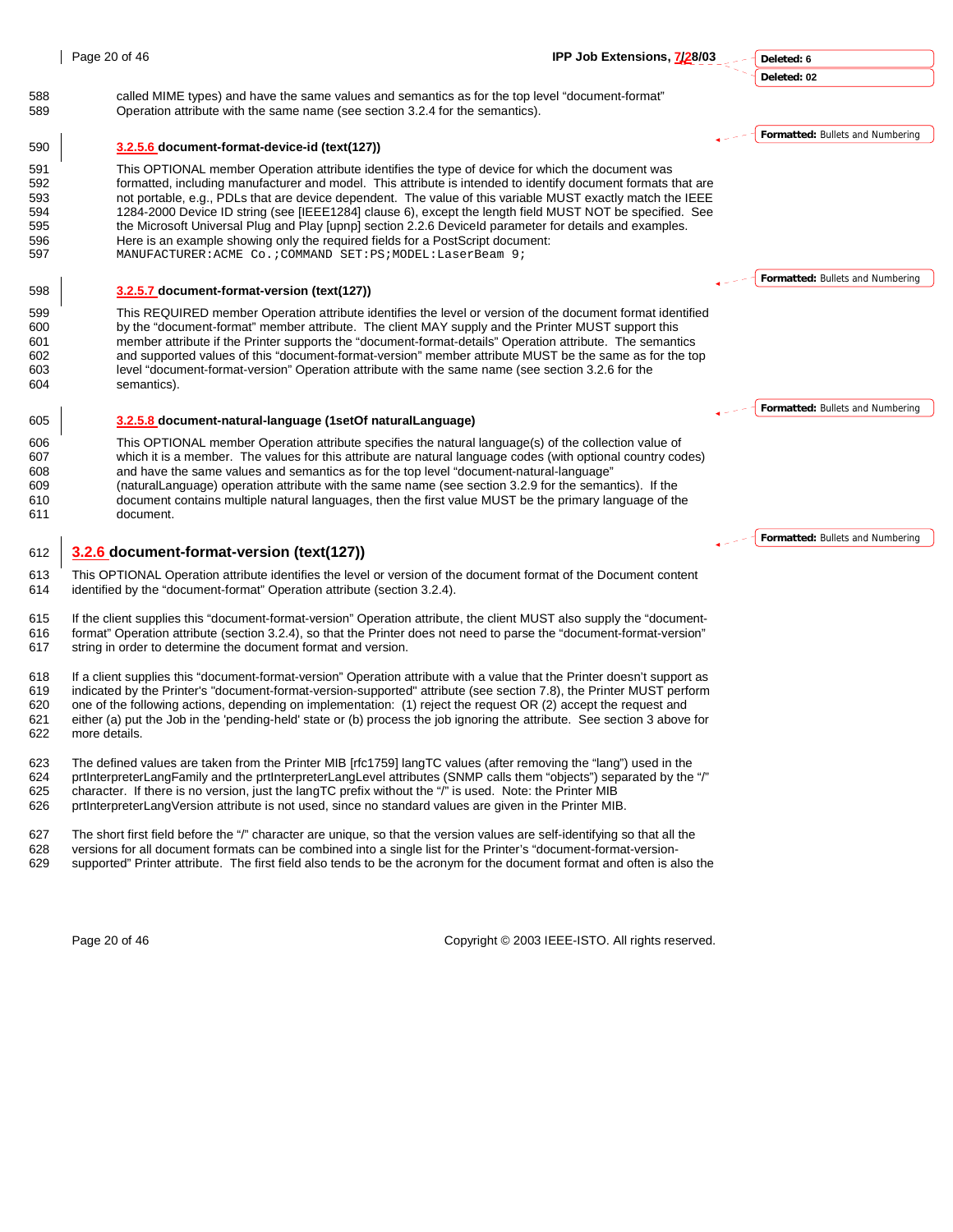Page 21 of 46  $\left| \frac{1}{2} - \frac{1}{2} \right|$  Deleted: 6/02

- 630 file name extension registered with IANA. The Printer MIB shows the first field in uppercase for readability.
- 631 However, the Printer MUST perform case-insensitive matching of supplied values with supported values. If the
- 632 common acronym includes a "/", such as TIFF/IT, the "/" is changed to "-" so that the first field ends with the first "/."
- 633 Example values:

645

- 634 'PS/3': For Postscript level 3 [rfc1759].
- 635 'PCL/5e': For PCL 5e [rfc1759].<br>636 'PDF/1 4': For PDF version 1 4
- 'PDF/1.4': For PDF version 1.4 [pdf]
- 637 'PDF/X-1a:2001': For PDF/X-1a [iso15930]
- 638 'DCS/2.0' For Document Color Separation (DCS), version 2.0. [dcs2.0]
- 639 'TIFF-IT/FP:1998': TIFF/IT [iso12639] Full Page baseline.
- 640 'TIFF-IT/CT:1998': TIFF/IT [iso12639] Continuous Tone picture data baseline
- 641 'TIFF-IT/FP/P1:1998': TIFF/IT [iso12639] Full Page profile 1
- 642 'TIFF-IT/CT/P1:1998': TIFF/IT [iso12639] Continuous Tone picture data profile 1
- 643 'Automatic': auto sense the format [rfc1759]. Is use in combination with the 'application/octet-stream' (see 644 [rfc2911] section 4.1.9.1) value of the "document-format" attribute (section 3.2.4).
- 646 **3.2.6.1 Why no "document-format-version-default"**

647 There is no "document-format-version-default" since to be meaningful, the default would have to depend on the 648 "document-format". Currently, there are no "xxx-default" attributes whose values depend on the value of other<br>649 attributes Thus an implementation is free to supply its own defaults that depend on the "document-format attributes. Thus an implementation is free to supply its own defaults that depend on the "document-format".

#### 650 **3.2.7 document-message (text(MAX))**

651 This OPTIONAL Operation attribute contains a message from the user to the operator about the Document.

#### 652 **3.2.8 document-name (name(MAX))**

653 The Printer MUST support this Operation attribute in Print-Job, Print-URI, Send-Document, and Send-URI operations

- 654 (see [rfc2911 section 3.2.1.1) and MAY support it in the Create-Job operation. For the Print-Job, Print-URI, and
- 655 Create-Job operations, the Printer MUST copy the value to the corresponding Job Description attribute<sup>11</sup>.

#### 656 **3.2.9 document-natural-language (naturalLanguage)**

657 This OPTIONAL Operation attribute specifies the primary natural language of the Document content (see [rfc2911] 658 section 3.2.1.1 and section 4.1.8).

659 If the client supplies this "document-natural-language" Operation attribute with a value that the Printer doesn't 660 support, the Printer MUST perform one of the following actions: (1) reject the request OR (2) accept the request and 661 either (a) put the Job in the 'pending-held' state or (b) process the job ignoring the attribute. See section 3 above for 662 more details.

663 The values MAY include region as well as the language according to [rfc2911 section 4.1.8. If the document 664 contains more than one language, the value is the first or primary language of the document. The Printer MAY use 665 this value to select fonts or other Globalization processing. As indicated in [rfc2911] section 4.1.8, example include:

666 'en': for English 667 'en-us': for US English

 $\overline{a}$ 

11 For the Send-Document and the Send-URI Operation attribute, the Printer copies them to the corresponding Document Description attribute defined in [ippdoc].

Copyright © 2003 IEEE-ISTO. All rights reserved. Page 21 of 46

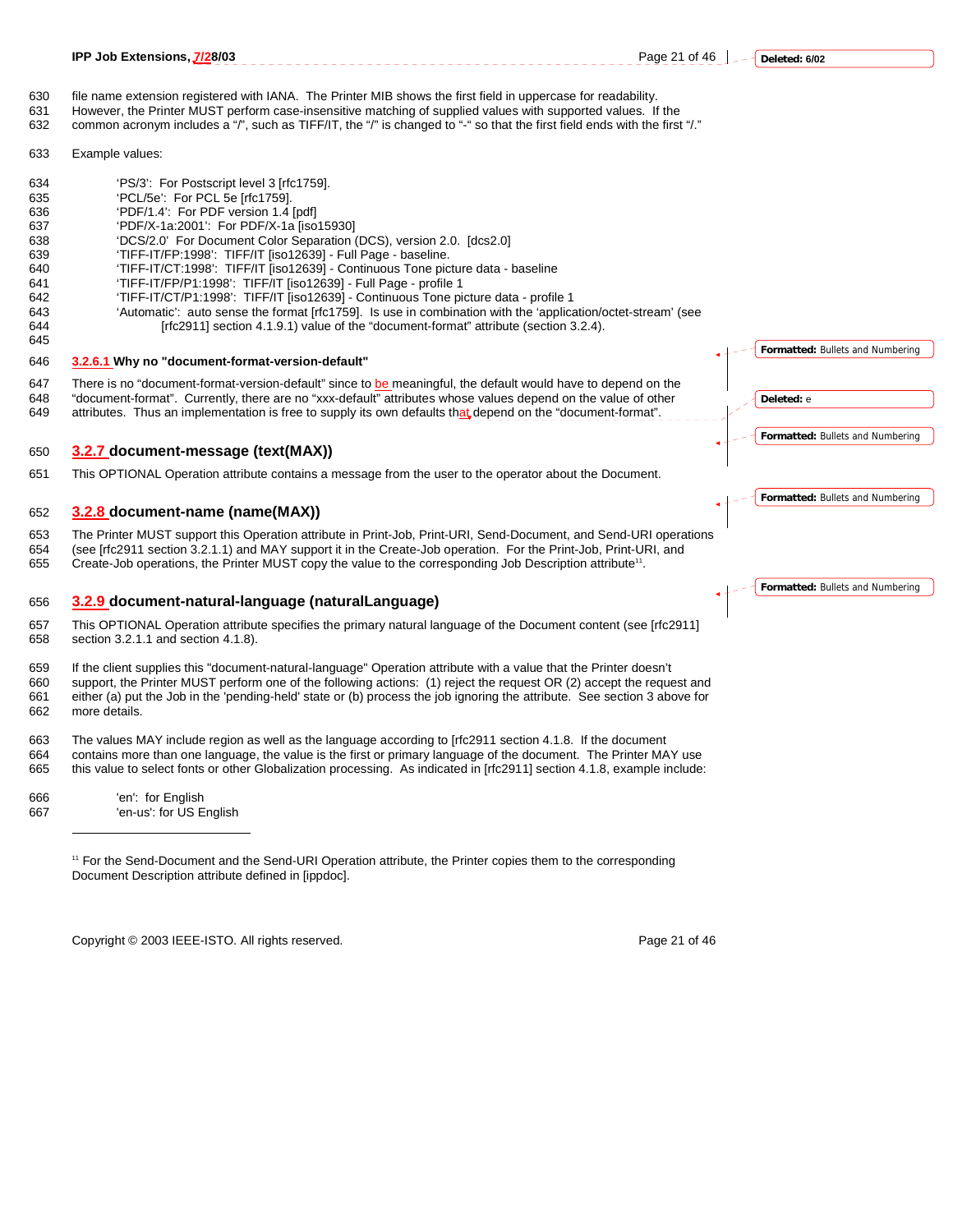**Deleted: 6**

**Deleted: 02**

# **Deleted: <#>output-device**

**(name(127))¶** This OPTIONAL Operation attribute specifies the name of the target output device for a Printer that far out to multiple devices (see [rfc2911] section 2.1). This allows the client to control which output device the Printer selects. If this attribute is omitted, the Printer selects whiche output device seems best for the job in an implementation dependent manner. The client can discover which output devices the Printer supports by querying the Printer's "output-device-supported" Printer attribute (see section 7.11). ¶ If the Printer supports this Operati attribute, the Printer MUST support the "output-device-assigned" Job Description attribute with the same values (see [rfc2911] section 4.3.13). See section 4.1.6 for additional information on "output-device" and related attributes.¶ ISSUE01: The Job Description attribute "output-device-assigned" is single-valued even though "outputdevice" can be supplied at the Job, Document and page Override (i.e. *<u>Example</u>* Figure (i.e.) Leave the Job Description attribute single-valued. This will prevent any interoperability problems with existing implementations. It will also handle the majority of uses. Add a singlevalued Document Description attribute in [ippdoc] to handle document level. Implementations that allow the routing of individual sheets should be capable of implementing "actuals". Even if they don't the "overrides" Template attribute will contain the requested output devices.

#### **Inserted: <#>output-device (name(127))¶**

This OPTIONAL Ope specifies the name of the target output device for a Printer that fans out to multiple devices (see [rfc2911] section 2.1). This allows the client to<br>control which output device the Printer selects. If this attribute is omitted, the Printer selects whicheve output device seems best for the job in an implementation dependent manner. The client can discover which output devices the Printer supports by querying the Printer's "output-device-supported" Print<sub>[12]</sub>

#### **Formatted:** Highlight

**Formatted:** Highlight

```
Formatted: Highlight
```
668 'fr': for French 669 'de': for German 670

# 671 **4 Job Template attributes**

672 Table 7 lists the new Job Template attributes defined in this specification. These Job Template attributes can be 673 supplied in the Job Creation operations: Print-Job, Print-URI, and Create-Job operations and the Validate-Job 674 operation.

675 Job Template attributes are OPTIONAL for a Printer to support and for a client to supply in a Job Creation request. If 676 a Printer supports a Job Template attribute, then the Printer MUST copy the supplied attribute to the Job object, so 677 that a client MAY query the attributes in subsequent Get-Job-Attributes/Get-Jobs operations (see [rfc2911] section 678 4.2). In addition, as in [rfc2911], for each "xxx" Job Template attribute supported, the Printer MUST support the <br>679 corresponding "xxx-default" and "xxx-supported" Printer attributes, if defined. corresponding "xxx-default" and "xxx-supported" Printer attributes, if defined.

#### 680 **Table 7 - Job Template attributes**

| <b>Job Template</b>              | <b>Attribute Syntax</b>   | Printer: Default Value          | <b>Printer: Supported Values</b>                   |
|----------------------------------|---------------------------|---------------------------------|----------------------------------------------------|
| attribute name "xxx"             |                           | attribute syntax                | attribute syntax                                   |
|                                  |                           | "xxx-default"                   | "xxx-supported"                                    |
| job-copies                       | integer(1:MAX)            | integer(1:MAX)                  | rangeOfInteger(1:MAX)                              |
| iob-cover-back                   | collection                | collection                      | 1setOf type2 keyword                               |
| cover-type                       | type2 keyword             |                                 | 1setOf type2 keyword                               |
| media                            | type3 keyword   name(MAX) | ٠                               | 1setOf (type3 keyword  <br>name(MAX))              |
| media-col                        | collection                | $\blacksquare$                  | 1setOf type2 keyword                               |
| member attributes<br>[pwg5100.3] | See [pwg5100.3]           | ÷                               |                                                    |
| iob-cover-front                  | collection                | collection                      | 1setOf type2 keyword                               |
| member attributes -              | see job-cover-back        |                                 |                                                    |
| same as job-cover-back           |                           |                                 |                                                    |
| job-finishings                   | 1setOf type2 enum         | 1setOf type2 enum <sup>12</sup> | 1setOf type2 enum                                  |
| job-finishings-col               | collection                | collection <sup>12</sup>        | 1setOf type2 keyword                               |
| finishing-template               | name(MAX)                 | -                               | 1setOf name(MAX)                                   |
| stitchina                        | collection                |                                 | 1setOf type2 keyword                               |
| stitching-reference-<br>edge     | type2 keyword             | $\blacksquare$                  | 1setOf type2 keyword                               |
| stitching-offset                 | integer (0:MAX)           | $\overline{\phantom{a}}$        | 1setOf (integer(0:MAX)  <br>rangeOfInteger(0:MAX)) |
| stitching-locations              | 1setOf integer(0:MAX)     | ٠                               | 1setOf (integer(0:MAX)  <br>rangeOfInteger(0:MAX)) |
| output-device                    | name(127)                 |                                 | 1setOf name(127)                                   |
| print-content-optimize           | type2 keyword             | type2 keyword                   | 1setOf type2 keyword                               |

# 681 **4.1 Job Template attributes defined for Job-wide effect in multi-document jobs**

682 This section defines additional Job Template attributes that have Job-wide effect and so are intended for use in the 683 creation of multi-document Jobs. These Job Template attributes have the "job-" prefix to indicate their Job wide 684 scope. When clients supply these job-wide Job Template attributes, they MUST supply these attributes in Job 685 Creation and Validate-Job operations only. Clients MUST NOT supply these Job Template attributes as Document

 $\overline{a}$ 

Page 22 of 46 Copyright © 2003 IEEE-ISTO. All rights reserved.

<sup>&</sup>lt;sup>12</sup> The "job-finishings" and "job-finishings-col" Job Template attributes also include corresponding "job-finishingsready" (1setOf type 2 enum) and "job-finishings-col-ready" (1setOf collection) attributes.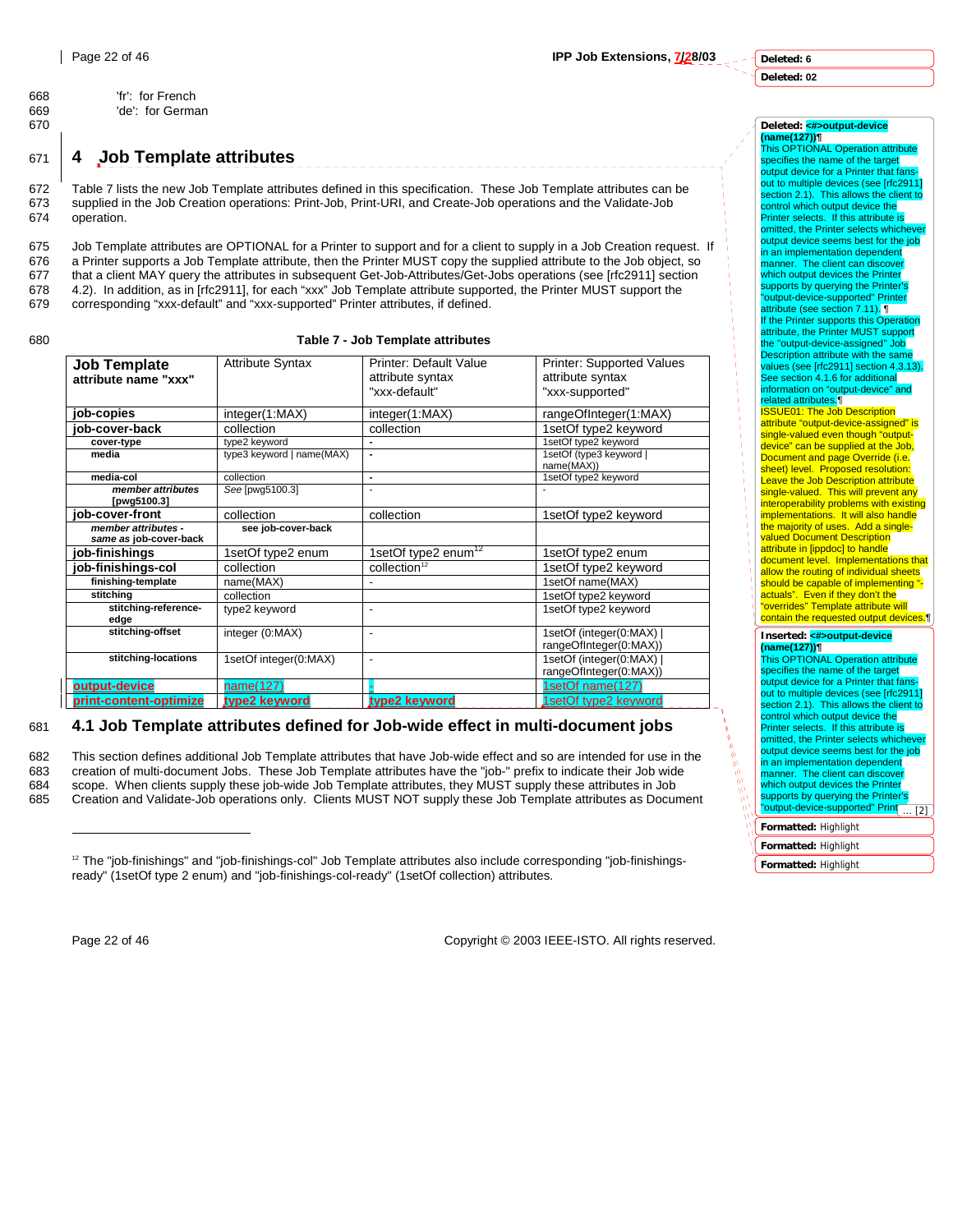686 Template attributes in the Send-Document and Send-URI operations ([ippdoc]) or in any other operations. Clients 687 MUST NOT supply these attributes as member attributes of the "overrides" Job Template attribute [ippOverride].

### 688 **4.1.1 job-copies (integer(1:MAX))**

689 This OPTIONAL Job Template attribute specifies the number of job copies, i.e., with all of the Documents taken together. Its interpretation is independent of the value of the "multiple-document-handling" Job Template attribute.

691 See the "copies" Job Template attribute defined in [rfc2911] section 4.2.5 that switches between job copies and 692 document copies depending on the value of the "multiple-document-handling" Job Template attribute ([rfc2911]

693 section 4.2.4).<br>694 For example assets For example assume a Job has two documents. The "copies" attribute has a value of '3' and "job-copies" has a 695 value of '2". With "multiple-document-handling" set to 'separate-documents-collated-copies' the resulting printout<br>696 would have two sets (i.e. job-copies=2). The first set would be 3 copies of Document 1 and then 3 c <u>uld have two sets (i.e. job-copies=2). The first set would be 3 copies of Document 1 and then 3 copies of </u> 697 Document 2. The second set would be identical to the first. If a similar Job was run with "multiple-documents-<br>698 handling" set to 'single-document-new-sheet' it would also produce two set. In this case however each s handling" set to 'single-document-new-sheet' it would also produce two set. In this case however each set would 699 contain Document 1, Document 2, Document 1, Document 2, Document 1, Document 2 (i.e copies=3). The "copies 700 and "job-copies" become more interesting when Documents within the Job each have their own value of "copies"

701 This can be accomplished via the Document object [ippdoc] or Overrides [PWG5100.4], [ippOverride].

#### 702 **4.1.1.1 job-copies-default (integer(1:MAX))**

703 This OPTIONAL Job Template Printer attribute specifies the default number of copies for the job as a whole. The 704 Printer MUST support this attribute if it supports the "job-copies" Job Template attribute.

#### 705 **4.1.1.2 job-copies-supported (rangeOfInteger(1:MAX))**

706 This OPTIONAL Job Template Printer attribute specifies the supported range of the number of copies for the job as a 707 whole. The Printer MUST support this attribute if it supports the "job-copies" Job Template attribute.

#### 708 **4.1.1.3 job-copies-actual (1setof Integer(1:MAX))**

709 This OPTIONAL Job Description attribute specifies the number of copies that the Printer actually printed for the job

710 as a whole. The Printer MAY support this attribute even if it does not support the "job-copies" Job Template attribute.

#### 711 **4.1.2 job-cover-back (collection)**

712 This OPTIONAL Job Template attribute specifies the cover for the back of the job, i.e., with all of the Documents

713 taken together and is independent of the value of the "multiple-document-handling" Job Template attribute. The 714 member attributes are the same as "cover-back" (see [pwg5100.3] section 3.1) and with the same conformance

715 requirements. However, the "cover-back" Job Template attribute switches between a job back cover and a document<br>716 back cover depending on the value of the "multiple-document-handling" Job Template attribute ([rfc2911 back cover depending on the value of the "multiple-document-handling" Job Template attribute ([rfc2911] section

717 4.2.4). The "job-cover-back" Job Template attribute is equivalent to "cover-back" with "multiple-document-handling" =

718 'single-document-new-sheet'.

#### 719 **4.1.2.1 job-cover-back-default (collection)**

720 This OPTIONAL Job Template Printer attribute specifies the default the cover for the back of the job. The Printer 721 MUST support this attribute if it supports the "job-cover-back" Job Template attribute.

#### 722 **4.1.2.2 job-cover-back-supported (1setOf type2 keyword)**

723 This OPTIONAL Job Template Printer attribute specified the supported member attributes of the "job-cover-back"

724 Job Template collection attributes. The Printer MUST support this attribute if it supports the "job-cover-back" Job 725 Template attribute.

Copyright © 2003 IEEE-ISTO. All rights reserved. Page 23 of 46

**Deleted:** The "job-copies" Job Template attribute is equivalent to "copies" with "multiple-documenthandling" = 'single-document-newsheet'. Issue to Pete: You know uff much better than I—would it be pssible to add a small example, or small examples, that illustrates how "job-copies" and "copies" work,  $\frac{1}{2}$ ecially if they were both used same time? Just an idea.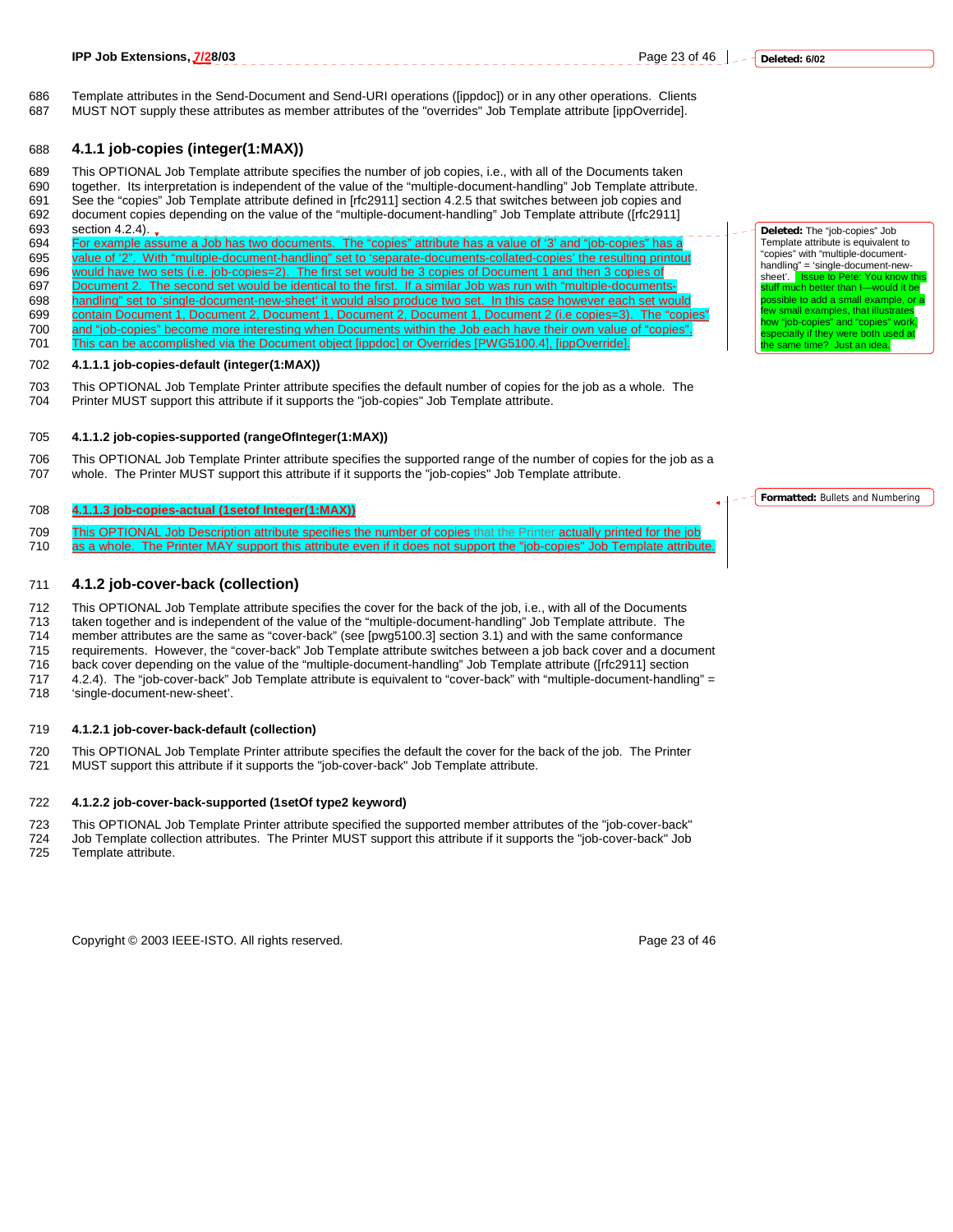**Deleted: 6 Deleted: 02 Formatted:** Bullets and Numbering

#### 726 **4.1.2.3 job-cover-back-actual (1setOf collection)**

- 727 This OPTIONAL Job Description attribute specifies the "job-cover-back" that the Printer actually used in producing<br>728 the job. The Printer MAY support this attribute even if it does not support the "job-cover-back" Jo the job. The Printer MAY support this attribute even if it does not support the "job-cover-back" Job Template
- 729 attribute.

#### 730 **4.1.3 job-cover-front (collection)**

731 This OPTIONAL Job Template attribute specifies the cover for the front of the job, i.e., with all of the Documents<br>732 taken together and is independent of the value of the "multiple-document-handling" Job Template att taken together and is independent of the value of the "multiple-document-handling" Job Template attribute. The 733 member attributes are the same as the "cover-front" Job Template attribute (see [pwg5100.3] section 3.2) and with 734 the same conformance requirements. However, the "cover-front" Job Template attribute switches between a job 735 front cover and a document front cover depending on the value of the "multiple-document-handling" Job Template<br>736 attribute (Irfc29111 section 4.2.4). The "iob-cover-front" Job Template attribute is equivalent to "cov attribute ([rfc2911] section 4.2.4). The "job-cover-front" Job Template attribute is equivalent to "cover-front" with 737 "multiple-document-handling" = 'single-document-new-sheet'.

#### 738 **4.1.3.1 job-cover-front-default (collection)**

- 739 This OPTIONAL Job Template Printer attribute specifies the default the cover for the front of the job. The Printer
- 740 MUST support this attribute if it supports the "job-cover-front" Job Template attribute.

#### 741 **4.1.3.2 job-cover-front-supported (1setOf type2 keyword)**

742 This OPTIONAL Job Template Printer attribute specified the supported member attributes of the "job-cover-front" Job 743 Template attributes. The Printer MUST support this attribute if it supports the "job-cover-front" Job Template<br>744 Collection attribute. collection attribute.

#### 745 **4.1.3.3 job-cover-front-actual (1setOf collection)**

746 This OPTIONAL Job Description attribute specifies the "job-cover-front" that the Printer actually used in producing 747 the job. The Printer MAY support this attribute even if it does not support the "job-cover-front" Job Template

748 | attribute.

#### 749 **4.1.4 job-finishings (1setOf type2 enum)**

750 This OPTIONAL Job Template attribute specifies the job finishings, i.e., with all of the Documents taken together. Its 751 interpretation is independent of the value of the "multiple-document-handling" Job Template attribute. See the 752 "finishings" Job Template attribute defined in [rfc2911] section 4.2.6 that switches between job finishings and 753 document finishings depending on the value of the "multiple-document-handling" Job Template attribute ([rfc2911]<br>754 section 4.2.4). The "iob-finishings" Job Template attribute is equivalent to "finishings" with "multi section 4.2.4). The "job-finishings" Job Template attribute is equivalent to "finishings" with "multiple-document-755 handling" = 'single-document-new-sheet'.

#### 756 **4.1.4.1 job-finishings-default (1setOf type2 enum)**

757 This OPTIONAL Job Template Printer attribute specifies the default job finishings. The Printer MUST support this 758 attribute if it supports the "job-finishings" Job Template attribute.

#### 759 **4.1.4.2 job-finishings-ready (1setOf type2 enum)**

760 This OPTIONAL Job Template Printer attribute specifies the ready job finishings, that is, the job finishings that maybe 761 used without operator intervention. The Printer MUST support this attribute if it supports the "job-finishings" Job 762 Template attribute.

Page 24 of 46 Copyright © 2003 IEEE-ISTO. All rights reserved.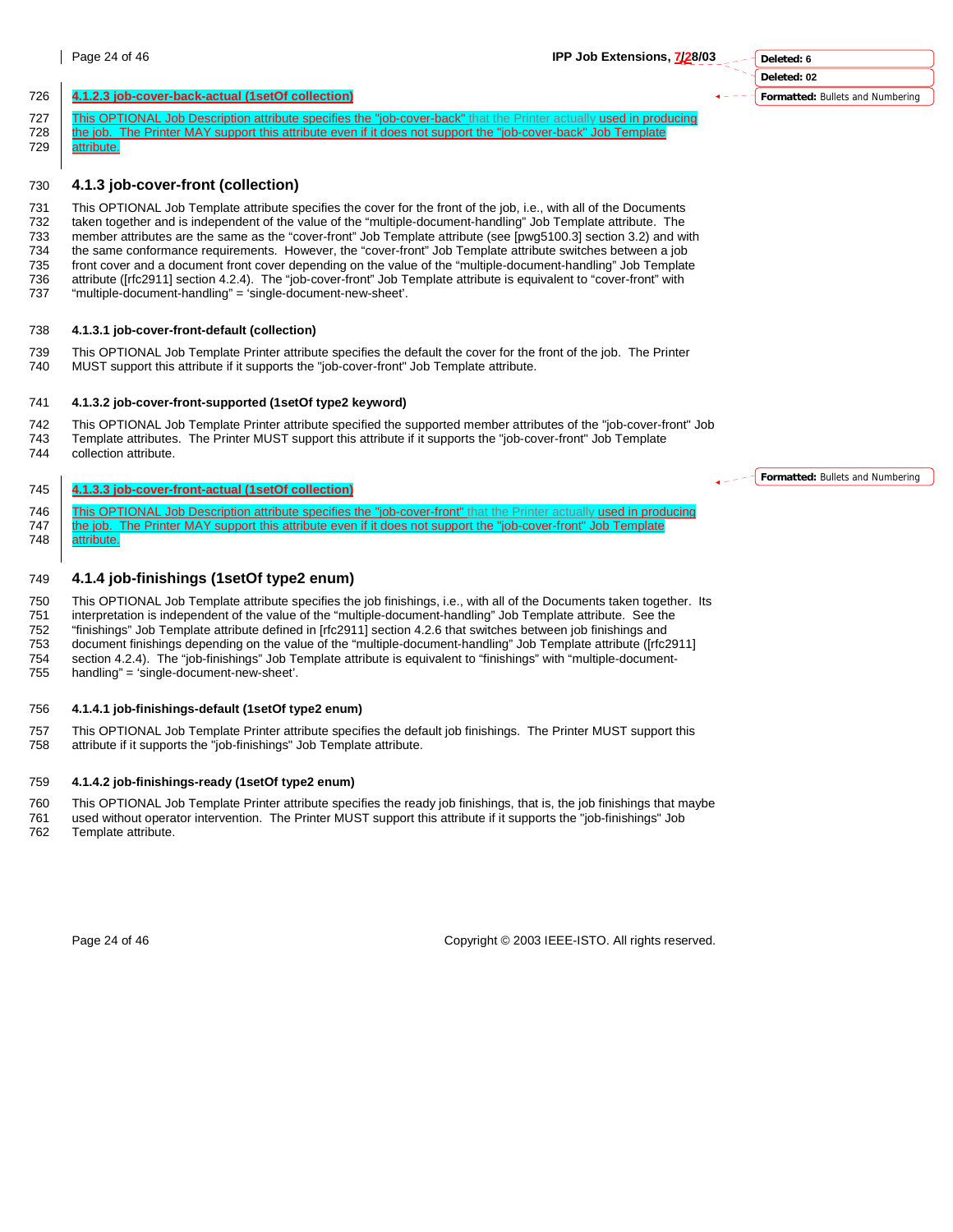# **Deleted: 6/02 Deleted: keyword**

763 **4.1.4.3 job-finishings-supported (1setOf type2 enum)** 

764 This OPTIONAL Job Template Printer attribute specified the supported job finishings values. The Printer MUST<br>765 support this attribute if it supports the "iob-finishings" Job Template attribute. support this attribute if it supports the "job-finishings" Job Template attribute.

# 766 **4.1.4.4 job-finishings-actual (1setOf type2 enum)**

767 This OPTIONAL Job Description attribute specifies the "job-finishings" that the Printer actually used in producing the 768 job. The Printer MAY support this attribute even if it does not support the "job-finishings" Job Template attribute.

# 769 **4.1.5 job-finishings-col (1setOf collection)**

770 This OPTIONAL Job Template attribute specifies the job finishings collection, i.e., with all of the Documents taken<br>771 together Its interpretation is independent of the value of the "multiple-document-handling". Job T

together. Its interpretation is independent of the value of the "multiple-document-handling" Job Template attribute.

772 See the "finishings-col" Job Template attribute defined in [pwg5100.3] section 3.2 that switches between job

773 finishings collection and document finishings collection depending on the value of the "multiple-document-handling" 774 Job Template attribute ([rfc2911] section 4.2.4). The "job-finishings-col" Job Template attribute is equivalent to

775 "finishings-col" with "multiple-document-handling" = 'single-document-new-sheet'.

# 776 **4.1.5.1 job-finishings-col-default (collection)**

777 This OPTIONAL Job Template Printer attribute specifies the default job finishings collection. The Printer MUST 778 support this attribute if it supports the "job-finishings-col" Job Template attribute.

# 779 **4.1.5.2 job-finishings-col-ready (collection)**

780 This OPTIONAL Job Template Printer attribute specifies the ready job finishings collection, that is, the job finishings 781 collection that maybe used without operator intervention. The Printer MUST support this attribute if it supports the 782 "job-finishings-col" Job Template attribute.

# 783 **4.1.5.3 job-finishings-col-supported (1setOf type2 keyword)**

784 This OPTIONAL Job Template Printer attribute specified the supported member attributes of the "job-finishings-col" 785 Job Template collection attribute. The Printer MUST support this attribute if it supports the "job-finishings-col" Job Template attribute.

# 787 **4.1.5.4 job-finishings-col-actual (1setOf collection)**

788 This OPTIONAL Job Description attribute specifies the "job-finishings-col" attributes that the Printer actually used in 789 producing the job. The Printer MAY support this attribute even if it does not support the "job- finishings-col " 790 Template attribute.

791 **4.2 Job Template attributes that may have Document Scope and Override Scope**

792 This section defines additional Job Template attributes that are *not* restricted to

- 793 in Document Creation operations and in the "override" attribute to override at the Sheet level (see section 8). When 794 supplied in a Document Creation operation, these Job Template attributes describes the Document explicitly. This
- 795 specification does *not* define corresponding Document Description attributes, since this specification does not include

 $\overline{a}$ 

Copyright © 2003 IEEE-ISTO. All rights reserved. Page 25 of 46



<sup>796</sup> or depend on a Document object

<sup>&</sup>lt;sup>13</sup> For Document Description attributes that correspond to the Operation attributes defined for Document Creation operations, see the Document object defined in [ippdoc].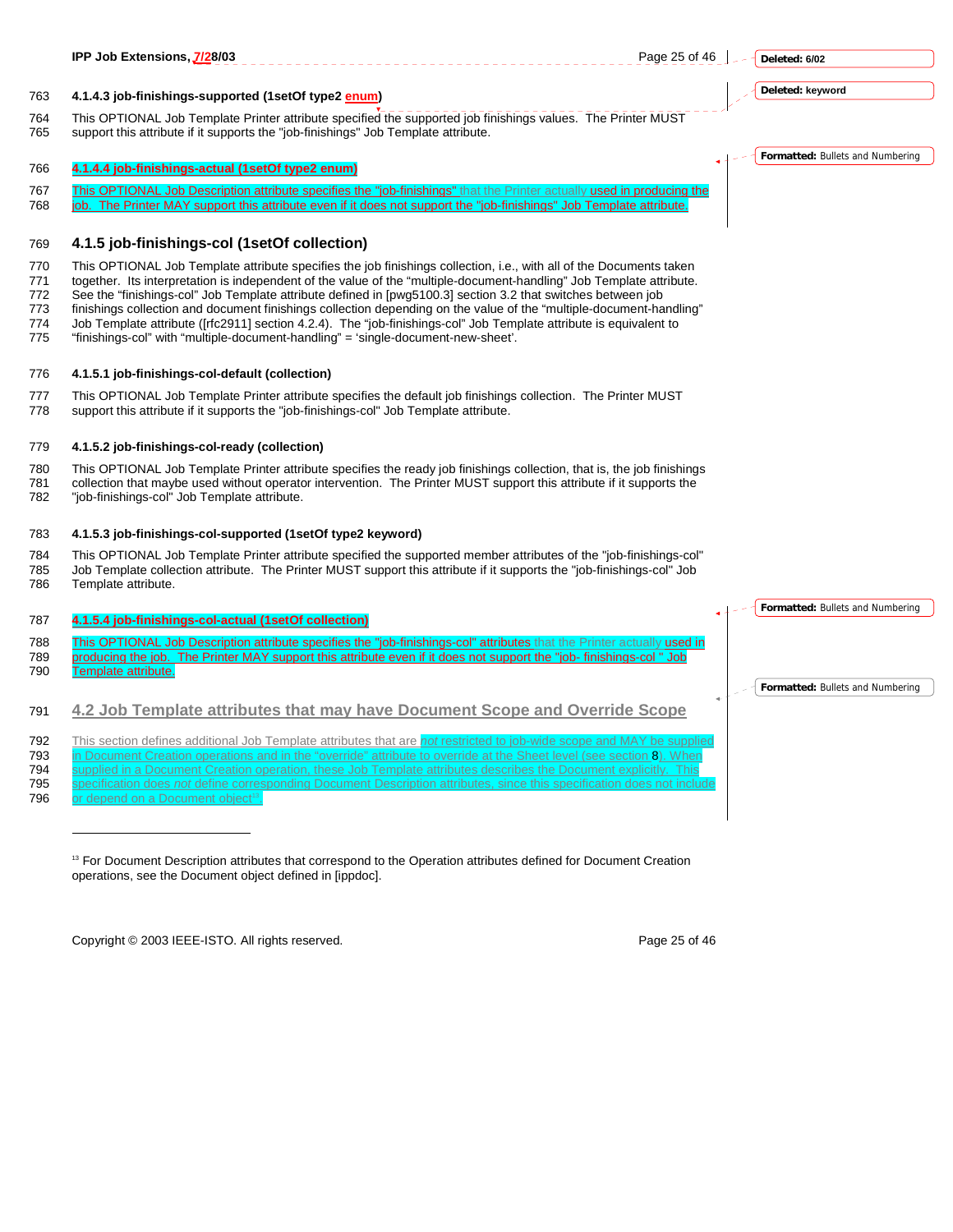#### Page 26 of 46 **IPP Job Extensions, 7/28/03 Deleted: 6**

|                                                                                                                                                                                                                                                                                                                                                                                                                                                                                                                                                                                                   |                                                                                                                                                                                                                                                                                                                                                                                                                                                                                                                                                                                                                                                                                                                                                                                                                                                                                                                                                                                                                                                                                               | Deleted: 02                                                                                                                                                                                                                                                                                   |
|---------------------------------------------------------------------------------------------------------------------------------------------------------------------------------------------------------------------------------------------------------------------------------------------------------------------------------------------------------------------------------------------------------------------------------------------------------------------------------------------------------------------------------------------------------------------------------------------------|-----------------------------------------------------------------------------------------------------------------------------------------------------------------------------------------------------------------------------------------------------------------------------------------------------------------------------------------------------------------------------------------------------------------------------------------------------------------------------------------------------------------------------------------------------------------------------------------------------------------------------------------------------------------------------------------------------------------------------------------------------------------------------------------------------------------------------------------------------------------------------------------------------------------------------------------------------------------------------------------------------------------------------------------------------------------------------------------------|-----------------------------------------------------------------------------------------------------------------------------------------------------------------------------------------------------------------------------------------------------------------------------------------------|
| 4.2.1 output-device (name(127))                                                                                                                                                                                                                                                                                                                                                                                                                                                                                                                                                                   |                                                                                                                                                                                                                                                                                                                                                                                                                                                                                                                                                                                                                                                                                                                                                                                                                                                                                                                                                                                                                                                                                               | Formatted: Bullets and Numbering                                                                                                                                                                                                                                                              |
| This OPTIONAL Job <sub>s</sub> Template attribute specifies the name of the target output device for a Printer that fans-out to                                                                                                                                                                                                                                                                                                                                                                                                                                                                   |                                                                                                                                                                                                                                                                                                                                                                                                                                                                                                                                                                                                                                                                                                                                                                                                                                                                                                                                                                                                                                                                                               | <b>Deleted: Description</b>                                                                                                                                                                                                                                                                   |
| If this Job Template attribute is omitted, the Printer selects whichever output device seems best for the job in an<br>implementation dependent manner                                                                                                                                                                                                                                                                                                                                                                                                                                            |                                                                                                                                                                                                                                                                                                                                                                                                                                                                                                                                                                                                                                                                                                                                                                                                                                                                                                                                                                                                                                                                                               | Deleted: indicates the name of the<br>output device that the client has<br>supplied in the "output-device"                                                                                                                                                                                    |
| device" Job Template can be supplied at the Job, Document and page Override (i.e. Sheet) level. Proposed<br>resolution: Leave the Job Description attribute single-valued. This will prevent any interoperability problems with<br>existing implementations. It will also handle the majority of uses. Add a single-valued "output-device" Job Template<br>attribute which MAY be supplied in a Document Creation operation to give it Document scope and in the "overrides"<br>attribute to give it Sheet scope Implementations that allow the routing of individual sheets should be capable of |                                                                                                                                                                                                                                                                                                                                                                                                                                                                                                                                                                                                                                                                                                                                                                                                                                                                                                                                                                                                                                                                                               | Operation attribute (see section<br>1.1.1), if any, in the Job Creation<br>operation. The Printer sets the Job's<br>"output-device-assigned" Job<br>Description attribute (see [rfc2911]<br>section ZZZ) to the name of the<br>actual device assigned.<br>Inserted: indicates the name of the |
| contain the requested output devices.                                                                                                                                                                                                                                                                                                                                                                                                                                                                                                                                                             |                                                                                                                                                                                                                                                                                                                                                                                                                                                                                                                                                                                                                                                                                                                                                                                                                                                                                                                                                                                                                                                                                               | output device that the client has<br>supplied in the "output-device"<br>Operation attribute (see section<br>1.1.1), if any, in the Job Creation                                                                                                                                               |
| There is no "output-device-default" Printer attribute. A Printer MAY have a dynamic scheduling algorithm to assign<br>jobs to output devices, in which case the "output-device-supported" Printer attribute would have multiple values. A                                                                                                                                                                                                                                                                                                                                                         |                                                                                                                                                                                                                                                                                                                                                                                                                                                                                                                                                                                                                                                                                                                                                                                                                                                                                                                                                                                                                                                                                               | operation. The Printer sets the Job's<br>"output-device-assigned" Job<br>Description attribute (see [rfc2911]<br>section ZZZ) to the name of the<br>actual device assigned.                                                                                                                   |
| request this since the default output device would be assigned when it was not supplied by the client. If the Printer<br>does not have a dynamic scheduling algorithm to assign Jobs to output devices, the Printer would populate "output-                                                                                                                                                                                                                                                                                                                                                       |                                                                                                                                                                                                                                                                                                                                                                                                                                                                                                                                                                                                                                                                                                                                                                                                                                                                                                                                                                                                                                                                                               | <b>Deleted: Document Description</b><br>attribute in [ippdoc] to handle<br>document level<br>Formatted: Bullets and Numbering                                                                                                                                                                 |
|                                                                                                                                                                                                                                                                                                                                                                                                                                                                                                                                                                                                   |                                                                                                                                                                                                                                                                                                                                                                                                                                                                                                                                                                                                                                                                                                                                                                                                                                                                                                                                                                                                                                                                                               | Formatted: Bullets and Numbering                                                                                                                                                                                                                                                              |
| 4.2.1.2 output-device-ready (1setOf name(127))                                                                                                                                                                                                                                                                                                                                                                                                                                                                                                                                                    |                                                                                                                                                                                                                                                                                                                                                                                                                                                                                                                                                                                                                                                                                                                                                                                                                                                                                                                                                                                                                                                                                               |                                                                                                                                                                                                                                                                                               |
| This OPTIONAL Job Template Printer attribute specifies the output devices that are available for use without humar<br>operator intervention, i.e., are accepting jobs and are not in need of attention. The Printer MAY support this attribute<br>if it supports the "output-device" Job Template attribute.                                                                                                                                                                                                                                                                                      |                                                                                                                                                                                                                                                                                                                                                                                                                                                                                                                                                                                                                                                                                                                                                                                                                                                                                                                                                                                                                                                                                               |                                                                                                                                                                                                                                                                                               |
| ISSUE: 02 - OK to define "output-device-ready" Job Template Printer attribute?                                                                                                                                                                                                                                                                                                                                                                                                                                                                                                                    |                                                                                                                                                                                                                                                                                                                                                                                                                                                                                                                                                                                                                                                                                                                                                                                                                                                                                                                                                                                                                                                                                               |                                                                                                                                                                                                                                                                                               |
| 4.2.1.3 output-device-supported (1setOf name(127))                                                                                                                                                                                                                                                                                                                                                                                                                                                                                                                                                |                                                                                                                                                                                                                                                                                                                                                                                                                                                                                                                                                                                                                                                                                                                                                                                                                                                                                                                                                                                                                                                                                               | Formatted: Bullets and Numbering                                                                                                                                                                                                                                                              |
| This OPTIONAL Job Template Printer attribute specifies the supported "output-device" values. The Printer MUST                                                                                                                                                                                                                                                                                                                                                                                                                                                                                     |                                                                                                                                                                                                                                                                                                                                                                                                                                                                                                                                                                                                                                                                                                                                                                                                                                                                                                                                                                                                                                                                                               | Deleted: d                                                                                                                                                                                                                                                                                    |
|                                                                                                                                                                                                                                                                                                                                                                                                                                                                                                                                                                                                   |                                                                                                                                                                                                                                                                                                                                                                                                                                                                                                                                                                                                                                                                                                                                                                                                                                                                                                                                                                                                                                                                                               | Inserted: d the supported "output-<br>device" values. The Printer MUST<br>support this attribute if it supports the                                                                                                                                                                           |
| This OPTIONAL Job Description attribute specifies the output-device(s) that the Printer actually used to produce the                                                                                                                                                                                                                                                                                                                                                                                                                                                                              |                                                                                                                                                                                                                                                                                                                                                                                                                                                                                                                                                                                                                                                                                                                                                                                                                                                                                                                                                                                                                                                                                               | "output-device" Job Template<br>attribute.¶<br>output-device-col-actual (1setOf                                                                                                                                                                                                               |
| Job Template attribute. Note: The "output-device-actual" attribute MAY have more than one value, while the                                                                                                                                                                                                                                                                                                                                                                                                                                                                                        |                                                                                                                                                                                                                                                                                                                                                                                                                                                                                                                                                                                                                                                                                                                                                                                                                                                                                                                                                                                                                                                                                               | Formatted: Bullets and Numbering<br>Deleted: col-                                                                                                                                                                                                                                             |
|                                                                                                                                                                                                                                                                                                                                                                                                                                                                                                                                                                                                   |                                                                                                                                                                                                                                                                                                                                                                                                                                                                                                                                                                                                                                                                                                                                                                                                                                                                                                                                                                                                                                                                                               | Deleted: collection                                                                                                                                                                                                                                                                           |
| 4.2.2 print-content-optimize (type2 keyword)                                                                                                                                                                                                                                                                                                                                                                                                                                                                                                                                                      |                                                                                                                                                                                                                                                                                                                                                                                                                                                                                                                                                                                                                                                                                                                                                                                                                                                                                                                                                                                                                                                                                               | Inserted: collection)<br><b>This OPTIONAL Job Description</b>                                                                                                                                                                                                                                 |
| This OPTIONAL Job Description Template attribute refines the value specified by the "print-quality" ([rfc2911]                                                                                                                                                                                                                                                                                                                                                                                                                                                                                    |                                                                                                                                                                                                                                                                                                                                                                                                                                                                                                                                                                                                                                                                                                                                                                                                                                                                                                                                                                                                                                                                                               | attribute specifies the "output-device"                                                                                                                                                                                                                                                       |
| type of optimization/processing that will be performed on the Document content. It does not necessarily mean the                                                                                                                                                                                                                                                                                                                                                                                                                                                                                  |                                                                                                                                                                                                                                                                                                                                                                                                                                                                                                                                                                                                                                                                                                                                                                                                                                                                                                                                                                                                                                                                                               | Deleted: "                                                                                                                                                                                                                                                                                    |
| value describes the content.                                                                                                                                                                                                                                                                                                                                                                                                                                                                                                                                                                      |                                                                                                                                                                                                                                                                                                                                                                                                                                                                                                                                                                                                                                                                                                                                                                                                                                                                                                                                                                                                                                                                                               | Deleted: "<br>Deleted: d                                                                                                                                                                                                                                                                      |
| The standard keyword values are:                                                                                                                                                                                                                                                                                                                                                                                                                                                                                                                                                                  |                                                                                                                                                                                                                                                                                                                                                                                                                                                                                                                                                                                                                                                                                                                                                                                                                                                                                                                                                                                                                                                                                               | Formatted: Bullets and Numbering                                                                                                                                                                                                                                                              |
|                                                                                                                                                                                                                                                                                                                                                                                                                                                                                                                                                                                                   | multiple devices (see [rfc2911] section 2.1). This allows the client to control which output device the Printer selects.<br>implementing "overrided" and "-actuals". Even if they don't support -actuals, the "overrides" Template attribute will<br>4.2.1.1 Why there is no output-device-default<br>client that did not supply an explicit "output-device" is asking the Printer to choose the most appropriate output<br>device(s) (i.e. physical printer(s)) to print the Job. If "output-device-default" was allowed there would be no way to<br>device-supported" with only one value.<br>support this attribute if it supports the "output-device" Job Template attribute.<br>4.2.1.4 output-device-actual (1setOf name(127))<br>job [ippact]. The Printer MAY support this Job Description attribute even if it does not support the "output-device"<br>[rfc2911] "output-device-assigned" Job Description attribute has only a single name(127) value.<br>§4.2.13) attribute. The "print-quality" attribute the level of quality. The "print-content-optimize" attribute directs the | ISSUE 01: The [rfc2911] Job Description attribute "output-device-assigned" is single-valued even though the "output-<br>W                                                                                                                                                                     |

Page 26 of 46 Copyright © 2003 IEEE-ISTO. All rights reserved.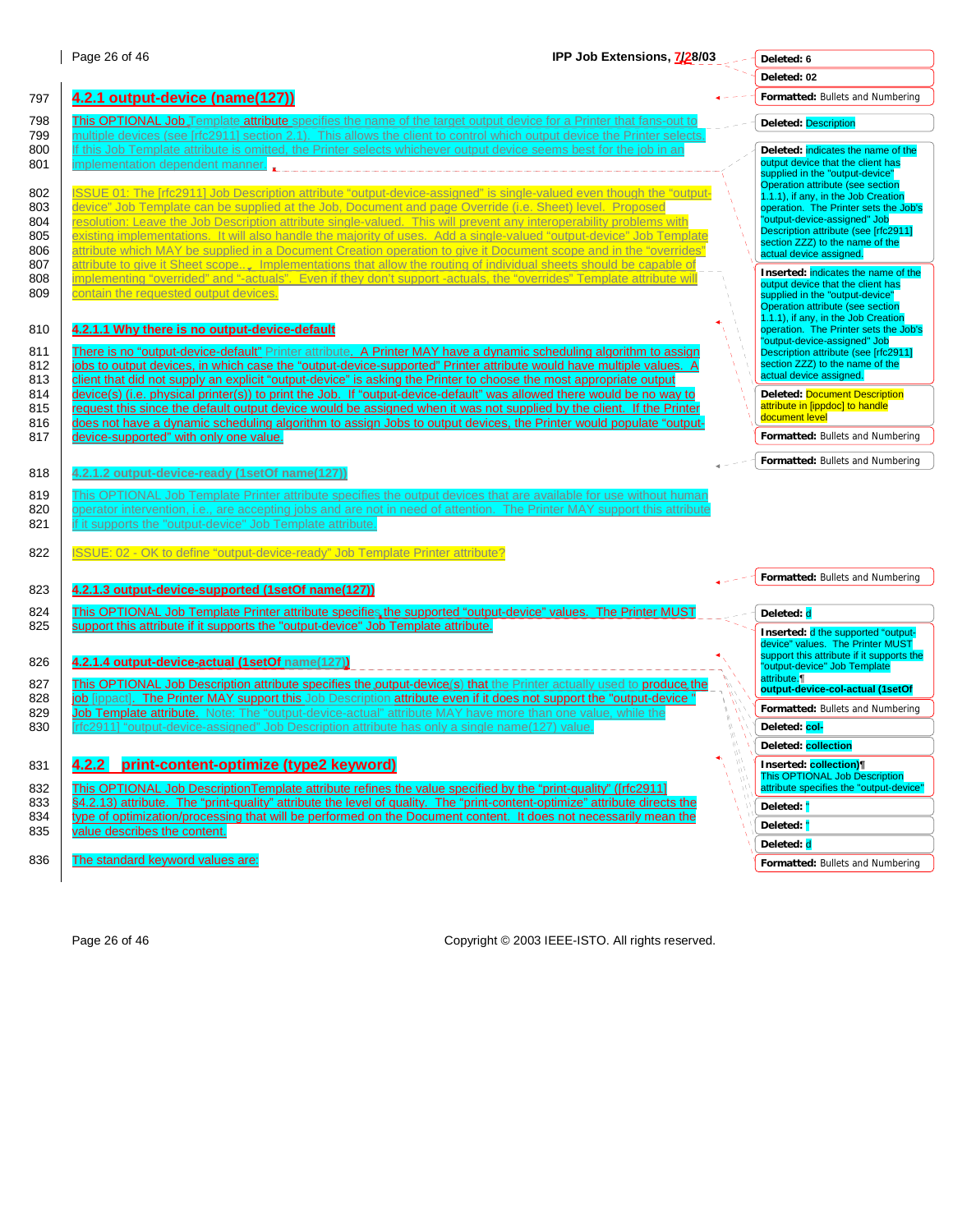

855 are Job object attributes that are filled in by the Printer. Some Job Description attribute values are supplied by the 856 client in the Job operation using corresponding Operation attributes as indicated in the "Set by" column. The Printer 857 MUST NOT support modification of any of these Job Description attributes using the Set-Job-Attributes operation 858 ([rfc3380]).

859 This section divides Job Descriptions into two subsections: Section 5.1 contains Job Description attributes that<br>860 describe the Job as a whole and Section 5.2 contains Job Description attributes that are defaults for

describe the Job as a whole and Section 5.2 contains Job Description attributes that are defaults for the Document(s)

861 in the Job<sup>14</sup>. The following legend is used in the tables in both sections:

| Legend:                     |                                                                                                                                                                                                                                                                                                                                                                                                                                                         |
|-----------------------------|---------------------------------------------------------------------------------------------------------------------------------------------------------------------------------------------------------------------------------------------------------------------------------------------------------------------------------------------------------------------------------------------------------------------------------------------------------|
| <b>IPP Attribute Syntax</b> | the attribute syntax (see [rfc2911] section 4.1).                                                                                                                                                                                                                                                                                                                                                                                                       |
| Set by                      | indicates whether the value is set by the client or Printer in the Job Creation operation:<br>client - means that the Printer MUST populate this Job Description attribute by<br>copying from the corresponding Operation attribute that the client MAY supply<br>in the Job Creation operation. See Table 5 for the corresponding Operation<br>attribute.<br><b>Printer</b> - means that the Printer sets the value based on the state of the Printer. |
| <b>Printer conformance</b>  | indicates MUST or MAY for Printer conformance.                                                                                                                                                                                                                                                                                                                                                                                                          |
| Reference                   | references either to a sub-section of this specification or to a section in another                                                                                                                                                                                                                                                                                                                                                                     |
|                             | specification, where further information about this attributes can be found.                                                                                                                                                                                                                                                                                                                                                                            |

862

 $\overline{a}$ 

Copyright © 2003 IEEE-ISTO. All rights reserved. The example of the example of 46

<sup>&</sup>lt;sup>14</sup> The [jobx] specification does not define any Document Description attributes. See the [ippdoc] specification.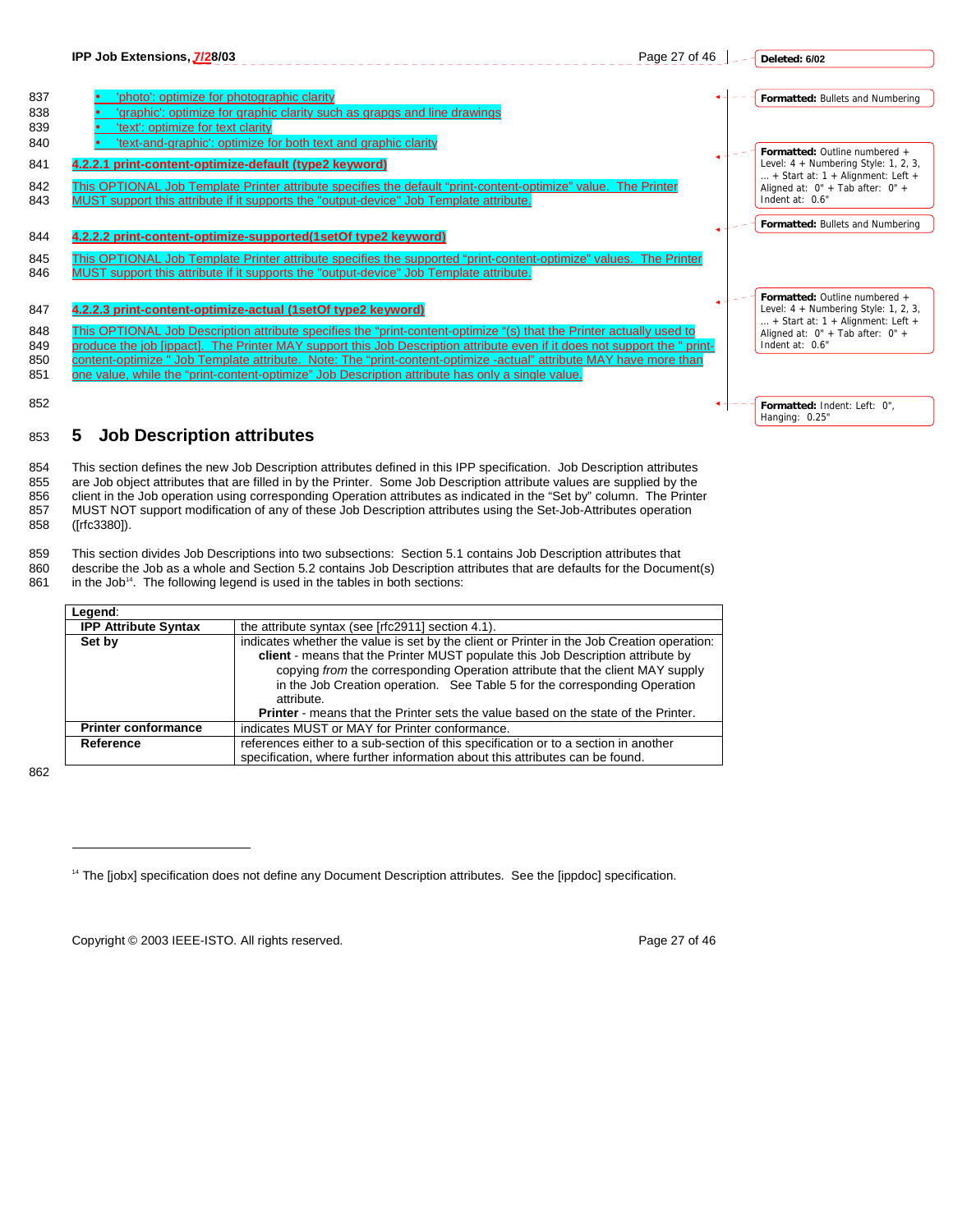#### **Deleted: 6 Deleted: 02**

**Deleted:** <sup>15</sup>

#### 863 **5.1 Job Description attributes that describe the Job as a whole**

- 864 This section defines those Job Description attributes that describe the Job as a whole. See section 5.2 below for<br>865 those Job Description attributes that are defaults for the Document or Documents in the Job those Job Description attributes that are defaults for the Document or Documents in the Job.
- 

#### 866 **Table 8 - Job Description attributes that describe the Job as a whole**

| <b>Job Description</b>   | <b>IPP Attribute Syntax</b> | Set by  | Printer     | Reference          |
|--------------------------|-----------------------------|---------|-------------|--------------------|
| attribute name           |                             |         | conformance |                    |
|                          |                             |         |             |                    |
| errors-count             | integer(0:MAX)              | Printer | MAY         | \$5.1.1            |
| ipp-attribute-fidelity   | boolean                     | client  | MAY         | \$5.1.2            |
| job-mandatory-attributes | 1setOf type2 keyword        | client  | MAY         | \$5.1.3            |
| output-device-assigned   | name(127)                   | Printer | MAY         | [rfc2911] §4.3.7.2 |
| warnings-count           | integer(0:MAX)              | Printer | MAY         | §5.1.4             |

867<br>868

868 Most of the existing "job-state" and "job-state-reasons" Job Description attribute values apply equally well to 869 individual documents in a multi-document job (with removal of the 'job-' prefix for those that apply to both Job and 870 Document). Furthermore, the job states are completely service-type neutral, so they can apply to scanning, faxing, 871 and formatting processes as well. The job state reasons have a number of reasons that are print service specific, but 872 most can apply to other types of service as well. The reason for separating state from reasons is so that the states

873 can be the fundamental states that most implementations have, while the state reasons can vary depending on the 874 sophistication of the system. The states are the ones that clients are most likely to base actions upon, and the state

875 reasons are more information, both for programs and people.

#### 876 **5.1.1 errors-count (integer(0:MAX))**

877 This OPTIONAL Job Description attribute counts the number of errors encountered processing the job as a whole.

878 An error where some portion of the printed output is not present, such as a glyph encountered which isn't in the

879 Printer's font or an image in a page was in a format that the Printer didn't support, though the Printer did support the 880 overall document format.

#### 881 **5.1.2 ipp-attribute-fidelity (boolean)**

882 This OPTIONAL Job Description attribute indicates the value of the corresponding "ipp-attribute-fidelity" Operation 883 attribute ([rfc2911] section 3.2.1.1)<sup>15</sup> that the client supplied in the Job Creation operation. This Job Description 884 attribute has no effect on the processing of the job once the Job Creation operation has been accepted<sup>16</sup>. However, 885 this attribute does provide an audit capability to the user and service desk for comparing unexpected printed results 886 with what was submitted.

#### 887 **5.1.3 job-mandatory-attributes (1setOf type2 keyword)**

888 This OPTIONAL Job Description attribute indicates which Job Template attributes that the client required that the Range of the John Creation required that the value of the John Creation required The Printer populates t Printer Support in order to accept the Job Creation request. The Printer populates this attribute with the value of the 890 corresponding "job-mandatory-attributes" Operation attribute (see section 3.1.2) supplied by the client in the Job 891 Creation operation. This Job Description attribute has no effect on the processing of the job once the Job Creation

892 operation has been accepted<sup>16</sup> However, this Job Description attribute does provide an audit capability of the Job

l

Page 28 of 46 Copyright © 2003 IEEE-ISTO. All rights reserved.

Deleted: **output-device-requ(** ... [3]

<sup>&</sup>lt;sup>15</sup> The "ipp-attribute-fidelity" attribute is defined only as an Operation attribute in [rfc2911]. This specification is defining it as a Job Description attribute as well which the Printer MAY support.

<sup>&</sup>lt;sup>16</sup> The "ipp-attribute-fidelity" and "job-mandatory-attributes" Operation attributes do have effect after the Job Creation operation when the Document Object is supported [ippdoc].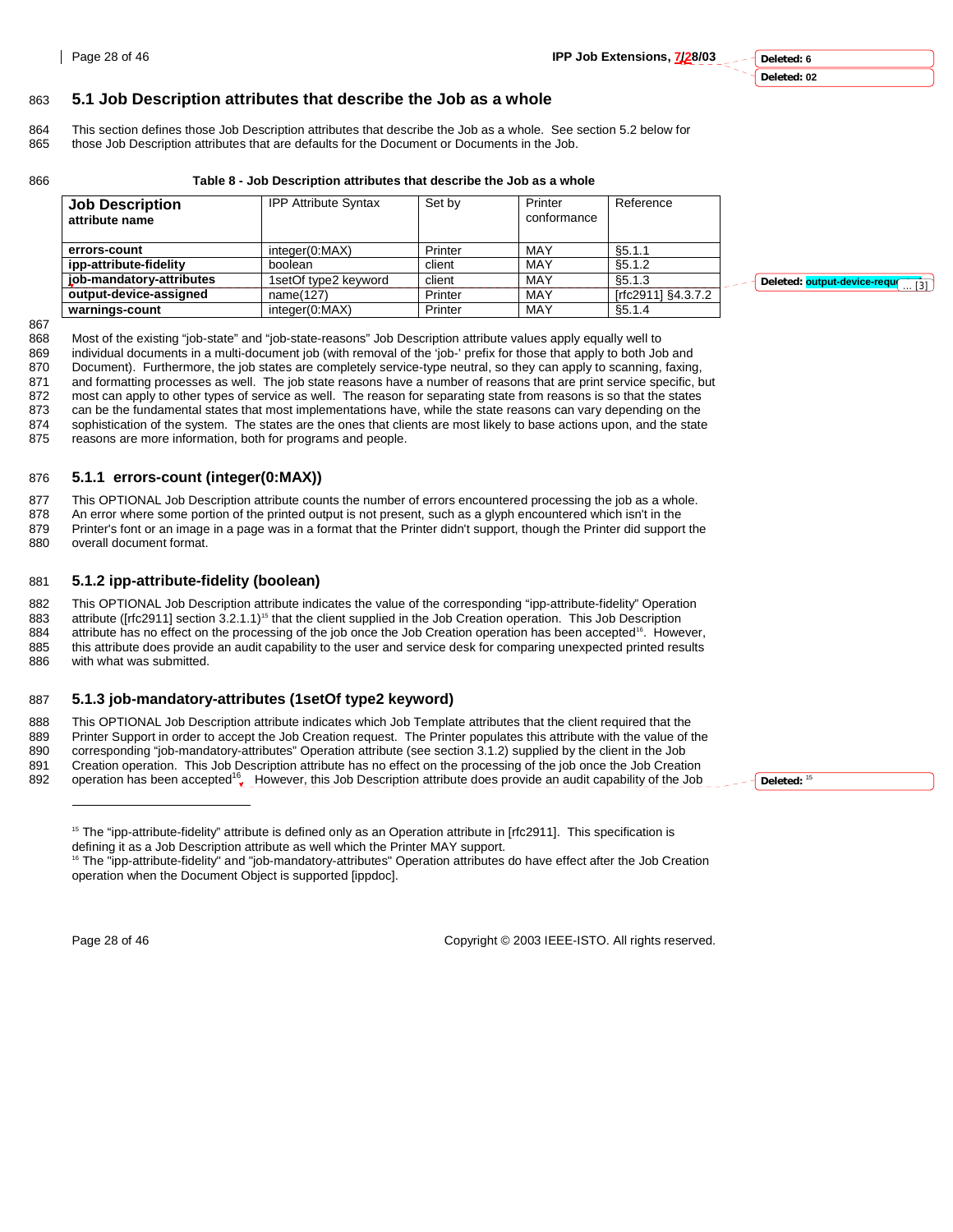893 object in the Job History (see [rfc2911] section 4.3.7.2) to the user and service desk for comparing unexpected 894 printed results with what was submitted. See section 3.1.2 for additional details of the semantics of this "job-895 mandatory-attributes" Operation attribute that are not repeated here.

#### 896 **5.1.4 warnings-count (integer(0:MAX))**

897 This OPTIONAL Job Description attribute counts the number of warnings encountered processing the job as a whole. 898 A warning is where no information is lost, but the appearance of the printed output MAY not be as expected.

### 899 **5.2 Job Description attributes that are defaults for the Document(s) in the Job**

900 This section defines those Job Description attributes that provide defaults for the Document Or Documents in the 901 Job. See section 5.1 above for those Job Description attributes that describe the Job as a whole.

#### 902 **5.2.1 compression-supplied (type3 keyword)**

903 This REQUIRED Job Description attribute specifies the *default* compression used to represent the document(s) in 904 the Job. The Printer sets this Job Description attribute from the corresponding Operation attribute (see [rfc2911] 905 §3.2.1.1) supplied by the client in the Job Creation operation.

### 906 **5.2.2 document-charset-supplied (charset)**

907 This OPTIONAL Job Description attribute specifies the *default* charset used to represent this document (see section 908 3.2.2). The Printer sets this Job Description attribute from the corresponding Operation attribute supplied by the 909 client in the Job Creation operation.

#### 910 **5.2.3 document-digital-signature-supplied (type2 keyword)**

911 This OPTIONAL Job attribute specifies the *default* digital signature technology used in the Document content. The

912 Printer sets this Job Description attribute from the corresponding "document-digital-signature" Operation attribute

- 913 (see section 3.2.3 for the semantics), if supplied by the client in the Job Creation operation. If a Printer supports the 914 "document-digital-signature" Operation attribute, the Printer MUST support this "document-digital-signature" Job<br>915 Description attribute.
- Description attribute.

#### 916 **5.2.4 document-format-details-supplied (1setOf collection)**

917 This OPTIONAL Job Description attribute specifies the *default* details of the document format(s) of the Document 918 Object content. The Printer sets this Job Description attribute from the corresponding "document-format-details" 919 Operation attribute (see section 3.2.5 for the semantics), if supplied by the client in the Job Creation operation. If a<br>920 Printer supports the "document-format-details" Operation attribute, the Printer MUST support Printer supports the "document-format-details" Operation attribute, the Printer MUST support this "document-format-921 details" Job Description attribute.

#### 922 **5.2.5 document-format-supplied (mimeMediaType)**

- This REQUIRED<sup>18</sup> Job Description attribute specified the *default* document format of the Document Object content.<br>924 The Printer sets this Job Description attribute from the corresponding "document-format" Operation att 924 The Printer sets this Job Description attribute from the corresponding "document-format" Operation attribute (see
	- l

Copyright © 2003 IEEE-ISTO. All rights reserved. Page 29 of 46

**Deleted: <#>output-devicerequested (name(127))¶** This OPTIONAL Job Desc attribute indicates the name of the output device that the client has supplied in the "output-devicerequested" Operation attribute (see

section 3.1.3), if any, in the Job Creation operation. The Printer sets the Job's "output-device-assigned" Job Description attribute (see [rfc2911] section ) to the name of the ctual device assigned. ¶

# **Deleted: <#>document-format**

**(mimeMediaType) ¶** This REQUIRED17 Job Description attribute specified the *default* document format of the Document Object content. The Printer sets this Job Description attribute from the corresponding "document-format" Operation attribute (see [rfc2911] section 3.2.1.1 and [this spec] section 3.2.3 for the semantics), if supplied by the client in the Job Creation operation. ¶

**Formatted:** Bullets and Numbering **Formatted:** Bullets and Numbering

<sup>&</sup>lt;sup>18</sup> [rfc2911] did not define a "document-format" Document Description attribute; it is a new attribute defined in this specification.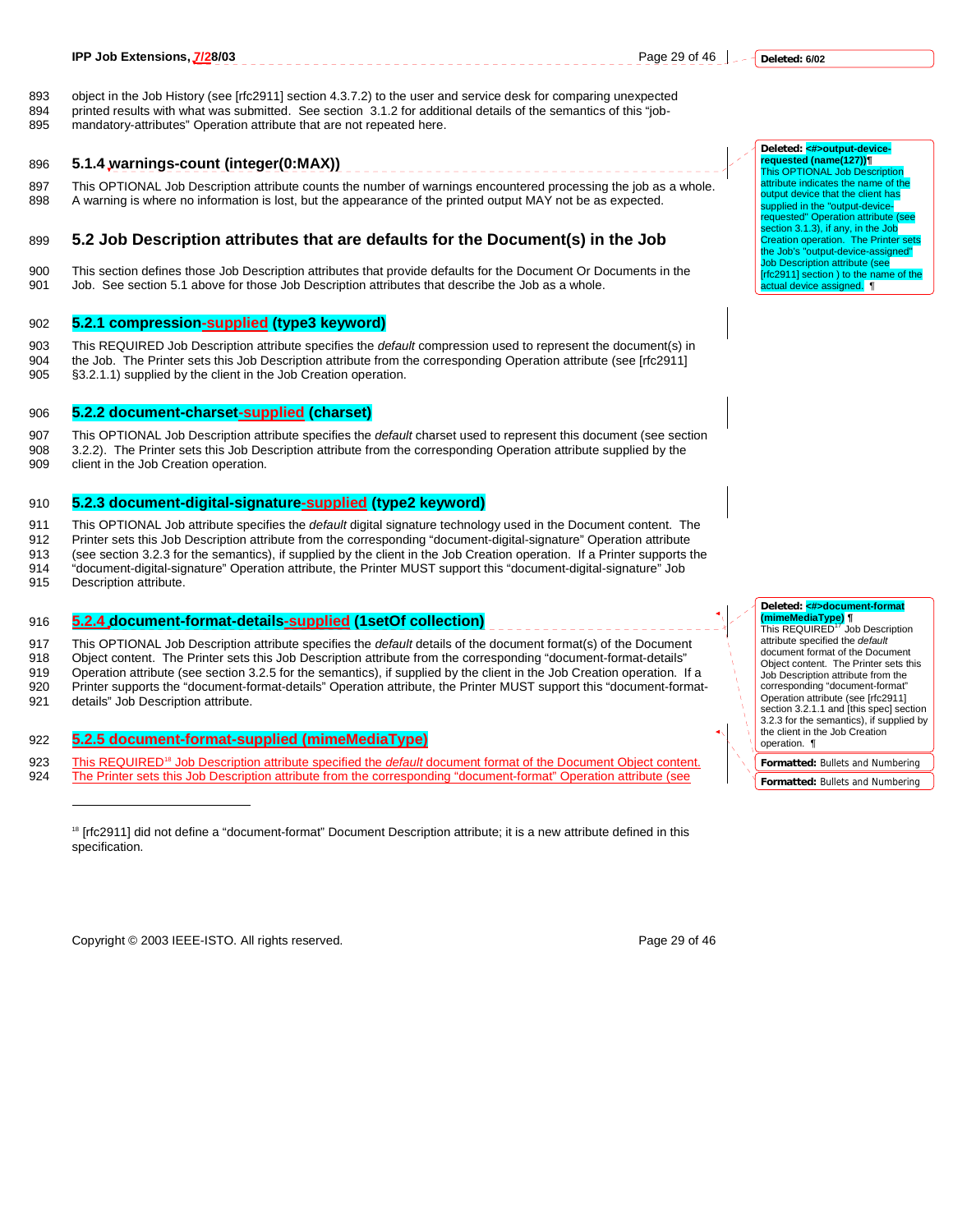925 | <u>[rfc2911] section 3.2.1.1 and [this spec] section</u> 3.2.4 for the semantics), if supplied by the client in the Job Creation 926 operation.

# 927 **5.2.6 document-format-version-supplied (text(127))**

928 This OPTIONAL Job Description attribute specifies the *default* version of the document format of the Document<br>929 Object content. The Printer sets this Job Description attribute from the corresponding "document-format Object content. The Printer sets this Job Description attribute from the corresponding "document-format-version" 930 Operation attribute (see section 3.2.6 for the semantics), if supplied by the client in the Job Creation operation (see 931 section ). If a Printer supports the "document-format-version" Operation attribute, the Printer MUST support this 932 "document-format-version" Job Description attribute.

# 933 **5.2.7 document-message-supplied (text(MAX))**

934 This OPTIONAL Job Description contains either (1) the *default* message from the user to the operator about the 935 Document(s) or (2) a message from the operator, system administrator, or "intelligent" process to indicate to the end 936 user the reasons for modification or other management action taken on the Document. The Printer populates this<br>937 Job Description attribute from the "document-message" (text(MAX) Operation attribute value (see section Job Description attribute from the "document-message" (text(MAX) Operation attribute value (see section 3.2.7) 938 supplied by the client in the Job Creation operation.

939 In addition, the user and the operator can set the value of this Job Description attribute explicitly using the Set-Job-940 Attributes operation (see [rfc3380]).

# 941 **5.2.8 document-name-supplied (name (MAX))**

942 This REQUIRED Job Description attribute specifies the *default* name of the document (see [rfc2911] §3.2.1.1). The 943 Printer sets this Job Description attribute from the corresponding Operation attribute (see section 3.2.8) supplied by 944 the client in the Job Creation operation.

# 945 **5.2.9 document-natural-language-supplied (naturalLanguage)**

946 This OPTIONAL Job Description attribute specifies the *default* primary natural language of the Document content<br>947 (see Info29111 section 3.2.1.1) The Printer sets this Job Description attribute from the correspondin (see [rfc2911] section 3.2.1.1). The Printer sets this Job Description attribute from the corresponding Operation 948 attribute (see section 3.2.9) supplied by the client in the Job Creation operation.

# 949 **6 New values to existing attributes**

950 This section defines new values for existing attributes.

# 951 6.1 **New job-state-reasons(1setOf type2 keyword) Values**

952 The REQUIRED "job-state-reasons" Job Description attributes ([rfc2911] section 4.3.8) provide additional information 953 about the job's current state, i.e., information that augments the value of the job's "job-state" attribute.

954 These new values MAY be used with any job state for which the reason makes sense. When implemented, the 955<br>955 Printer MUST return these values when the reason applies and MUST NOT return them when the reason no lon

Printer MUST return these values when the reason applies and MUST NOT return them when the reason no longer 956 applies whether the value of the Job's "job-state" attribute changed or not. When the Job does not have any reasons 957 for being in its current state, the value of the Job's "job-state-reasons" attribute MUST be 'none'.

958 Note: While values cannot be added to the "job-state" attributes without impacting deployed clients that take actions 959 upon receiving "job-state" values, it is the intent that additional "job-state-reasons" values can be defined and

Page 30 of 46 Copyright © 2003 IEEE-ISTO. All rights reserved.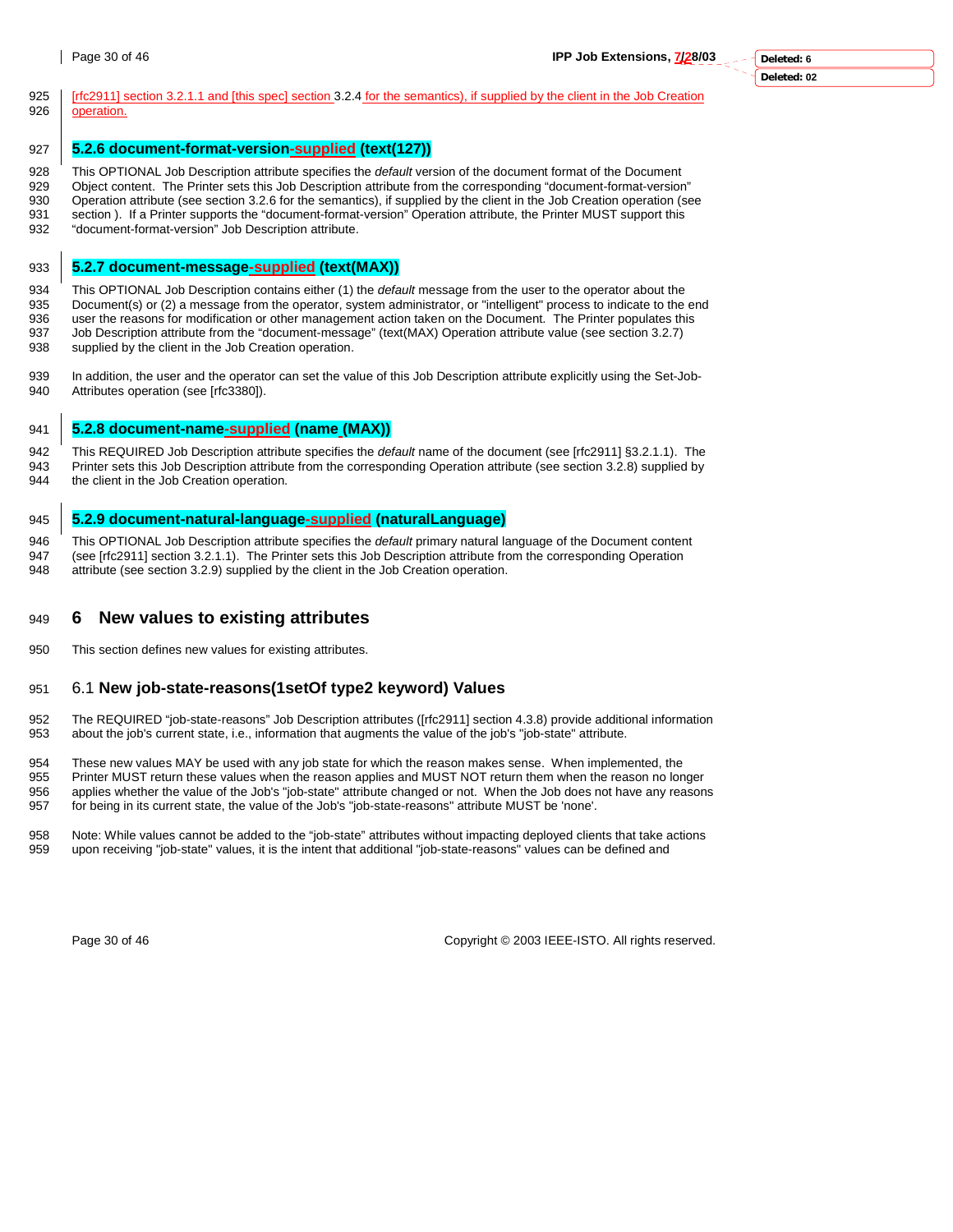Page 31 of 46 **J** \_ - **Deleted: 6/02** 

- 960 registered without impacting such deployed clients. In other words, the "job-state-reasons" attribute are intended to 961 be extensible.
- 962 Table 9 lists the new keyword values for the "job-state-reasons" attribute defined in this specification as indicated in
- 963 the References column. In Table 9 the keywords are listed in alphabetic order, while in their descriptions following
- 964 Table 9, they are listed in the most likely order of occurrence to help understanding.

**Attribute Syntax** 

#### 965 **Table 9 - New "job-state-reasons" attribute values**

| <b>IPP Job Description</b><br>attribute name | PF<br>plu:<br>Val |
|----------------------------------------------|-------------------|
|                                              |                   |

| attribute name    | plus<br>Values                           | conformance |                  |
|-------------------|------------------------------------------|-------------|------------------|
| job-state-reasons | 1setOf type2 keyword                     | <b>MUST</b> | [rfc2911] §4.3.8 |
|                   | digital-signature-did-not-verify         | MAY         | [this spec] §6.1 |
|                   | digital-signature-type-not-<br>supported | MAY         | [this spec] §6.1 |
|                   | errors-detected                          | MAY         | [this spec] §6.1 |
|                   | job-digital-signature-wait               | MAY         | [this spec] §6.1 |
|                   | warnings-detected                        | MAY         | [this spec] §6.1 |

**Printer** 

Reference

966

967 For ease of understanding, the following value descriptions are presented in the order in which the reasons are likely 968 to occur (if implemented):

- 969 **'digital-signature-type-not-supported**: One or more documents in the Job contain a digital signature type 970 that is not supported. Implementation or site policy determines the state of the Job once this 971 condition is detected.
- 972 **'job-digital-signature-wait'**: The Job is currently being held because the Job was submitted with a 973 "document-digital-signature" attribute value that is not supported.
- 974 **'digital-signature-did-not-verify'**: One or more documents in the Job contains a digital signature type that is 975 supported (see section 3.2.3), but the signature did not verify when the Printer attempted to verify the 976 signature.

977 **'errors-detected'** : If the Printer supports this value, the Printer MUST add this value to "job-state-reasons" when the Printer generates the first error message. That is, a single occurrence of this value is 979 present in the "job-state-reasons" Job Description attribute if the Printer has generated one or more 980 errors. An error indicates loss of information, such as a page not imaged. See also the 'warnings-981 detected' value.

982 **'warnings-detected'** : If the Printer supports this value, the Printer MUST add this value to "job-state-983 reasons" when the Printer generates the first warning message. That is, a single occurrence of this<br>984 value is present in the "iob-state-reasons" Job Description attribute if the Printer has generated one value is present in the "job-state-reasons" Job Description attribute if the Printer has generated one 985 or more warnings. A warning indicates something did not go as expected, but there was no loss of 986 information. For example, a font substitution. See also the 'errors-detected' value.

### 987 **6.2 New media (type 3 keyword | name(MAX)) Values**

988 This section specifies one new value for the "media" Job Template attribute:

989 **'choice\_iso\_a4\_210x297mm\_na\_letter\_8.5x11in'**: The client has explicitly allowed a choice of media for 990 the Job. The Printer MUST choose physical media of size na letter 8.5x11in (215.9 x 279.4 mm) or 991 iso\_a4\_210x297mm. The Printer MUST NOT choose physical media of any other size. The Printer<br>992 MAY scale the image to fit, but any scaling MUST be isomorphic scaling and without image content MAY scale the image to fit, but any scaling MUST be isomorphic scaling and without image content 993 loss, or overflow to additional sheets (so-called tiling), or truncate (and MUST notify the sending user

Copyright © 2003 IEEE-ISTO. All rights reserved. Page 31 of 46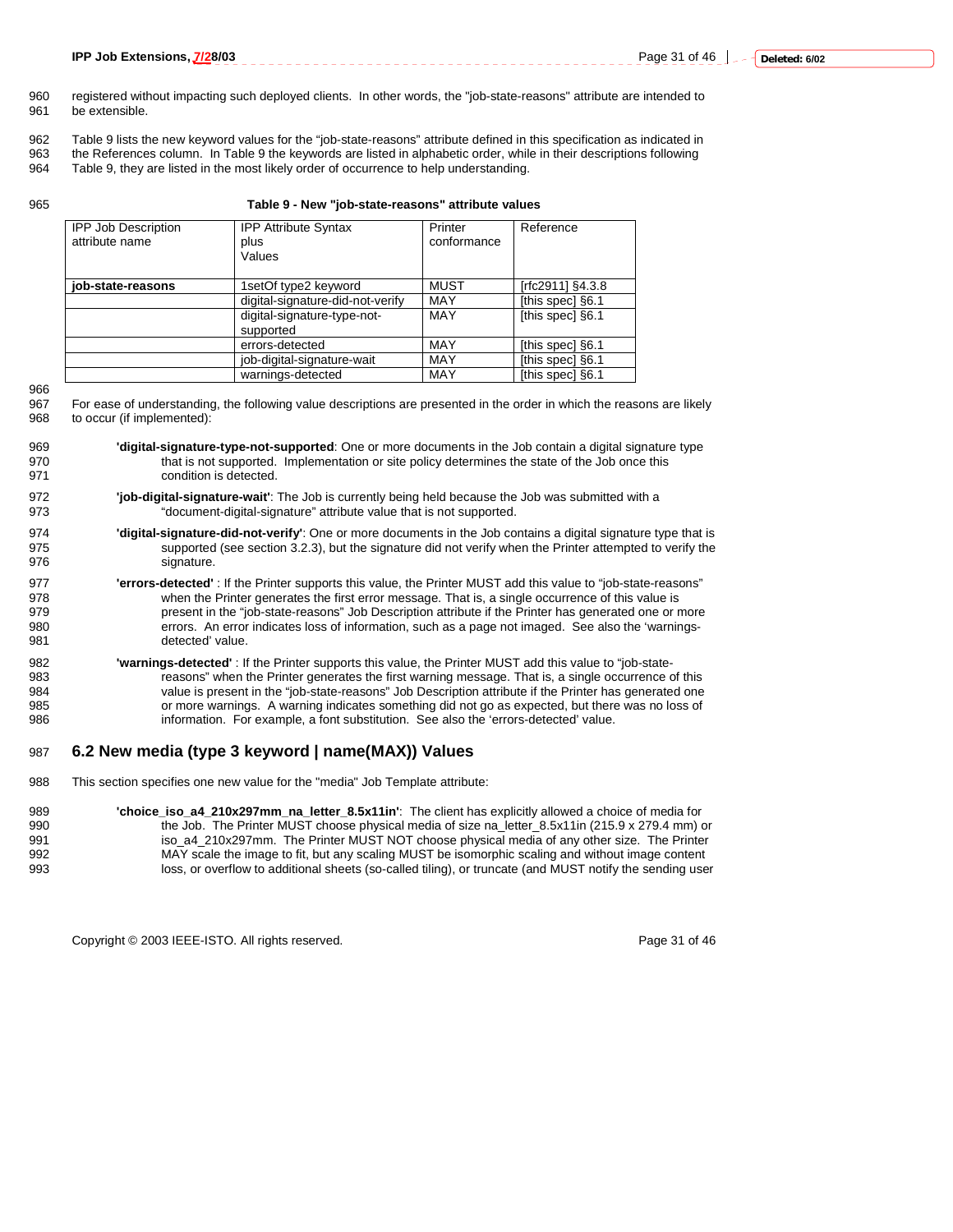**Deleted: output-device-requested Deleted: output-device-supported Inserted: output-device Deleted:** 1setOf name(127) **Deleted:** [this spec] §7.11

- 994 and receiving user by implementation means if truncation is performed, since that is loss of information).
- 996 **Rationale:** If printing by reference, the size of the document isn't known by the submitter.

997 See Annex A (section 18) for additional requirements for a revision of the PWG IEEE/ISTO 5101.1 Candidate 998 Standard [pwg5101.1] to include the new **'choice\_iso\_a4\_210x297mm\_na\_letter\_8.5x11in'** and other choice values.

# 1000 **7 New Printer Description attributes**

1001 This section lists *the new* Printer Description attributes defined in this document. These Printer attributes are "xxx-1002 supported" and "xxx-default" Printer attributes which indicate the default and supported values that the Printer 1003 supports.. The Printer MUST support these Printers attributes if the Printer supports the corresponding "xxx" 1004 Operation attributes (see section 3) that the client can supply in a Job Creation or Document Creation request.

1005 The column labels are:

| <b>Column Heading</b> |                                                                                                                                                                                                                                                                                                                                                                                                                                                                                          |
|-----------------------|------------------------------------------------------------------------------------------------------------------------------------------------------------------------------------------------------------------------------------------------------------------------------------------------------------------------------------------------------------------------------------------------------------------------------------------------------------------------------------------|
| "Attribute Syntax"    | the attribute syntax (see [rfc2911] section 4.1). Many "xxx-default" and "xxx-<br>supported" attributes have the 'collection' syntax which consists of a number of<br>member attributes. These member attributes are not listed in this table when they are<br>the same as the corresponding "xxx" attribute in Table 7. Only those few Printer<br>attribute collection attributes that do not have a corresponding Job Template attributes<br>show the member attributes in this table. |
|                       |                                                                                                                                                                                                                                                                                                                                                                                                                                                                                          |
| "Reference"           | the section which defines the semantics of the attribute.                                                                                                                                                                                                                                                                                                                                                                                                                                |

1007

#### 1008 **Table 10 - New Printer Description attributes**

| Printer <b>Description</b> attribute name | <b>Attribute Syntax</b> | Reference         |  |
|-------------------------------------------|-------------------------|-------------------|--|
| document-charset-default                  | charset                 | [this-spec] §7.1  |  |
| document-charset-supported                | 1setOf charset          | [this-spec] §7.2  |  |
| document-digital-signature-default        | type2 keyword           | [this-spec] §7.3  |  |
| document-digital-signature-supported      | 1setOf type2 keyword    | [this-spec] §7.4  |  |
| document-format-details-default           | collection              | [this-spec] §7.5  |  |
| document-format-details-supported         | 1setOf type2 keyword    | [this-spec] §7.6  |  |
| document-format-version-default           | text(127)               | [this-spec] §7.7  |  |
| document-format-version-supported         | 1setOf text(127)        | [this-spec] §7.8  |  |
| document-natural-language-default         | naturalLanguage         | [this-spec] §7.9  |  |
| document-natural-language-supported       | 1setOf naturalLanguage  | [this-spec] §7.10 |  |
|                                           |                         |                   |  |

1009

# 1010 **7.1 document-charset-default (charset)**

1011 This OPTIONAL Printer Description attribute indicates the default charset that the Printer will assume for charset-

1012 ambiguous document formats when the client omits the "document-charset" Operation attribute (section 3.2.2). The<br>1013 Printer MUST support this attribute if it supports the corresponding "document-charset" Operation a

1013 Printer MUST support this attribute if it supports the corresponding "document-charset" Operation attribute (see<br>1014 section 3.2.2)

section 3.2.2)

Page 32 of 46 Copyright © 2003 IEEE-ISTO. All rights reserved.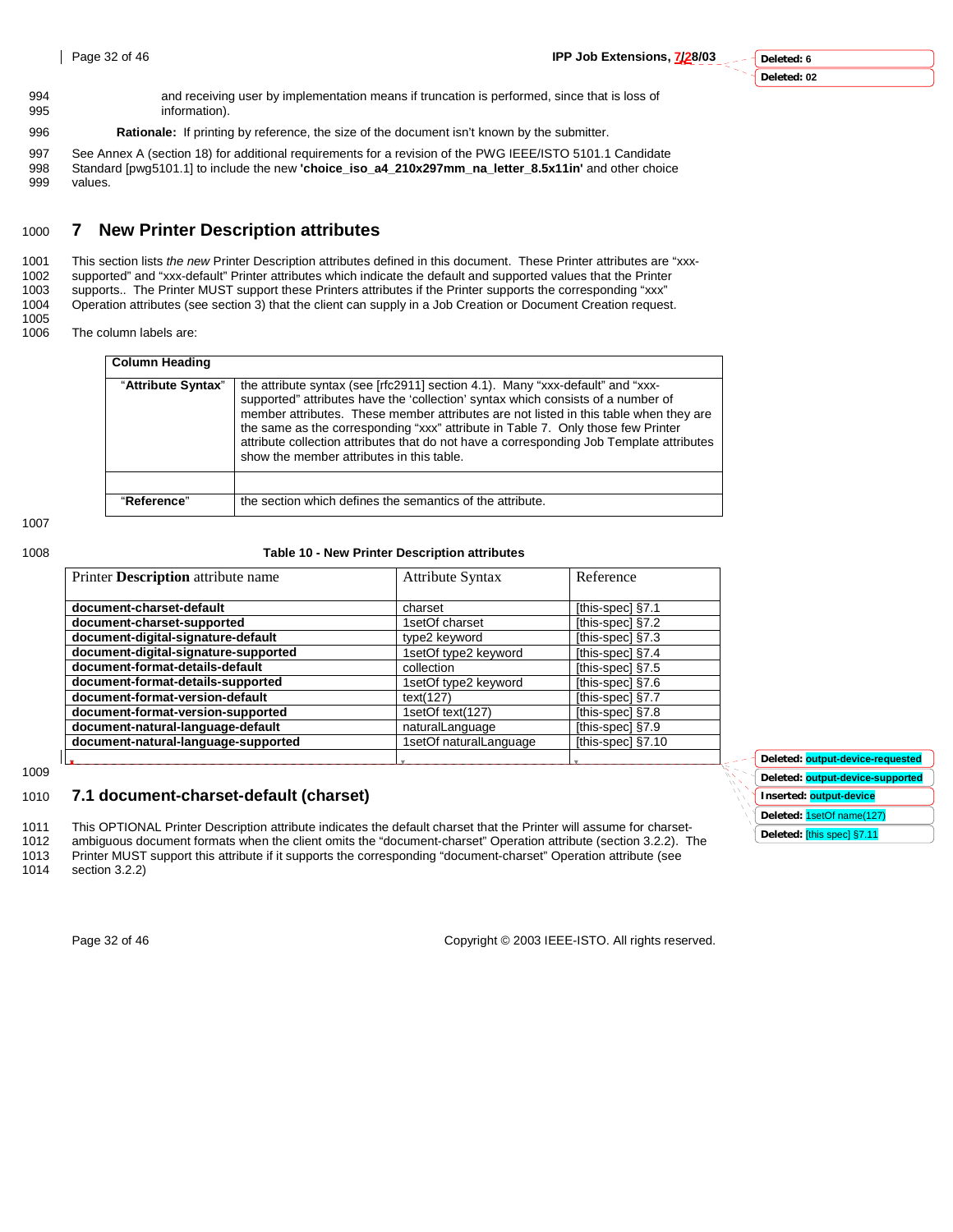### 1015 **7.2 document-charset-supported (1setOf charset)**

- 1016 This OPTIONAL Printer Description attribute indicates the charsets that the Printer supports in Document Content,<br>1017 that is supports as values of the "document-charset" Operation attribute (section 3.2.2). The Prin
- that is, supports as values of the "document-charset" Operation attribute (section 3.2.2). The Printer MUST support 1018 this attribute if it supports the corresponding "document-charset" Operation attribute (see section 3.2.2).
- 

### 1019 **7.3 document-digital-signature-default (type2 keyword)**

1020 This OPTIONAL Printer Description attribute indicates the default digital signature, if any, that the Printer will assume 1021 when the client omits the "document-digital-signature" Operation attribute (section 3.2.3). The Printer MUST support 1022 this attribute if it supports the "document-digital-signature" Operation attribute.

#### 1023 **7.4 document-digital-signature-supported (1setOf type2 keyword)**

1024 This OPTIONAL Printer Description attribute indicates the digital signature technologies that the Printer supports in<br>1025 Document Contents, that is, supports as values of the "document-digital-signature" Operation a 1025 Document Contents, that is, supports as values of the "document-digital-signature" Operation attribute (section 1026 3.2.3). The Printer MUST support this attribute if it supports the "document-digital-signature" Operation attribute.

### 1027 **7.5 document-format-details-default (collection)**

- 1028 This OPTIONAL Printer Description attribute indicates the default document format details that the Printer will 1029 assume when the client omits the "document-format-details" Operation attribute (section §3.2.5). The member
- 1030 attributes are the same as "document-format-details" (see section 3.2.5). The Printer MUST support this attribute, if it 1031 supports the "document-format-details" Operation attribute (see section 3.2.5). supports the "document-format-details" Operation attribute (see section 3.2.5).

# 1032 **7.6 document-format-details-supported (1setOf type2 keyword)**

1033 This OPTIONAL Printer Description attribute lists the type2 keyword names of the member attributes of "document-1034 format-details" that the Printer supports. The Printer MUST support this "document-format-details" (1setOf type2 1035 keyword) Printer Description attribute, if the Printer supports the "document-format-details" (1setOf collection) 1036 Operation attribute (see section 3.2.5). Table 11 lists the type2 keywords defined for use in the "document-format-1037 details-supported" Printer attribute.

#### 1038 **Table 11 - Keyword values of "document-format-details-supported Printer attribute**

| Type2 keyword values                | Printer conformance |
|-------------------------------------|---------------------|
| document-source-application-name    | MAY                 |
| document-source-application-version | MAY                 |
| document-source-os-name             | MAY                 |
| document-source-os-version          | MAY                 |
| document-format                     | <b>MUST</b>         |
| document-format-device-id           | MAY                 |
| document-format-version             | <b>MUST</b>         |
| document-natural-language           | MAY                 |

1039

Copyright © 2003 IEEE-ISTO. All rights reserved. Page 33 of 46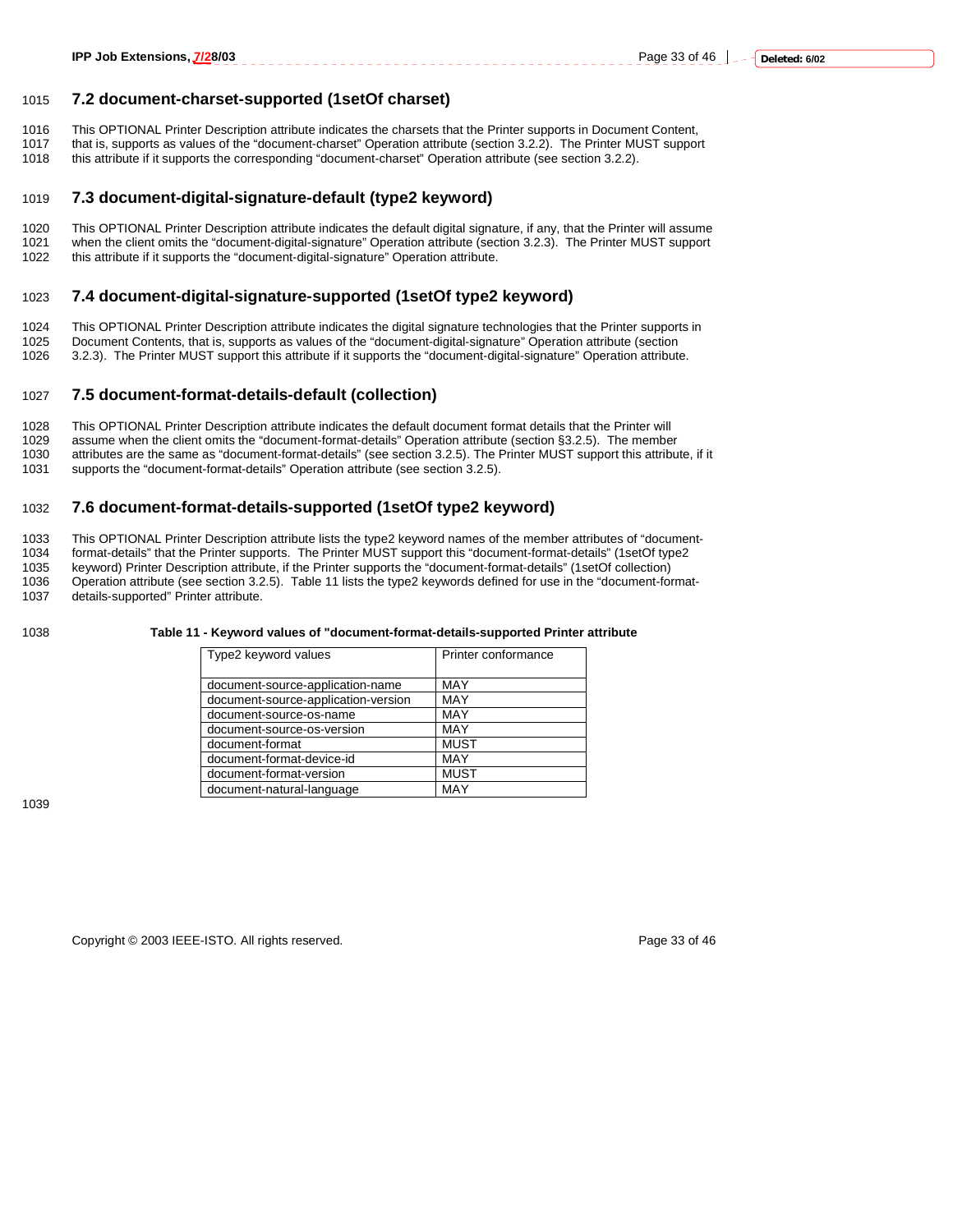# **Deleted: 6**

### **Deleted: 02**

# 1040 **7.7 document-format-version-default (text(127))**

- 1041 This OPTIONAL Printer Description attribute indicates the default document format version that the Printer will
- assume when the client omits the "document-format-version" Operation attribute (section 3.2.6). The Printer MUST 1043 support this attribute if it supports the "document-format-version" Operation attribute.

# 1044 **7.8 document-format-version-supported (1setOf text(127))**

1045 This OPTIONAL Printer Description attribute indicates the document format versions that the Printer supports for 1046 Document Contents, that is, supports as values of the "document-format-version" Operation attribute (section 3.2.6). 1047 The Printer MUST support this attribute if it supports the "document-format-version" Operation attribute.

# 1048 **7.9 document-natural-language-default (naturalLanguage)**

1049 This OPTIONAL Printer Description attribute indicates the default document natural language that the Printer will<br>1050 assume for Document Content when the client omits the "document-natural-language" Operation attrib assume for Document Content when the client omits the "document-natural-language" Operation attribute ([rfc2911] 1051 section 3.2.1.1). The Printer MUST support this attribute if it supports the "document-natural-language" Operation 1052 attribute.

# 1053 **7.10 document-natural-language-supported (1setOf naturalLanguage)**

1054 This OPTIONAL Printer Description attribute lists the natural languages supported in any of the supported document<br>1055 formats, that is, it is the union of the natural languages. The Printer MUST support this attribu 1055 formats, that is, it is the union of the natural languages. The Printer MUST support this attribute if it supports the 1056 formation of the notation of the notation of the notation of the notation of the notation of 1056 "document-natural-language" Operation attribute ([rfc2911] section 3.2.1.1).

# 1057 **8 Override Scope of Attributes**

1058 This section defines the Override Scope of the Job Template attributes. An Override Scope is only applicable when 1059 the Job Template attribute is applied as part of an Override [ippOverride]. An Override allows specifying Job 1060 Template attributes that apply to a portion of a Job. The portion of the Job that an Override can apply is referred to 1061 as its Scope. A Scope is the smallest entity to which a Job Template attribute applies. The order of Scopes is: a Job<br>1062 contains one or more Documents that are printed on one or more Sheets that have up to two Impr tains one or more Documents that are printed on one or more Sheets that have up to two Impressions containing 1063 <u>one or more Pages. For a Printer to support a Job Template attribute in an Override, it MUST support the Job</u><br>1064 Template at the specified Scope. Furthermore the scope of the attribute MUST be 'Sheet', Impression' <u>emplate at the specified Scope. Furthermore the scope of the attribute MUST be 'Sheet', Impression' or 'Page'</u> 1065 Although operation attributes can not be used in an Override, their scope is of interest to determine their applicability<br>1066 in "Send-Document" and "Send-Uri". The various possible scopes of Operation and Job Templa <u>Send-Document" and "Send-Uri</u>"

|                   | as its Scope. A Scope is the smallest entity to which a Job Template attribute applies. The order of Scopes is: a Job     |
|-------------------|---------------------------------------------------------------------------------------------------------------------------|
|                   | contains one or more Documents that are printed on one or more Sheets that have up to two Impressions containing          |
|                   | one or more Pages. For a Printer to support a Job Template attribute in an Override, it MUST support the Job              |
|                   | Template at the specified Scope. Furthermore the scope of the attribute MUST be 'Sheet'. Impression' or 'Page'.           |
|                   | Although operation attributes can not be used in an Override, their scope is of interest to determine their applicability |
|                   | in "Send-Document" and "Send-Uri". The various possible scopes of Operation and Job Template attributes are:              |
|                   |                                                                                                                           |
| Job               | Job Template Attributes that operate on whole Jobs are not applicable as page overrides.                                  |
| <b>Document</b>   | Job Template Attributes that operate on whole Documents are not applicable as page                                        |
|                   | overrides. (The Document operations "Send-Document" and Send-Iri" as well as the                                          |
|                   | Document Object [ippdoc] are used to apply overrides at this level.]                                                      |
| <b>Sheet</b>      | Job Template Attributes that operate on whole Sheets, such as "media" and "finishings".                                   |
|                   | Attributes with this scope MAY be included in "overrides".                                                                |
| <b>Impression</b> | Job Template Attributes that operate on whole Impressions, such as "number-up" or "x-                                     |
|                   | side1-image-shift". Attributes with this scope MAY be included in "overrides".                                            |
|                   |                                                                                                                           |
| Page              | Job Template Attributes that operate on whole Pages, such as "orientation-requested" or                                   |

**(name(127))¶** This OPTIONAL Printer Description attribute is the default for both the "output-device-requested" Job Description and the "output-device-assigned" Job Description attribute. A Printer MAY support the "outputdevice-default" Printer attribute if the Printer's scheduling algorithm has a default output device. On the other hand, a Printer MAY have a dynamic cheduling algorithm in which case this attribute is not supported.¶

**Deleted: <#>output-device-default** 

**Formatted:** Bullets and Numbering

### Deleted: <**#>output-device supported (1setOf name(127))¶** This OPTIONAL Printer Description attributes lists the names of output devices that the Printer supports. The Printer MUST support this attribute if it supports the " **Deleted:** output-device-requested

| Deleted: output-device" Operation<br>attribute (see section 1.1.1). |
|---------------------------------------------------------------------|
| Inserted: output-device                                             |
| Deleted: 0                                                          |

| Inserted: |  |
|-----------|--|
|           |  |

**Deleted:** v

**Inserted:** verride

**Deleted:** s

**Inserted:** scope of the Operation

attributes and Job Template attributes.

**Deleted:** Operation attributes and

**Deleted:** is

Page 34 of 46 Copyright © 2003 IEEE-ISTO. All rights reserved.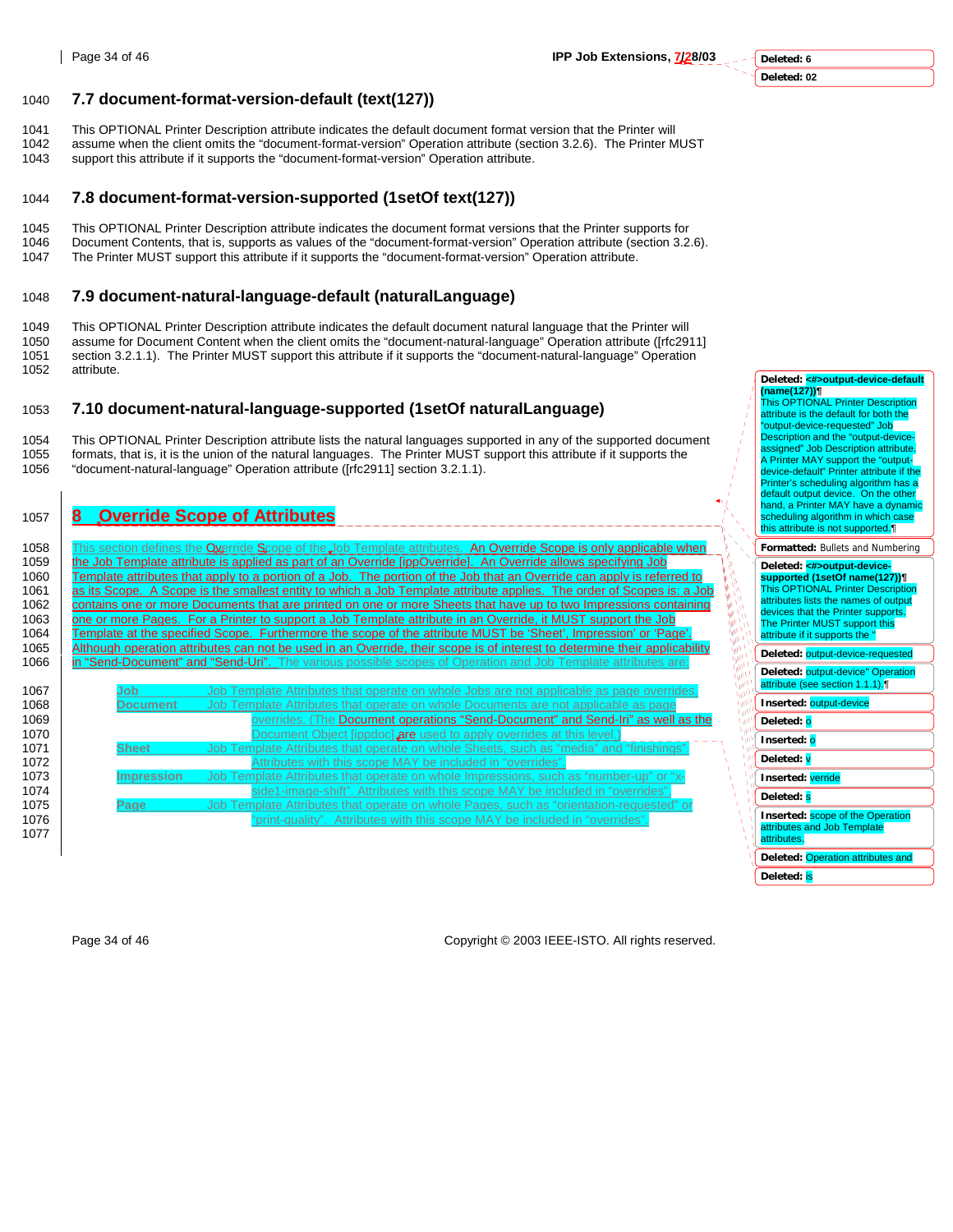|              | IPP Job Extensions, 7/28/03                                                                                                                                                                                                          | Page 35 of 46           |    | Deleted: 6/02                                                                                               |
|--------------|--------------------------------------------------------------------------------------------------------------------------------------------------------------------------------------------------------------------------------------|-------------------------|----|-------------------------------------------------------------------------------------------------------------|
|              |                                                                                                                                                                                                                                      |                         |    | Formatted: Bullets and Numbering                                                                            |
| 1078         | 8.1 Override Scope of Job Template attributes                                                                                                                                                                                        |                         |    |                                                                                                             |
| 1079<br>1080 | By definition only the "output-device" and "print-content-optimize" attributes from this specification can be used in an<br>Override.                                                                                                |                         |    | Deleted: Job Job Template<br>Attributes that operate on whole Jobs<br>are not applicable as page overrides. |
| 1081         | Table 12 Override Scope for Job Template Attributes                                                                                                                                                                                  |                         |    | <b>Document</b> Job Template Attributes<br>that operate on whole Documents are                              |
|              | Attribute Name                                                                                                                                                                                                                       | <b>Override Scope</b>   |    | not applicable as page overrides.<br>(The Document Object [ippdoc] is                                       |
|              |                                                                                                                                                                                                                                      |                         |    | used to apply overrides at this level.)<br><b>Sheet</b> . Job Template Attributes that                      |
|              |                                                                                                                                                                                                                                      |                         |    | operate on whole Sheets, such as<br>"media" and "finishings". Attributes                                    |
|              |                                                                                                                                                                                                                                      |                         |    | with this scope MAY be included in                                                                          |
|              |                                                                                                                                                                                                                                      |                         |    | "overrides". 1<br><b>Impression</b> Job Template Attributes                                                 |
|              |                                                                                                                                                                                                                                      |                         |    | that operate on whole Impressions,<br>such as "number-up" or "x-side1-                                      |
|              |                                                                                                                                                                                                                                      |                         |    | image-shift". Attributes with this scope<br>MAY be included in "overrides"                                  |
|              |                                                                                                                                                                                                                                      |                         |    | $\dots$ [4]<br>Deleted: Compression-supplie<br>$\ldots$ [5]                                                 |
|              |                                                                                                                                                                                                                                      |                         |    | Deleted: document-charset<br>[6]                                                                            |
|              |                                                                                                                                                                                                                                      |                         |    | Deleted: document-charset-su<br>$\lceil 7 \rceil$                                                           |
|              |                                                                                                                                                                                                                                      |                         |    | Deleted: document-digital-sign<br>[8]                                                                       |
|              |                                                                                                                                                                                                                                      |                         |    | Deleted: document-digital-sign<br>[9]                                                                       |
|              |                                                                                                                                                                                                                                      |                         |    | Deleted: document-format-de<br>$[10]$                                                                       |
|              |                                                                                                                                                                                                                                      |                         |    | Deleted: document-format-de<br>. [11]                                                                       |
|              |                                                                                                                                                                                                                                      |                         |    | Deleted: document-format-s<br>$[12]$                                                                        |
|              |                                                                                                                                                                                                                                      |                         |    | Deleted: document-format-v<br>$[13]$                                                                        |
|              |                                                                                                                                                                                                                                      |                         |    | Deleted: document-format-v<br>$[14]$                                                                        |
|              |                                                                                                                                                                                                                                      | $\overline{\mathbf{v}}$ |    | Deleted: document-format-na<br>[15]                                                                         |
|              | job-cover-back                                                                                                                                                                                                                       | Job                     |    | Deleted: document-message<br>$[16]$                                                                         |
|              | <u> ob-cover-front</u>                                                                                                                                                                                                               | Job                     |    | Deleted: document-message<br>$[17]$                                                                         |
|              | job-finishings                                                                                                                                                                                                                       | Job                     |    | Deleted: document-name<br>$[18]$                                                                            |
|              | job-finishings-col                                                                                                                                                                                                                   | Job                     |    | Deleted: document-name-su<br>$[19]$<br>Deleted: document-natural-la                                         |
|              | <u>job-mandatory-attributes</u><br>output-device                                                                                                                                                                                     | Job                     |    | $[20]$<br>Deleted: document-natural-                                                                        |
|              |                                                                                                                                                                                                                                      | <b>Sheet</b>            |    | $[21]$<br>Deleted: errors-count<br>$[22]$                                                                   |
|              |                                                                                                                                                                                                                                      |                         |    | Deleted: ipp-attribute-fidelity<br>$[23]$                                                                   |
|              | print-content-optimize                                                                                                                                                                                                               | $_{\text{Page}}$        |    | Deleted: output-device-assig<br>$[24]$                                                                      |
| 1082         |                                                                                                                                                                                                                                      |                         |    | Deleted: warnings-count<br>$[25]$                                                                           |
|              |                                                                                                                                                                                                                                      |                         | 4, | Deleted: Page                                                                                               |
| 1083         | 8.2 Scope for Operation attributes                                                                                                                                                                                                   |                         |    | Deleted: Override                                                                                           |
|              |                                                                                                                                                                                                                                      |                         |    | Inserted: Override Scope of                                                                                 |
| 1084<br>1085 | Although, by definition, Operation attributes do not have an Override Scope, their Scope is applicable since the<br>attribute may be supplied as an Operation attribute in the Send-Document or Send-URI operations. In these cases, |                         |    | Formatted: Bullets and Numbering                                                                            |
| 1086         | the Operation attribute overrides the corresponding value supplied at the Job Level in the Create-Job operation.                                                                                                                     |                         |    | Deleted: of                                                                                                 |
| 1087<br>1088 | Table 13 shows the pseudo "Override Scope" of the Operation attributes <b>referenced</b> in this specification. Note that<br>although these attributes may be used with a Document they can not be used as Overrides.                |                         |    | Deleted: A                                                                                                  |
|              |                                                                                                                                                                                                                                      |                         |    | Deleted: is only application v<br>$\ldots$ [26]                                                             |
|              |                                                                                                                                                                                                                                      |                         |    | <b>Inserted: An Override Scope</b>                                                                          |

Copyright © 2003 IEEE-ISTO. All rights reserved. example 2003 2003 15 and 2010 11 and 2010 12:30 and 2010 12:30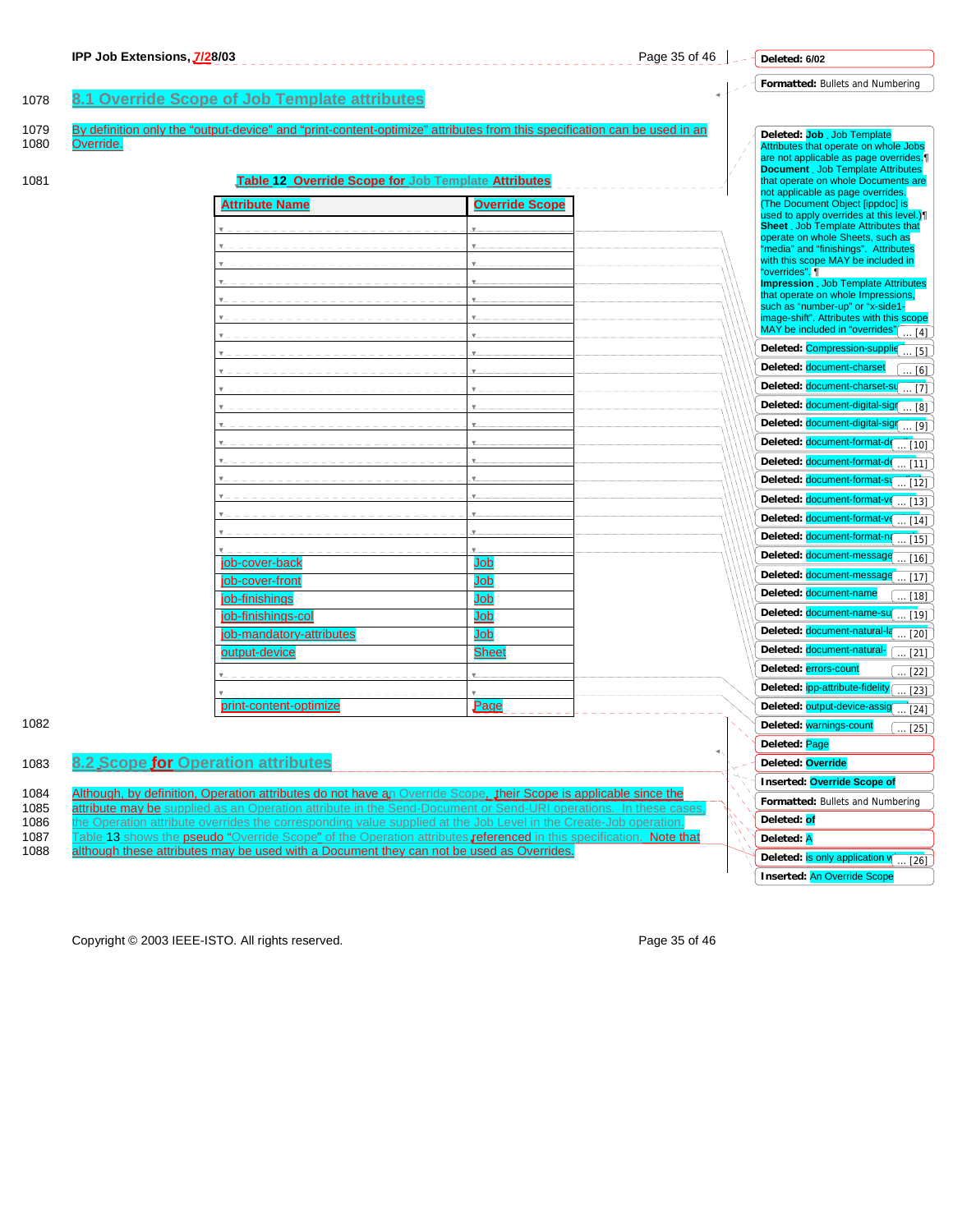1089 **Table 13 Scope for Operation Attributes**

Τ

| Deleted: 6        |  |
|-------------------|--|
| Deleted: 02       |  |
| Deleted: Override |  |
| Deleted: Override |  |

 $\omega$   $\sim$ 

|                      | Attribute Name                                                                                                                                                                                                                        | cope                 | Deletea: Overriae                                |
|----------------------|---------------------------------------------------------------------------------------------------------------------------------------------------------------------------------------------------------------------------------------|----------------------|--------------------------------------------------|
|                      | <u>  :compression-supplie</u>                                                                                                                                                                                                         | Jocumer              |                                                  |
|                      | document-charse                                                                                                                                                                                                                       | Documen <sup>.</sup> | Deleted: document-charset-supplied               |
|                      |                                                                                                                                                                                                                                       |                      | Deleted: Document                                |
|                      | document-digital-signatur                                                                                                                                                                                                             | Documen              | Deleted: document-digital-signature-<br>supplied |
|                      | document-format-detail                                                                                                                                                                                                                | Documen              | Deleted: Document                                |
|                      |                                                                                                                                                                                                                                       |                      | Deleted: document-format-details-<br>supplied    |
|                      | document-format-versior                                                                                                                                                                                                               | Documen              | Deleted: Document                                |
|                      |                                                                                                                                                                                                                                       |                      | Deleted: document-format-supplied                |
|                      | document-format-natural-language                                                                                                                                                                                                      | Jocumen              | Deleted: Document                                |
|                      | document-message                                                                                                                                                                                                                      | Documen <sup>.</sup> | Deleted: document-format-version-<br>supplied    |
|                      | document-name                                                                                                                                                                                                                         | Documer              | Deleted: Document                                |
|                      |                                                                                                                                                                                                                                       |                      | Deleted: document-message-<br>supplied           |
|                      | document-natural-languag                                                                                                                                                                                                              | Documen              | Deleted: Document                                |
|                      |                                                                                                                                                                                                                                       |                      | Deleted: document-name-supplied                  |
|                      |                                                                                                                                                                                                                                       |                      | Deleted: Document                                |
|                      |                                                                                                                                                                                                                                       |                      | Deleted: document-natural-<br>language-supplied  |
|                      |                                                                                                                                                                                                                                       |                      | Deleted: Document                                |
| 1090                 |                                                                                                                                                                                                                                       |                      | Deleted: errors-count                            |
|                      |                                                                                                                                                                                                                                       |                      | Deleted: Job                                     |
| 1091                 | <b>Conformance Requirements</b><br>9                                                                                                                                                                                                  |                      | Deleted: output-device                           |
|                      |                                                                                                                                                                                                                                       |                      | Deleted: Sheet                                   |
| 1092<br>1093         | This specification contains a number of independent OPTIONAL attributes. This section summarizes the<br>conformance requirements for Printers and clients.                                                                            |                      | Deleted: output-device-assigned                  |
|                      |                                                                                                                                                                                                                                       |                      | Deleted: Job                                     |
|                      | 9.1 Printer conformance requirements                                                                                                                                                                                                  |                      | Deleted: warnings-count                          |
| 1094                 |                                                                                                                                                                                                                                       |                      | Deleted: Job                                     |
| 1095                 | In order to claim conformance to this specification,                                                                                                                                                                                  |                      |                                                  |
| 1096                 | A Vendor MUST explicitly identify the attributes and values supported by the Printer implementation in                                                                                                                                |                      | Deleted: a                                       |
| 1097                 | any such claim of conformance. In addition, the Vendor's Printer implementation:                                                                                                                                                      |                      |                                                  |
| 1098                 | MUST meet the conformance requirements for Printers specified in [rfc2911].                                                                                                                                                           |                      |                                                  |
| 1099<br>1100<br>1101 | MUST support one or more OPTIONAL Operation attribute according to section 3 and the corresponding<br>З.<br>Job Description attributes in section 4.1.5.4 and corresponding Printer attributes in section 7. & and<br>combine with #3 |                      |                                                  |
| 1102                 | MAY support any Job Template attribute according to section 1.                                                                                                                                                                        |                      |                                                  |
| 1103                 | 5. MAY support any of the "job-state-reasons" values according to section 6.                                                                                                                                                          |                      |                                                  |

Page 36 of 46 Copyright © 2003 IEEE-ISTO. All rights reserved.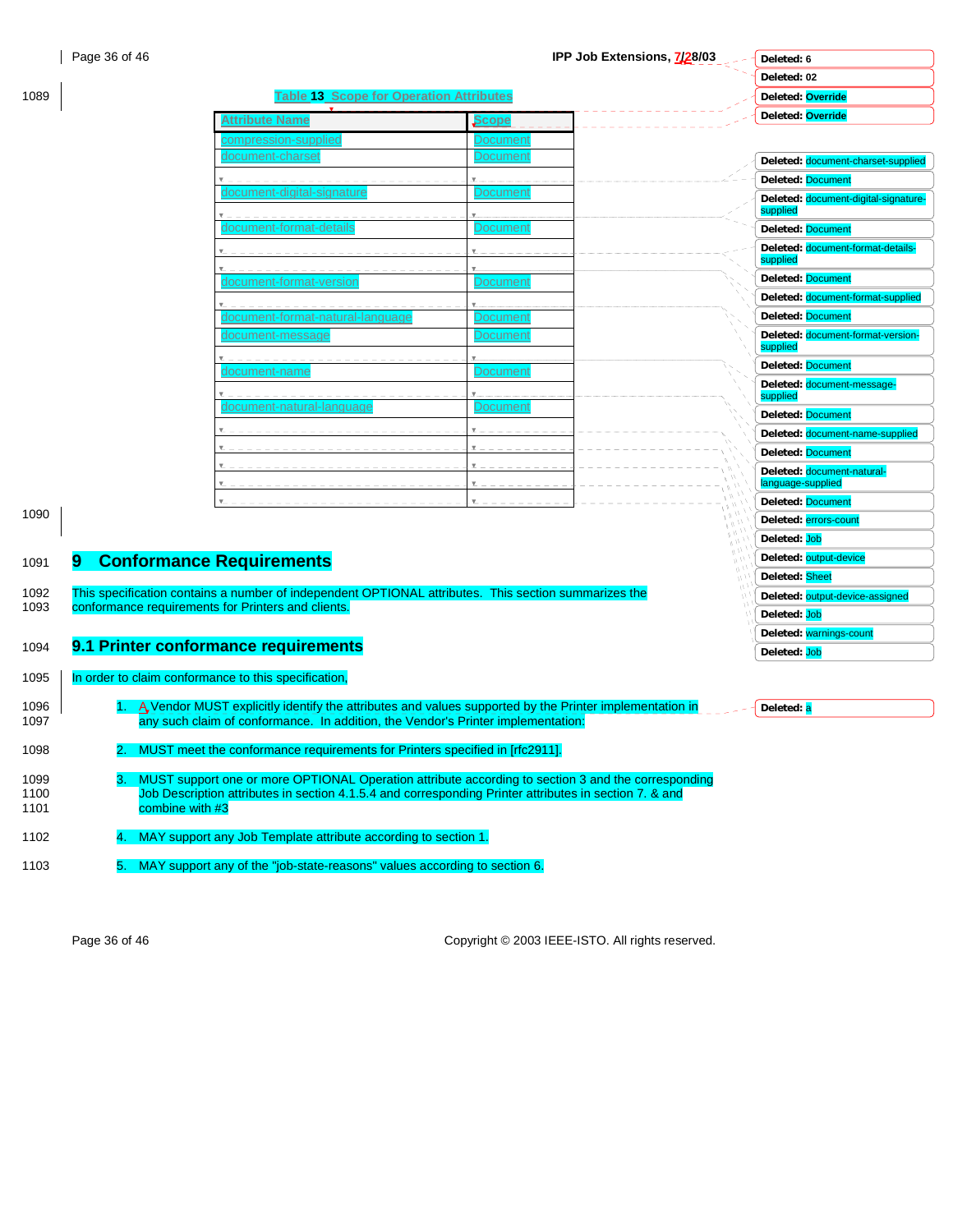Page 37 of 46 **c**  $\frac{1}{2}$  -  $\frac{1}{2}$  Deleted: **6/02** 

**Deleted:** a

| 1104 | 9.2 Client conformance requirements                                                                              |
|------|------------------------------------------------------------------------------------------------------------------|
| 1105 | In order to claim conformance to this specification,                                                             |
| 1106 | 1. A Vendor MUST explicitly identify the attributes and values supported by the client implementation in any     |
| 1107 | such claim of conformance. In addition, the Vendor's client:                                                     |
| 1108 | 2. MUST meet the conformance requirements for clients specified in [rfc2911]                                     |
| 1109 | 3. MUST support at least one Operation attribute according to section 3 and the corresponding Job Description    |
| 1110 | attributes in section 4.1.5.4 and corresponding Printer attributes in section 7. & combine with #3               |
| 1111 | 4. MAY support any Job Template attribute according to section 1.                                                |
| 1112 | <b>10 Normative References</b>                                                                                   |
| 1113 | [ $dcs2.0$ ]                                                                                                     |
| 1114 | Document Color Separation (DCS), version 2.0. Available at:                                                      |
| 1115 | http://www.npes.org/standards/Tools/DCS20Spec.pdf                                                                |
| 1116 | [dss]                                                                                                            |
| 1117 | U.S. Department of Commerce, "Digital Signature Standard (DDS)", Federal Information Processing                  |
| 1118 | Standards Publication 186-1 (FIPS PUB 186-1), December 15, 1998.                                                 |
| 1119 | <i><b>[ippdoc]</b></i>                                                                                           |
| 1120 | Hastings, T., and P. Zehler, "Internet Printing Protocol (IPP): Document Object", October 14, 2002,              |
| 1121 | ftp://ftp.pwg.org/pub/pwg/ipp/new_DOC/wd-ippdoc10-20030519.doc, .pdf, .rtf <work in="" progress=""></work>       |
| 1122 | [ippOverride]                                                                                                    |
| 1123 | Zehler, P., Herriot, R., and K. Ocke, "Internet Printing Protocol (IPP): Page Overrides", May 27, 2003,          |
| 1124 | ftp://ftp.pwg.org/pub/pwg/ipp/new_EXC/wd-ippOverride10-20030527.doc, .pdf, .rtf, <work in="" progress=""></work> |
| 1125 | [ippjobx] - this specification                                                                                   |
| 1126 | Hastings, T., and P. Zehler, "Internet Printing Protocol (IPP): Job Extensions", May 30, 2003,                   |
| 1127 | ftp://ftp.pwg.org/pub/pwg/ipp/new_JOBX/wd-ippjobx10-20030530.doc, .pdf, .rtf, <work in="" progress="">.</work>   |
| 1128 | [iso12639]                                                                                                       |
| 1129 | ISO 12639:1998 Graphic technology -- Prepress digital data exchange -- Tag image file format for image           |
| 1130 | technology (TIFF/IT), 1998.                                                                                      |
| 1131 | [iso15930]                                                                                                       |
| 1132 | ISO 15930-1:2001 Graphic technology -- Prepress digital data exchange -- Use of PDF -- Part 1: Complete          |
| 1133 | exchange using CMYK data (PDF/X-1 and PDF/X-1a), 2001.                                                           |
| 1134 | [pdf]                                                                                                            |
| 1135 | "Adobe Portable Document Format", Version 1.4, PDF Reference, Third Edition, Adobe Systems                       |
| 1136 | Incorporated, http://www.adobe.com, December 2001.                                                               |

Copyright © 2003 IEEE-ISTO. All rights reserved. expansion of the extension of 46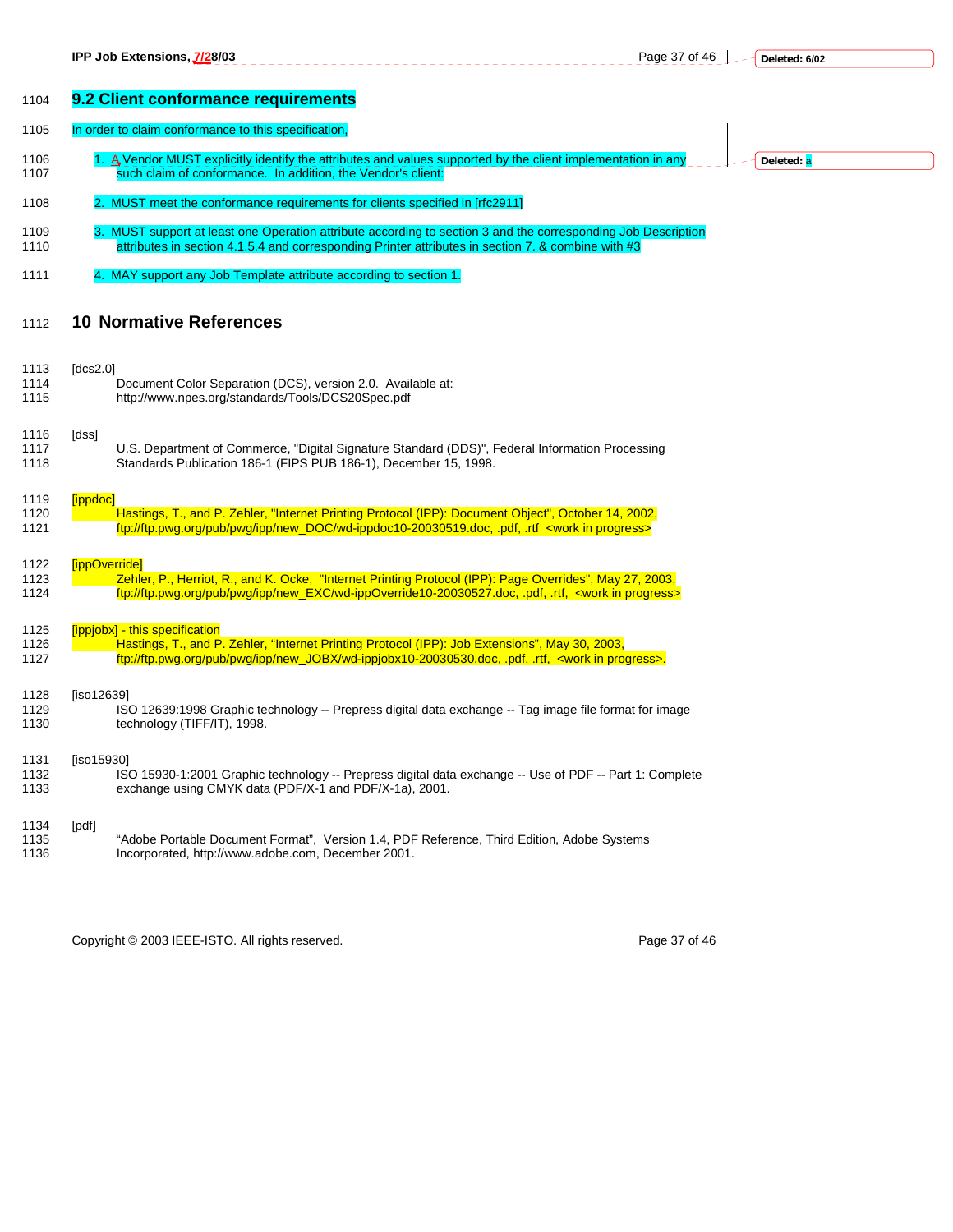| Deleted: 6 |
|------------|
| Delta: 02  |

| 1169 | <b>11 Informative References</b>                                                                                                          |
|------|-------------------------------------------------------------------------------------------------------------------------------------------|
| 1166 | [xmldsig]                                                                                                                                 |
| 1167 | D. Eastlake, J. Reagle, D. Solo "XML-Signature Syntax and Processing", <draft-ietf-xmldsig-core-11.txt>,</draft-ietf-xmldsig-core-11.txt> |
| 1168 | October 31, 2000.                                                                                                                         |
| 1164 | [upnp]                                                                                                                                    |
| 1165 | "Microsoft, "Basic <i>PrintBasic: 1.0</i> Service Template Version 1.01 For Universal Plug and Play Version 1.0                           |
| 1161 | [rfc3382]                                                                                                                                 |
| 1162 | deBry, R., Hastings, T., Herriot, R., Ocke, K., and P. Zehler, "Internet Printing Protocol (IPP): The 'collection'                        |
| 1163 | attribute syntax", RFC 3382, September 2002.                                                                                              |
| 1158 | [rfc3380]                                                                                                                                 |
| 1159 | Hastings, T., Herriot, R., Kugler, C., and H. Lewis, "Internet Printing Protocol (IPP): Job and Printer Set                               |
| 1160 | Operations", RFC 3380, September 2002.                                                                                                    |
| 1155 | [rfc2911]                                                                                                                                 |
| 1156 | R. deBry, T. Hastings, R. Herriot, S. Isaacson, P. Powell, "Internet Printing Protocol/1.1: Model and                                     |
| 1157 | Semantics", RFC 2911, September 2000.                                                                                                     |
| 1153 | [rfc2854]                                                                                                                                 |
| 1154 | Connolly, D., and L. Masinter, "The 'text/html' Media Type", RFC 2854, June 2000.                                                         |
| 1151 | [ $rfc2634$ ]                                                                                                                             |
| 1152 | P. Hoffman, "Enhanced Security Services for S/MIME", RFC 2634, June 1999.                                                                 |
| 1148 | [rfc2046]                                                                                                                                 |
| 1149 | Freed, N., and N. Borenstein, "Multipurpose Internet Mail Extensions (MIME) Part Two: Media Types", RFC                                   |
| 1150 | 2046, November 1996.                                                                                                                      |
| 1146 | [rfc1991]                                                                                                                                 |
| 1147 | D. Atkins, W. Stallings, P. Zimmermann, "PGP Message Exchange Formats", RFC 1991, August, 1996.                                           |
| 1143 | [pwg5100.3]                                                                                                                               |
| 1144 | Ocke, K., Hastings, T., "Internet Printing Protocol (IPP): Production Printing Attributes - Set1", IEEE-ISTO                              |
| 1145 | 5100.3-2001, February 12, 2001, ftp://ftp.pwg.org/pub/pwg/standards/pwg5100.3.pdf.                                                        |
| 1137 | [pwg5100.4]                                                                                                                               |
| 1138 | Herriot, R., Ocke, K., "Internet Printing Protocol (IPP): Override Attributes for Documents and Pages", IEEE-                             |
| 1139 | ISTO 5100.4:2001, February 7, 2001, ftp://ftp.pwg.org/pub/pwg/standards/pwg5100.4.pdf. - being obsoleted                                  |
| 1140 | by (1) a new Page Overrides specification which removes the "document-overrides" Job Template attribute                                   |
| 1141 | and Operation attribute in favor of using the Document Object [ippdoc] and (2) a clarified definition of                                  |
| 1142 | "pages-per-subset" Job Template attribute [ippfutures].                                                                                   |

- 1170 [fsg-jt]
- Free Software Group, Open Printing Job Ticket API, Visit: http://www.freestandards.org/openprinting/

Page 38 of 46 Copyright © 2003 IEEE-ISTO. All rights reserved.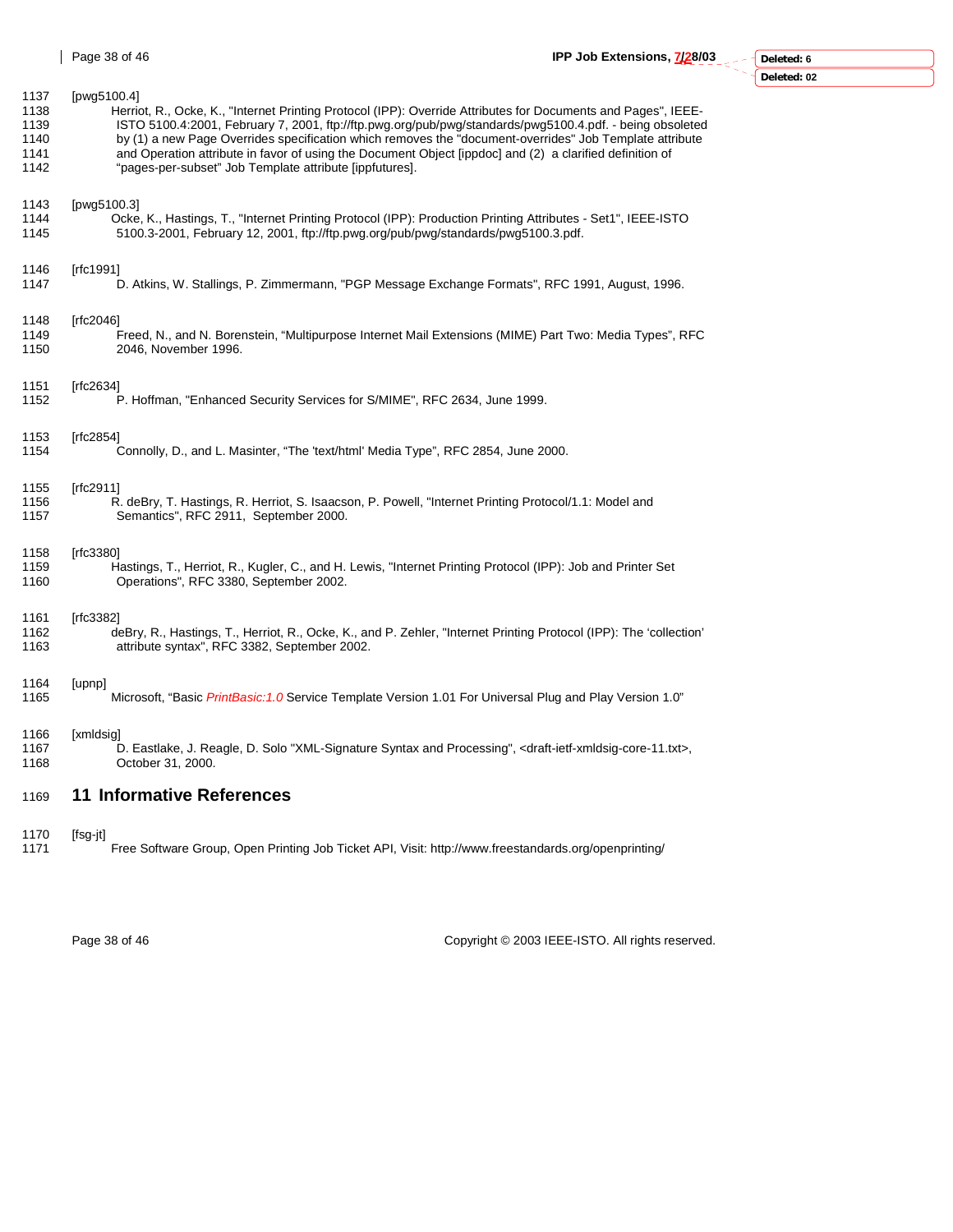|                      | IPP Job Extensions, 7/28/03<br>___________________________________                                                                                                                                                         |  |
|----------------------|----------------------------------------------------------------------------------------------------------------------------------------------------------------------------------------------------------------------------|--|
| 1172<br>1173<br>1174 | [ippact]<br>Carney, D., and H. Lewis, "Internet Printing Protocol (IPP), "-actual" attributes extension", work in progress,<br>January 31, 2003, ftp://ftp.pwg.org/pub/pwg/ipp/new_ACT/pwg-ipp-actual-attrs-v04-030131.pdf |  |
| 1175<br>1176<br>1177 | [ippfax]<br>Moore, P., Songer, G., Hastings, T., McDonald, Pulera, and M. Joel, "IPP FAX Protocol", July 26, 2001,<br>ftp://ftp.pwg.org/pub/pwg/QUALDOCS/pwg-ifx-ippfax-P16-030423.pdf.                                    |  |
| 1178                 | [ippfutures]                                                                                                                                                                                                               |  |
| 1179                 | Work in progress to contain attributes not needed immediately. No draft is currently available.                                                                                                                            |  |
| 1180<br>1181<br>1182 | [pwg-psi]<br>"Print Service Interface (PSI)", work in progress to become a PWG IEEE-ISTO standard. Visit<br>http://www.pwg.org/.                                                                                           |  |
| 1183<br>1184<br>1185 | [pwg-sm]<br>Zehler, P., and S. Albright, "PWG Semantic Model", work in progress to become a PWG IEEE-ISTO standard,<br>version 0.11, September 27, 2002. ftp://ftp.pwg.org/pub/pwg/Semantic-Model/PWG-Semantic-Model.pdf   |  |
| 1186<br>1187<br>1188 | [rfc2565]<br>Herriot, R., Butler, S., Moore, P., and R. Turner, "Internet Printing Protocol/1.0: Encoding and Transport",<br>RFC 2565, April 1999.                                                                         |  |
| 1189<br>1190<br>1191 | [rfc2566]<br>R. deBry, T. Hastings, R. Herriot, S. Isaacson, and P. Powell, "Internet Printing Protocol/1.0: Model and<br>Semantics", RFC 2566, April 1999.                                                                |  |
| 1192<br>1193         | [rfc2567]<br>Wright, D., "Design Goals for an Internet Printing Protocol", RFC 2567, April 1999.                                                                                                                           |  |
| 1194<br>1195<br>1196 | [rfc2568]<br>Zilles, S., "Rationale for the Structure and Model and Protocol for the Internet Printing Protocol", RFC 2568,<br>April 1999.                                                                                 |  |
| 1197<br>1198<br>1199 | [rfc2569]<br>Herriot, R., Hastings, T., Jacobs, N., Martin, J., "Mapping between LPD and IPP Protocols", RFC 2569, April<br>1999.                                                                                          |  |
| 1200<br>1201<br>1202 | [rfc3196]<br>Hastings, T., Manros, C., Zehler, P., Kugler, C., and H. Holst, "Internet Printing Protocol/1.1: Implementer's<br>Guide", RFC 3196, November 2001.                                                            |  |
| 1203<br>1204<br>1205 | [rfc3239]<br>Kugler, C., Lewis, H. and T. Hastings, "Internet Printing Protocol (IPP): Requirements for Job, Printer, and<br>Device Administrative Operations", RFC 3239, February 2002.                                   |  |

Copyright © 2003 IEEE-ISTO. All rights reserved. example 2003 2004 16 Page 39 of 46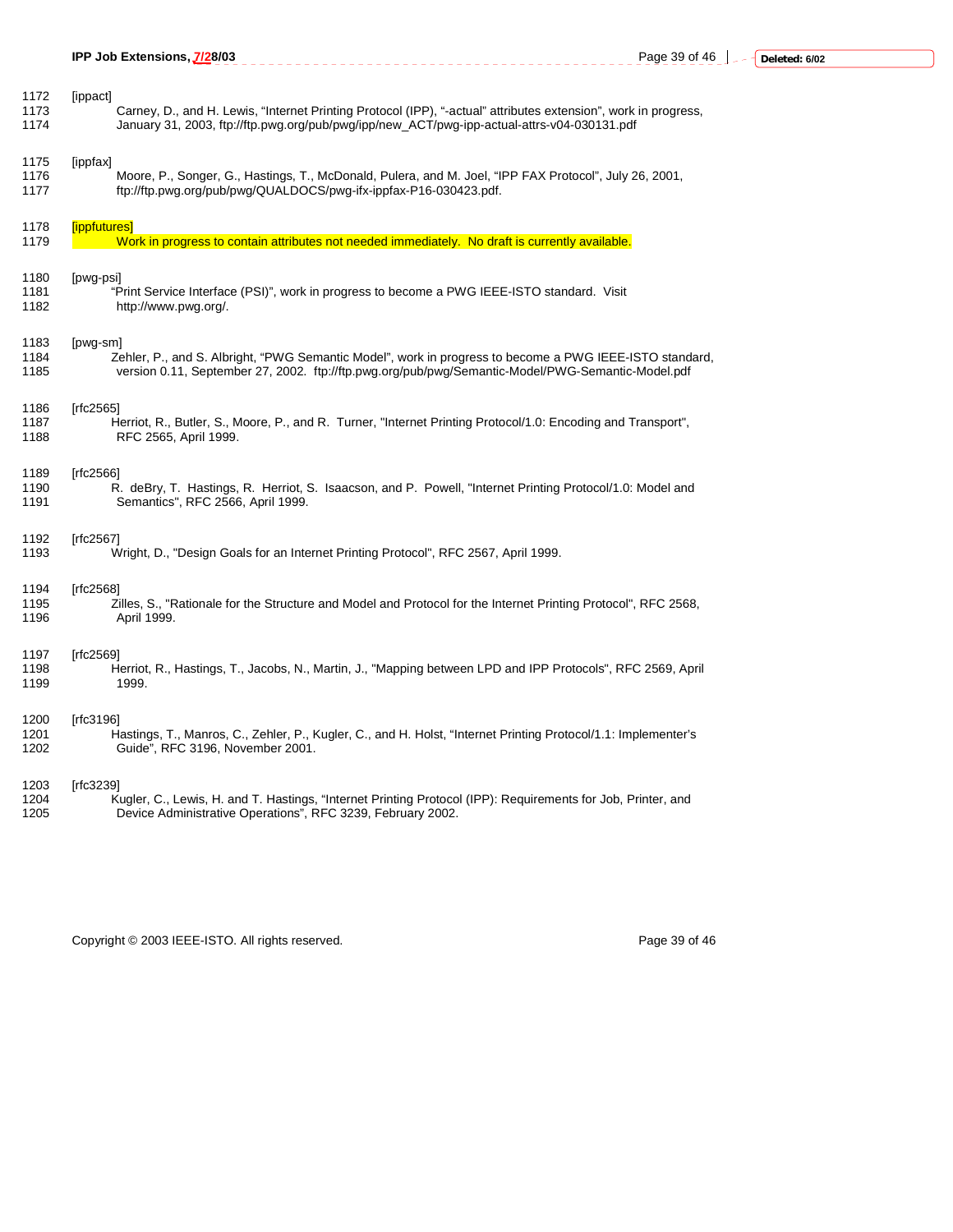1220

**Deleted: 6 Deleted: 02**

# 1206 **12 IANA Considerations**

1207 This section contains the registration information for IANA to add to the various IPP Registries according to the 1208 procedures defined in RFC 2911 [rfc2911] section 6 to cover the definitions in this document. The resulting

- 1209 registrations will be published in the http://www.iana.org/assignments/ipp-registrations registry.
- 1210 *Note to the PWG Editor: Replace the References below to [this spec] with the IEEE-ISTO standard number*  1211 *for the appropriate document, so that it accurately reflects the content of the information for the IANA Registry.*

# 1212 **12.1 Attribute Registrations**

1213 The following table lists all the attributes defined in this specification. These are to be registered according to the 1214 procedures in RFC 2911 [rfc2911] section 6.2. If the attribute has a separate sub-section definition in this 1215 specification, that sub-section is listed as the Reference. This table contains the reference to another specification 1216 | that completely defines each attribute. that completely defines each attribute.

| 1217 |                                                |       |       | eleted: |
|------|------------------------------------------------|-------|-------|---------|
| 1218 | Attribute<br>. .<br>Name<br>(attribute syntax) | ence  | 'tıon |         |
| 1219 |                                                | _ _ _ | ----- |         |

| compression-supplied (type3 keyword)<br>1222<br>5.2.1<br>[this spec]<br>Deleted: C<br>document-charset-supplied (charset)<br>[this spec]<br>1223<br>5.2.2<br>Deleted:<br>document-digital-signature-supplied (type2 keyword)<br>1224<br>Deleted:<br>[this spec]<br>5.2.3<br>1225<br>Deleted: )<br>document-format-details-supplied (1setOf collection)<br>1226<br>Deleted: document-format-<br>5.2.4<br>[this spec]<br>1227<br>$\Delta$<br>supplied (mimeMediaType)<br>document-source-application-name (name(MAX))<br>5.2.4<br>[this spec]<br>1228<br>Inserted: - supplied<br>document-source-application-version (text(127))<br>1229<br>Deleted:<br>5.2.4<br>1230<br>[this spec]<br>5.2.4<br>[this spec]<br>1231<br>$document-source-os-name (name(40))$<br>5.2.4<br>document-source-os-version (text(40))<br>[this spec]<br>1232<br>Deleted: )<br>5.2.4<br>document-format (mimeMediaType)<br>[this spec]<br>1233<br>document-format-device-id (text(127))<br>[this spec]<br>5.2.4<br>1234<br>Deleted:<br>document-format-version (text(127)<br>5.2.4<br>1235<br>[this spec]<br>Deleted: $5.2.5$<br>document-natural-language (1setOf naturalLanguage)<br>1236<br>Deleted:<br>5.2.4<br>1237<br>[this spec]<br>document-format-supplied (mimeMediaType)<br>1238<br>[this spec]<br>5.2.5<br>Deleted:<br>document-format-version-supplied (text(127))<br>1239<br>[this spec]<br>5.2.6<br>Deleted: )<br>document-message-supplied (text(MAX))<br>[this spec]<br>1240<br>5.2.7<br>Deleted: output-device-<br>1241<br>document-name-supplied (name(MAX))<br>$[$ this spec]<br>5.2.8<br>requested<br>document-natural-language-supplied (naturalLanguage)<br>1242<br>Deleted: output-<br>5.2.9<br>device(name(127))<br>1243<br>[this spec]<br>[this spec] $1.1.1$<br>errors-count (integer(0:MAX))<br>[this spec]<br>5.1.1<br>1244<br>Inserted: output-device<br>[this spec]<br>5.1.2<br>job-attribute-fidelity (boolean)<br>1245<br>Inserted:<br>job-mandatory-attributes (1setOf type2 keyword)<br>[this spec]<br>5.1.3<br>1246<br>1247<br>$warmings-count (integer(0:MAX))$<br>[this spec]<br>5.1.4<br>Inserted: $1.1.1$<br>1248<br>Deleted: 5.1.4<br>1249<br>Job Template attributes:<br>Deleted: ¶ | 1221 | Job Description attributes: |  |  |                             |
|-----------------------------------------------------------------------------------------------------------------------------------------------------------------------------------------------------------------------------------------------------------------------------------------------------------------------------------------------------------------------------------------------------------------------------------------------------------------------------------------------------------------------------------------------------------------------------------------------------------------------------------------------------------------------------------------------------------------------------------------------------------------------------------------------------------------------------------------------------------------------------------------------------------------------------------------------------------------------------------------------------------------------------------------------------------------------------------------------------------------------------------------------------------------------------------------------------------------------------------------------------------------------------------------------------------------------------------------------------------------------------------------------------------------------------------------------------------------------------------------------------------------------------------------------------------------------------------------------------------------------------------------------------------------------------------------------------------------------------------------------------------------------------------------------------------------------------------------------------------------------------------------------------------------------------------------------------------------------------------------------------------------------------------------------------------------------------------------------------------------------------------------------------------------------------------------------------|------|-----------------------------|--|--|-----------------------------|
|                                                                                                                                                                                                                                                                                                                                                                                                                                                                                                                                                                                                                                                                                                                                                                                                                                                                                                                                                                                                                                                                                                                                                                                                                                                                                                                                                                                                                                                                                                                                                                                                                                                                                                                                                                                                                                                                                                                                                                                                                                                                                                                                                                                                     |      |                             |  |  |                             |
|                                                                                                                                                                                                                                                                                                                                                                                                                                                                                                                                                                                                                                                                                                                                                                                                                                                                                                                                                                                                                                                                                                                                                                                                                                                                                                                                                                                                                                                                                                                                                                                                                                                                                                                                                                                                                                                                                                                                                                                                                                                                                                                                                                                                     |      |                             |  |  |                             |
|                                                                                                                                                                                                                                                                                                                                                                                                                                                                                                                                                                                                                                                                                                                                                                                                                                                                                                                                                                                                                                                                                                                                                                                                                                                                                                                                                                                                                                                                                                                                                                                                                                                                                                                                                                                                                                                                                                                                                                                                                                                                                                                                                                                                     |      |                             |  |  |                             |
|                                                                                                                                                                                                                                                                                                                                                                                                                                                                                                                                                                                                                                                                                                                                                                                                                                                                                                                                                                                                                                                                                                                                                                                                                                                                                                                                                                                                                                                                                                                                                                                                                                                                                                                                                                                                                                                                                                                                                                                                                                                                                                                                                                                                     |      |                             |  |  |                             |
|                                                                                                                                                                                                                                                                                                                                                                                                                                                                                                                                                                                                                                                                                                                                                                                                                                                                                                                                                                                                                                                                                                                                                                                                                                                                                                                                                                                                                                                                                                                                                                                                                                                                                                                                                                                                                                                                                                                                                                                                                                                                                                                                                                                                     |      |                             |  |  |                             |
|                                                                                                                                                                                                                                                                                                                                                                                                                                                                                                                                                                                                                                                                                                                                                                                                                                                                                                                                                                                                                                                                                                                                                                                                                                                                                                                                                                                                                                                                                                                                                                                                                                                                                                                                                                                                                                                                                                                                                                                                                                                                                                                                                                                                     |      |                             |  |  |                             |
|                                                                                                                                                                                                                                                                                                                                                                                                                                                                                                                                                                                                                                                                                                                                                                                                                                                                                                                                                                                                                                                                                                                                                                                                                                                                                                                                                                                                                                                                                                                                                                                                                                                                                                                                                                                                                                                                                                                                                                                                                                                                                                                                                                                                     |      |                             |  |  |                             |
|                                                                                                                                                                                                                                                                                                                                                                                                                                                                                                                                                                                                                                                                                                                                                                                                                                                                                                                                                                                                                                                                                                                                                                                                                                                                                                                                                                                                                                                                                                                                                                                                                                                                                                                                                                                                                                                                                                                                                                                                                                                                                                                                                                                                     |      |                             |  |  |                             |
|                                                                                                                                                                                                                                                                                                                                                                                                                                                                                                                                                                                                                                                                                                                                                                                                                                                                                                                                                                                                                                                                                                                                                                                                                                                                                                                                                                                                                                                                                                                                                                                                                                                                                                                                                                                                                                                                                                                                                                                                                                                                                                                                                                                                     |      |                             |  |  |                             |
|                                                                                                                                                                                                                                                                                                                                                                                                                                                                                                                                                                                                                                                                                                                                                                                                                                                                                                                                                                                                                                                                                                                                                                                                                                                                                                                                                                                                                                                                                                                                                                                                                                                                                                                                                                                                                                                                                                                                                                                                                                                                                                                                                                                                     |      |                             |  |  | Deleted: [this spec] 1.1.19 |
|                                                                                                                                                                                                                                                                                                                                                                                                                                                                                                                                                                                                                                                                                                                                                                                                                                                                                                                                                                                                                                                                                                                                                                                                                                                                                                                                                                                                                                                                                                                                                                                                                                                                                                                                                                                                                                                                                                                                                                                                                                                                                                                                                                                                     |      |                             |  |  |                             |
|                                                                                                                                                                                                                                                                                                                                                                                                                                                                                                                                                                                                                                                                                                                                                                                                                                                                                                                                                                                                                                                                                                                                                                                                                                                                                                                                                                                                                                                                                                                                                                                                                                                                                                                                                                                                                                                                                                                                                                                                                                                                                                                                                                                                     |      |                             |  |  |                             |
|                                                                                                                                                                                                                                                                                                                                                                                                                                                                                                                                                                                                                                                                                                                                                                                                                                                                                                                                                                                                                                                                                                                                                                                                                                                                                                                                                                                                                                                                                                                                                                                                                                                                                                                                                                                                                                                                                                                                                                                                                                                                                                                                                                                                     |      |                             |  |  |                             |
|                                                                                                                                                                                                                                                                                                                                                                                                                                                                                                                                                                                                                                                                                                                                                                                                                                                                                                                                                                                                                                                                                                                                                                                                                                                                                                                                                                                                                                                                                                                                                                                                                                                                                                                                                                                                                                                                                                                                                                                                                                                                                                                                                                                                     |      |                             |  |  |                             |
|                                                                                                                                                                                                                                                                                                                                                                                                                                                                                                                                                                                                                                                                                                                                                                                                                                                                                                                                                                                                                                                                                                                                                                                                                                                                                                                                                                                                                                                                                                                                                                                                                                                                                                                                                                                                                                                                                                                                                                                                                                                                                                                                                                                                     |      |                             |  |  |                             |
|                                                                                                                                                                                                                                                                                                                                                                                                                                                                                                                                                                                                                                                                                                                                                                                                                                                                                                                                                                                                                                                                                                                                                                                                                                                                                                                                                                                                                                                                                                                                                                                                                                                                                                                                                                                                                                                                                                                                                                                                                                                                                                                                                                                                     |      |                             |  |  |                             |
|                                                                                                                                                                                                                                                                                                                                                                                                                                                                                                                                                                                                                                                                                                                                                                                                                                                                                                                                                                                                                                                                                                                                                                                                                                                                                                                                                                                                                                                                                                                                                                                                                                                                                                                                                                                                                                                                                                                                                                                                                                                                                                                                                                                                     |      |                             |  |  |                             |
|                                                                                                                                                                                                                                                                                                                                                                                                                                                                                                                                                                                                                                                                                                                                                                                                                                                                                                                                                                                                                                                                                                                                                                                                                                                                                                                                                                                                                                                                                                                                                                                                                                                                                                                                                                                                                                                                                                                                                                                                                                                                                                                                                                                                     |      |                             |  |  |                             |
|                                                                                                                                                                                                                                                                                                                                                                                                                                                                                                                                                                                                                                                                                                                                                                                                                                                                                                                                                                                                                                                                                                                                                                                                                                                                                                                                                                                                                                                                                                                                                                                                                                                                                                                                                                                                                                                                                                                                                                                                                                                                                                                                                                                                     |      |                             |  |  |                             |
|                                                                                                                                                                                                                                                                                                                                                                                                                                                                                                                                                                                                                                                                                                                                                                                                                                                                                                                                                                                                                                                                                                                                                                                                                                                                                                                                                                                                                                                                                                                                                                                                                                                                                                                                                                                                                                                                                                                                                                                                                                                                                                                                                                                                     |      |                             |  |  |                             |
|                                                                                                                                                                                                                                                                                                                                                                                                                                                                                                                                                                                                                                                                                                                                                                                                                                                                                                                                                                                                                                                                                                                                                                                                                                                                                                                                                                                                                                                                                                                                                                                                                                                                                                                                                                                                                                                                                                                                                                                                                                                                                                                                                                                                     |      |                             |  |  |                             |
|                                                                                                                                                                                                                                                                                                                                                                                                                                                                                                                                                                                                                                                                                                                                                                                                                                                                                                                                                                                                                                                                                                                                                                                                                                                                                                                                                                                                                                                                                                                                                                                                                                                                                                                                                                                                                                                                                                                                                                                                                                                                                                                                                                                                     |      |                             |  |  |                             |
|                                                                                                                                                                                                                                                                                                                                                                                                                                                                                                                                                                                                                                                                                                                                                                                                                                                                                                                                                                                                                                                                                                                                                                                                                                                                                                                                                                                                                                                                                                                                                                                                                                                                                                                                                                                                                                                                                                                                                                                                                                                                                                                                                                                                     |      |                             |  |  |                             |
|                                                                                                                                                                                                                                                                                                                                                                                                                                                                                                                                                                                                                                                                                                                                                                                                                                                                                                                                                                                                                                                                                                                                                                                                                                                                                                                                                                                                                                                                                                                                                                                                                                                                                                                                                                                                                                                                                                                                                                                                                                                                                                                                                                                                     |      |                             |  |  |                             |
|                                                                                                                                                                                                                                                                                                                                                                                                                                                                                                                                                                                                                                                                                                                                                                                                                                                                                                                                                                                                                                                                                                                                                                                                                                                                                                                                                                                                                                                                                                                                                                                                                                                                                                                                                                                                                                                                                                                                                                                                                                                                                                                                                                                                     |      |                             |  |  |                             |
|                                                                                                                                                                                                                                                                                                                                                                                                                                                                                                                                                                                                                                                                                                                                                                                                                                                                                                                                                                                                                                                                                                                                                                                                                                                                                                                                                                                                                                                                                                                                                                                                                                                                                                                                                                                                                                                                                                                                                                                                                                                                                                                                                                                                     |      |                             |  |  |                             |
|                                                                                                                                                                                                                                                                                                                                                                                                                                                                                                                                                                                                                                                                                                                                                                                                                                                                                                                                                                                                                                                                                                                                                                                                                                                                                                                                                                                                                                                                                                                                                                                                                                                                                                                                                                                                                                                                                                                                                                                                                                                                                                                                                                                                     |      |                             |  |  |                             |
|                                                                                                                                                                                                                                                                                                                                                                                                                                                                                                                                                                                                                                                                                                                                                                                                                                                                                                                                                                                                                                                                                                                                                                                                                                                                                                                                                                                                                                                                                                                                                                                                                                                                                                                                                                                                                                                                                                                                                                                                                                                                                                                                                                                                     |      |                             |  |  |                             |

Page 40 of 46 Copyright © 2003 IEEE-ISTO. All rights reserved.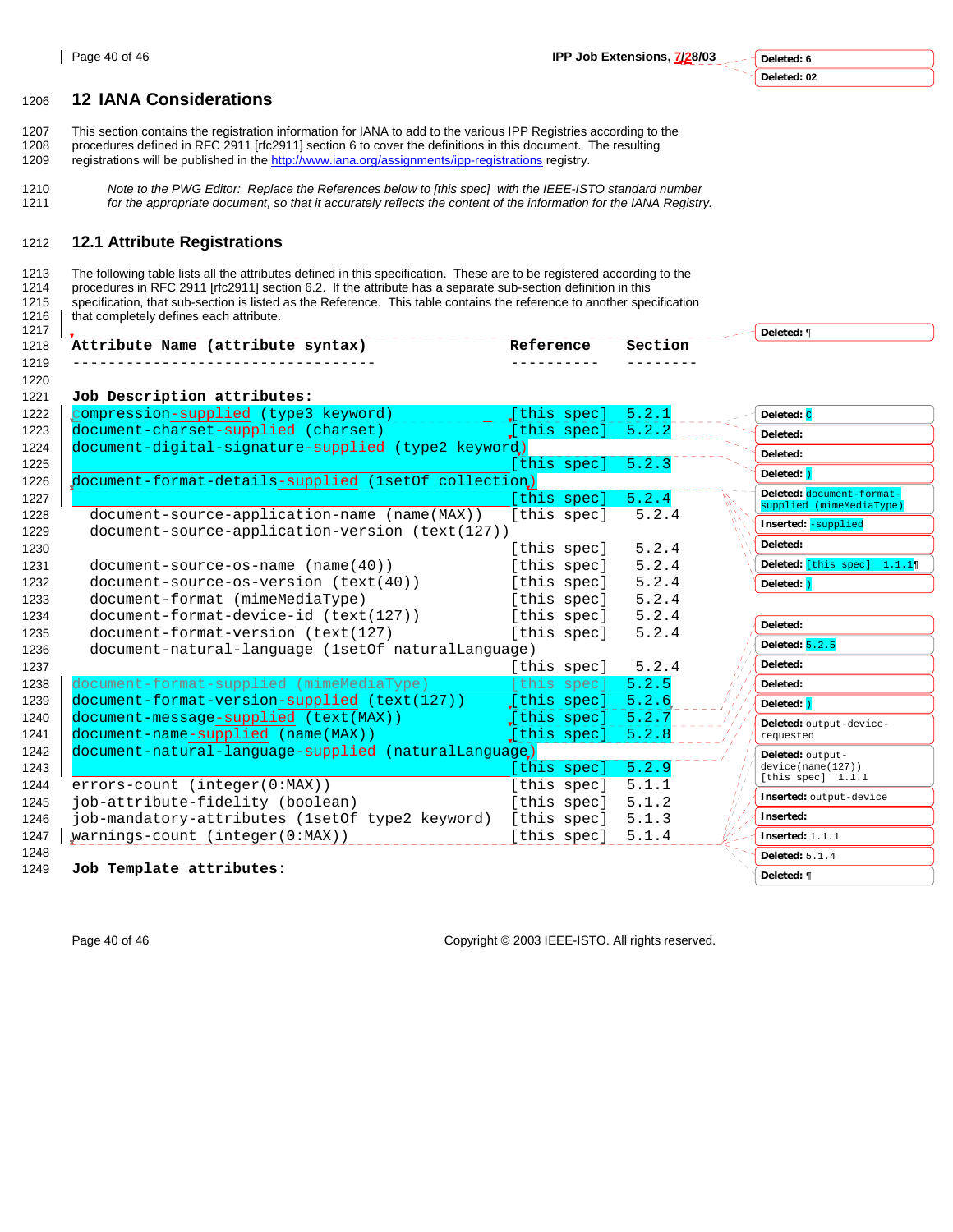| IPP Job Extensions, 7/28/03                                                                                                         |             | Page 41 of 46 | Deleted: 6/02       |
|-------------------------------------------------------------------------------------------------------------------------------------|-------------|---------------|---------------------|
|                                                                                                                                     |             |               |                     |
| job-copies (integer(1:MAX))                                                                                                         | [this spec] | 4.1.1         |                     |
| job-copies-default (integer(1:MAX))                                                                                                 | [this spec] | 4.1.1.1       |                     |
| job-copies-supported (rangeOfInteger(1:MAX))                                                                                        | [this spec] | 4.1.1.2       |                     |
| job-copies-actual (1setOf Integer(1:MAX))                                                                                           | [this spec] | 4.1.1.3       | Deleted: o          |
| job-cover-back (collection)                                                                                                         | [this spec] | 4.1.2         | Deleted: 4.1.1.3    |
| <member "cover-back"="" [pwg5100.3]<="" are="" as="" attributes="" same="" td="" the=""><td></td><td>3.1&gt;</td><td></td></member> |             | 3.1>          |                     |
| job-cover-back-default (collection)                                                                                                 | [this spec] | 4.1.2.1       |                     |
| <member "cover-back"[pwg5100.3]<="" are="" as="" attributes="" same="" td="" the=""><td></td><td>3.1&gt;</td><td></td></member>     |             | 3.1>          |                     |
| job-cover-back-supported (1setOf type2 keyword) [this spec]                                                                         |             | 4.1.2.2       |                     |
| job-cover-back-actual (1setOf collection)                                                                                           | [this spec] | 4.1.2.3       | Deleted: o          |
| <member "cover-back"="" [pwg5100.3]<="" are="" as="" attributes="" same="" td="" the=""><td></td><td>3.1</td><td></td></member>     |             | 3.1           |                     |
| job-cover-front (collection)                                                                                                        | [this spec] |               |                     |
| 4.1.34.1.2.3                                                                                                                        |             |               |                     |
| <member "cover-front"[pwg5100.3]="" 3.1="" are="" as="" attributes="" same="" the=""></member>                                      |             |               |                     |
| job-cover-front-default (collection)                                                                                                | [this spec] | 4.1.3.1       |                     |
| <member "cover-front"[pwg5100.3]="" 3.1="" are="" as="" attributes="" same="" the=""></member>                                      |             |               |                     |
| job-cover-front-supported (1setOf type2 keyword) [this spec]                                                                        |             | 4.1.3.2       |                     |
| job-cover-front (1setOf collection)                                                                                                 | [this spec] | 4.1.3.3       | Deleted: o          |
| <member "cover-front"[pwg5100.3]="" 3.1="" are="" as="" attributes="" same="" the=""></member>                                      |             |               |                     |
| job-finishings (1setOf type2 enum)                                                                                                  | [this spec] | 4.1.4         | Deleted: 4.1.3.3    |
| job-finishings-default (1setOf type2 enum)                                                                                          | [this spec] | 4.1.4.1       |                     |
| job-finishings-ready (1setOf type2 enum)                                                                                            | [this spec] | 4.1.4.2       |                     |
| job-finishings-supported (1setOf type2 keyword)                                                                                     | [this spec] | 4.1.4.3       |                     |
| job-finishings-actual (1setOf type2 enum)                                                                                           | [this spec] | 4.1.4.4       |                     |
| job-finishings-col (1setOf collection)                                                                                              | [this spec] | 4.1.5         | Deleted: 4.1.4.4    |
| <member "finishings-col"="" 3.2="" [pwg5100.3]="" are="" as="" attributes="" same="" the=""></member>                               |             |               |                     |
| job-finishings-col-default (1setOf type2 enum)                                                                                      | [this spec] | 4.1.5.1       |                     |
| job-finishings-col-ready (1setOf type2 enum)                                                                                        | [this spec] | 4.1.5.2       |                     |
| job-finishings-col-supported (1setOf type2 keyword)                                                                                 |             |               |                     |
|                                                                                                                                     | [this spec] | 4.1.5.3       |                     |
| job-finishings-col-actual (1setOf collection)                                                                                       | [this spec] | 4.1.5.4       | Deleted: i          |
| <member "finishings-col"="" 3.2="" [pwg5100.3]="" are="" as="" attributes="" same="" the=""></member>                               |             |               |                     |
| output-device (name(127))                                                                                                           | this spec]  | 4.2.1         | Deleted: 4.1.5.4    |
| output-device-ready (1setOf name(127))                                                                                              | this specl  | 4.2.1.2       | Inserted: $4.1.5.4$ |
| output-device-supported (lsetOf name(127))                                                                                          | this spec]  | 4.2.1.3       | Deleted: o          |
| output-device-actual (1setOf name(127))                                                                                             | [this spec] | 4.2.1.4       | Deleted: o          |
| print-content-optimize (type2 keyword)                                                                                              | [this spec] | 4.2.2         |                     |
| print-content-optimize-default (type2 keyword)                                                                                      | [this spec] | 4.2.2.1       |                     |
| print-content-optimize-supported (lsetOf type2 keyword)                                                                             |             |               |                     |
|                                                                                                                                     | [this spec] | 4.2.2.2       |                     |
| print-content-optimize-actual (1setOf type2 keyword)                                                                                |             |               |                     |
|                                                                                                                                     | [this spec] | 4.2.2.3       |                     |
|                                                                                                                                     |             |               |                     |
| Printer Description attributes:                                                                                                     |             |               |                     |
| document-charset-default (charset)                                                                                                  | [this spec] | 7.1           |                     |
| document-charset-supported (1set0f charset)                                                                                         | [this spec] | $7.2\,$       |                     |

Copyright © 2003 IEEE-ISTO. All rights reserved. expansion of 46 Page 41 of 46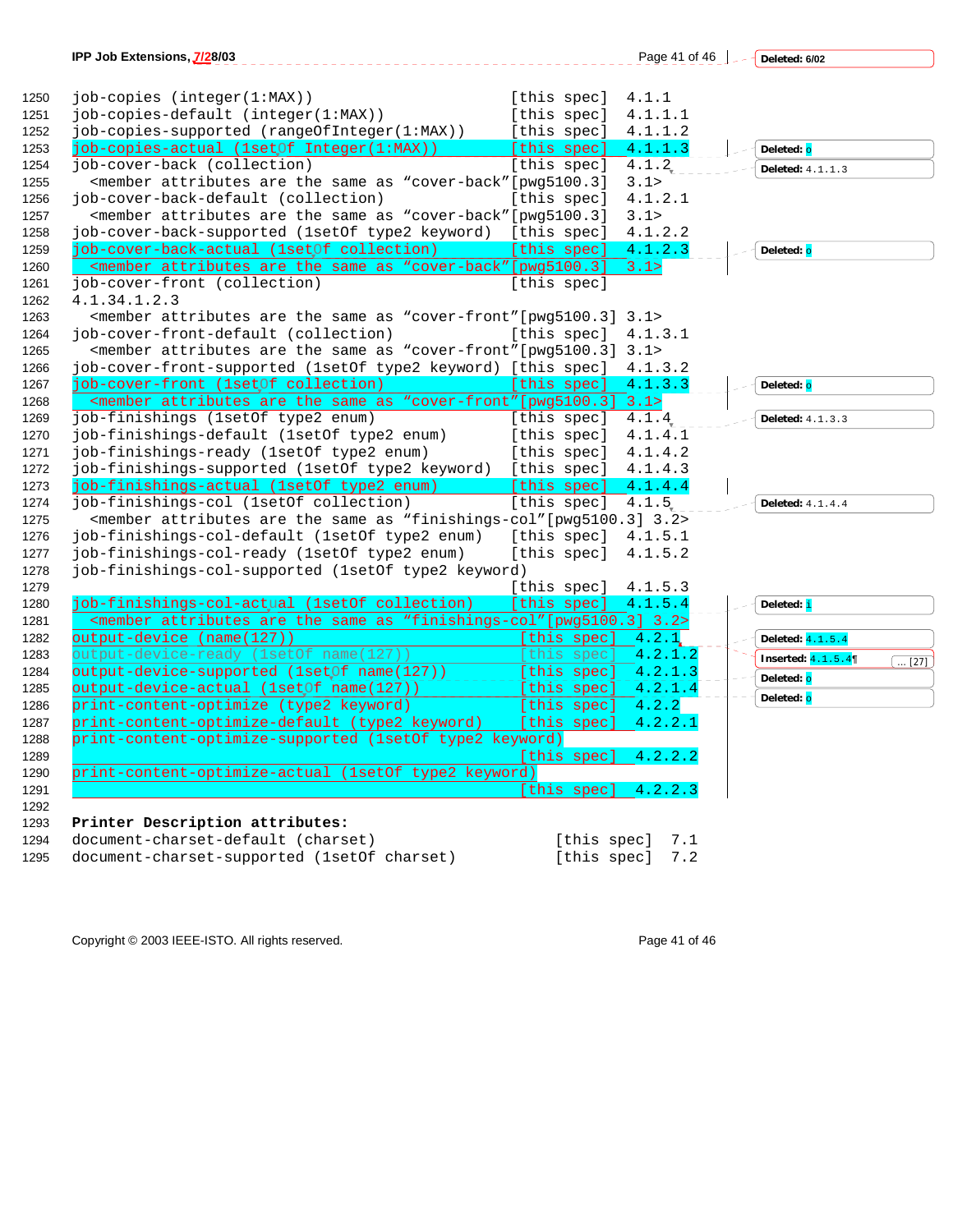|      | Page 42 of 46                                                                                                              |                     | IPP Job Extensions, 7/28/03 | Deleted: 6                                            |
|------|----------------------------------------------------------------------------------------------------------------------------|---------------------|-----------------------------|-------------------------------------------------------|
|      |                                                                                                                            |                     |                             | Deleted: 02                                           |
| 1296 | document-digital-signature-default (type2 keyword)                                                                         | [this spec]         | 7.3                         |                                                       |
| 1297 | document-digital-signature-supported (1setOf type2 keyword)                                                                |                     |                             |                                                       |
| 1298 |                                                                                                                            | [this spec]         | 7.4                         |                                                       |
| 1299 | document-format-details-default (collection)                                                                               | [this spec]         | 7.5                         |                                                       |
| 1300 | <member "document-format-details"<="" are="" as="" attributes="" same="" td="" the=""><td></td><td></td><td></td></member> |                     |                             |                                                       |
| 1301 |                                                                                                                            | [this spec] $3.2.5$ |                             |                                                       |
| 1302 | document-format-details-supported (1setOf type2 keyword)                                                                   |                     |                             |                                                       |
| 1303 |                                                                                                                            | [this spec]         | 7.6                         |                                                       |
| 1304 | document-format-version-default (text(127))                                                                                | [this spec]         | 7.7                         |                                                       |
| 1305 | document-format-version-supported (1setOf text(127)) [this spec]                                                           |                     | 7.8                         |                                                       |
| 1306 | document-natural-language-default (naturalLanguage)                                                                        | [this spec]         | 7.9                         |                                                       |
| 1307 | document-natural-language-supported (1setOf naturalLanguage)                                                               |                     |                             |                                                       |
| 1308 |                                                                                                                            | [this spec]         | 7.10                        |                                                       |
| 1309 |                                                                                                                            |                     |                             | Deleted: output-device-                               |
| 1310 | Operation attributes:                                                                                                      |                     |                             | requested-supported (lsetOf<br>name(127)) [this spec] |
| 1311 | document-charset (charset)                                                                                                 | [this spec]         | 3.2.2                       | 7.12                                                  |
| 1312 | document-digital-signature (type2 keyword)                                                                                 | [this spec]         | 3.2.3                       | $\blacksquare$                                        |
| 1313 | document-format-details (1setOf collection)                                                                                | [this spec]         | 3.2.5                       |                                                       |
| 1314 | document-source-application-name (name(MAX))                                                                               | [this spec]         | 3.2.5.1                     |                                                       |
| 1315 | document-source-application-version (text(127))                                                                            |                     |                             |                                                       |
| 1316 |                                                                                                                            | [this spec]         | 3.2.5.2                     |                                                       |
| 1317 | document-source-os-name (name(40))                                                                                         | [this spec]         | 3.2.5.3                     |                                                       |
| 1318 | document-source-os-version (text(40))                                                                                      | [this spec]         | 3.2.5.4                     |                                                       |
| 1319 | document-format (mimeMediaType)                                                                                            | [this spec]         | 3.2.5.5                     |                                                       |
| 1320 | document-format-device-id (text(127))                                                                                      | [this spec]         | 3.2.5.6                     |                                                       |
| 1321 | document-format-version (text(127)                                                                                         | [this spec]         | 3.2.5.7                     |                                                       |
| 1322 | document-natural-language (1setOf naturalLanguage)                                                                         |                     |                             |                                                       |
| 1323 |                                                                                                                            | [this spec]         | 3.2.5.8                     |                                                       |
| 1324 | document-format-version (text(127))                                                                                        | [this spec]         | 3.2.6                       |                                                       |
| 1325 | document-natural-language (naturalLanguage)                                                                                | [this spec]         | 3.2.9                       |                                                       |
| 1326 | job-mandatory-attributes (1setOf type2 keyword)                                                                            | [this spec]         | 3.1.2                       | Deleted: output-device-                               |
| 1327 | 12.2 Keyword attribute values                                                                                              |                     |                             | requested                                             |
|      |                                                                                                                            |                     |                             | Deleted: output-device<br>(name(127))                 |
| 1328 | document-digital-signature (type2 keyword)                                                                                 | [this spec]         | 3.2.3                       | [this spec]<br>1.1.1                                  |
| 1329 | document-digital-signature-default (type2 keyword)                                                                         |                     |                             | Inserted: output-device                               |
| 1330 |                                                                                                                            | [this spec]         | 7.3                         |                                                       |
| 1331 | document-digital-signature-supported (1setOf type2 keyword)                                                                |                     |                             |                                                       |
| 1332 |                                                                                                                            | [this spec]         | 7.4                         |                                                       |
| 1333 | dss                                                                                                                        | [this spec]         | 3.2.3                       |                                                       |
| 1334 | none                                                                                                                       | [this spec]         | 3.2.3                       |                                                       |
| 1335 | pgp                                                                                                                        | [this spec]         | 3.2.3                       |                                                       |
| 1336 | smime                                                                                                                      | [this spec]         | 3.2.3                       |                                                       |
| 1337 | xmldsig                                                                                                                    | [this spec]         | 3.2.3                       |                                                       |
| 1338 |                                                                                                                            |                     |                             |                                                       |
| 1339 | document-format-details-supported (1setOf type2 keyword)                                                                   |                     |                             |                                                       |
| 1340 |                                                                                                                            | [this spec]         | 7.6                         |                                                       |
|      |                                                                                                                            |                     |                             |                                                       |

Page 42 of 46 Copyright © 2003 IEEE-ISTO. All rights reserved.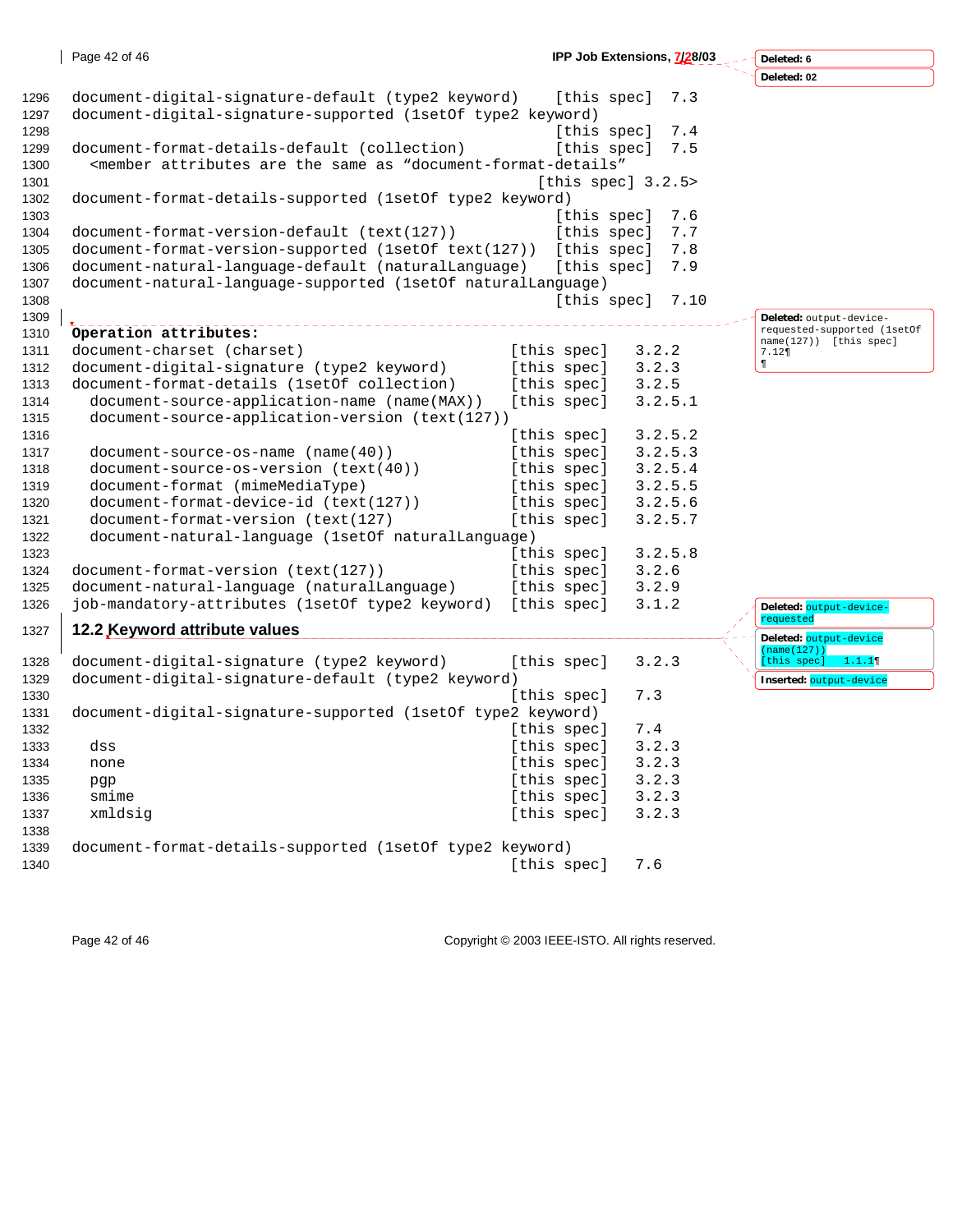|      | IPP Job Extensions, 7/28/03                                                                      |             | Page 43 of 46 | Deleted: 6/02        |
|------|--------------------------------------------------------------------------------------------------|-------------|---------------|----------------------|
|      |                                                                                                  |             |               |                      |
| 1341 | document-source-application-name                                                                 | [this spec] | 7.6           |                      |
| 1342 | document-source-application-version                                                              | [this spec] | 7.6           |                      |
| 1343 | document-source-os-name                                                                          | [this spec] | 7.6           |                      |
| 1344 | document-source-os-version                                                                       | [this spec] | 7.6           |                      |
| 1345 | document-format                                                                                  | [this spec] | 7.6           |                      |
| 1346 | document-format-device-id                                                                        | [this spec] | 7.6           |                      |
| 1347 | document-format-version                                                                          | [this spec] | 7.6           |                      |
| 1348 | document-natural-language                                                                        | [this spec] | 7.6           |                      |
| 1349 |                                                                                                  |             |               |                      |
| 1350 | job-cover-back-supported (1setOf type2 keyword)                                                  | [this spec] | 4.1.2.2       |                      |
| 1351 | <same "cover-back-supported"<="" as="" td=""><td>[pwg5100.3]</td><td>3.1.4</td><td></td></same>  | [pwg5100.3] | 3.1.4         |                      |
| 1352 | job-cover-front-supported (1setOf type2 keyword)                                                 | [this spec] | 4.1.2.2       |                      |
| 1353 | <same "cover-front-supported"<="" as="" td=""><td>[pwg5100.3]</td><td>3.1.4</td><td></td></same> | [pwg5100.3] | 3.1.4         |                      |
| 1354 | job-mandatory-attributes (1setOf type2 keyword)                                                  | [this spec] | 3.1.2         |                      |
| 1355 | <any attribute="" job="" keyword="" template=""></any>                                           |             |               |                      |
| 1356 |                                                                                                  |             |               |                      |
| 1357 | job-state-reasons (1setOf type2 keyword)                                                         | [rfc2911]   | 4.3.8         |                      |
| 1358 | digital-signature-did-not-verify                                                                 | [this spec] | 6.1           |                      |
| 1359 | digital-signature-type-not-supported                                                             | [this spec] | 6.1           |                      |
| 1360 | errors-detected                                                                                  | [this spec] | 6.1           |                      |
| 1361 | job-digital-signature-wait                                                                       | [this spec] | 6.1           |                      |
| 1362 | warnings-detected                                                                                | [this spec] | 6.1           |                      |
| 1363 |                                                                                                  |             |               |                      |
| 1364 | media (type2 keyword   name(MAX))                                                                | [rfc2911]   | 4.2.11        |                      |
| 1365 | choice_iso_a4_210x297mm_na_letter_8.5x11in                                                       | [this spec] | 6.2           |                      |
| 1366 | print-content-optimize (type2 keyword)                                                           | [this spec] | 4.2.2         |                      |
| 1367 | photo.                                                                                           | this spec]  | 4.2.2         | Formatted: Highlight |
| 1368 | graphic                                                                                          | [this spec] | 4.2.2         | Formatted: Highlight |
| 1369 | text                                                                                             | this specl  | 4.2.2         |                      |
| 1370 | text-and-graphic                                                                                 | this specl  | 4.2.2         |                      |

### **12.3 Enum Attribute Values**

1373 The following table lists all the new enum attribute values defined in this document as additional type2 enum values. 1374 These are to be registered according to the procedures in RFC 2911 [rfc2911] section 6.1. 

| 1376 | job-finishings (1set 0f type 2 enum)                                                     | [this spec] $4.1.3.3$ |
|------|------------------------------------------------------------------------------------------|-----------------------|
| 1377 | job-finishings-default (1setOf type2 enum)                                               | [this spec] $4.1.4.1$ |
| 1378 | job-finishings-ready (1setOf type2 enum)                                                 | [this spec] $4.1.4.2$ |
| 1379 | job-finishings-supported (1set of type2 enum)                                            | [this spec] $4.1.4.3$ |
| 1380 | <enum "finishings"="" are="" as="" same="" the="" values=""></enum>                      |                       |
| 1381 |                                                                                          |                       |
| 1382 | job-finishings-col-supported (1set of type2 keyword)                                     |                       |
| 1383 |                                                                                          | [this spec] $4.1.5.3$ |
| 1384 | <same "finishing-col-supported"<="" as="" for="" td=""><td>[pwg5100.3] 3.2.5</td></same> | [pwg5100.3] 3.2.5     |

Copyright © 2003 IEEE-ISTO. All rights reserved. expansion of the extendio of 46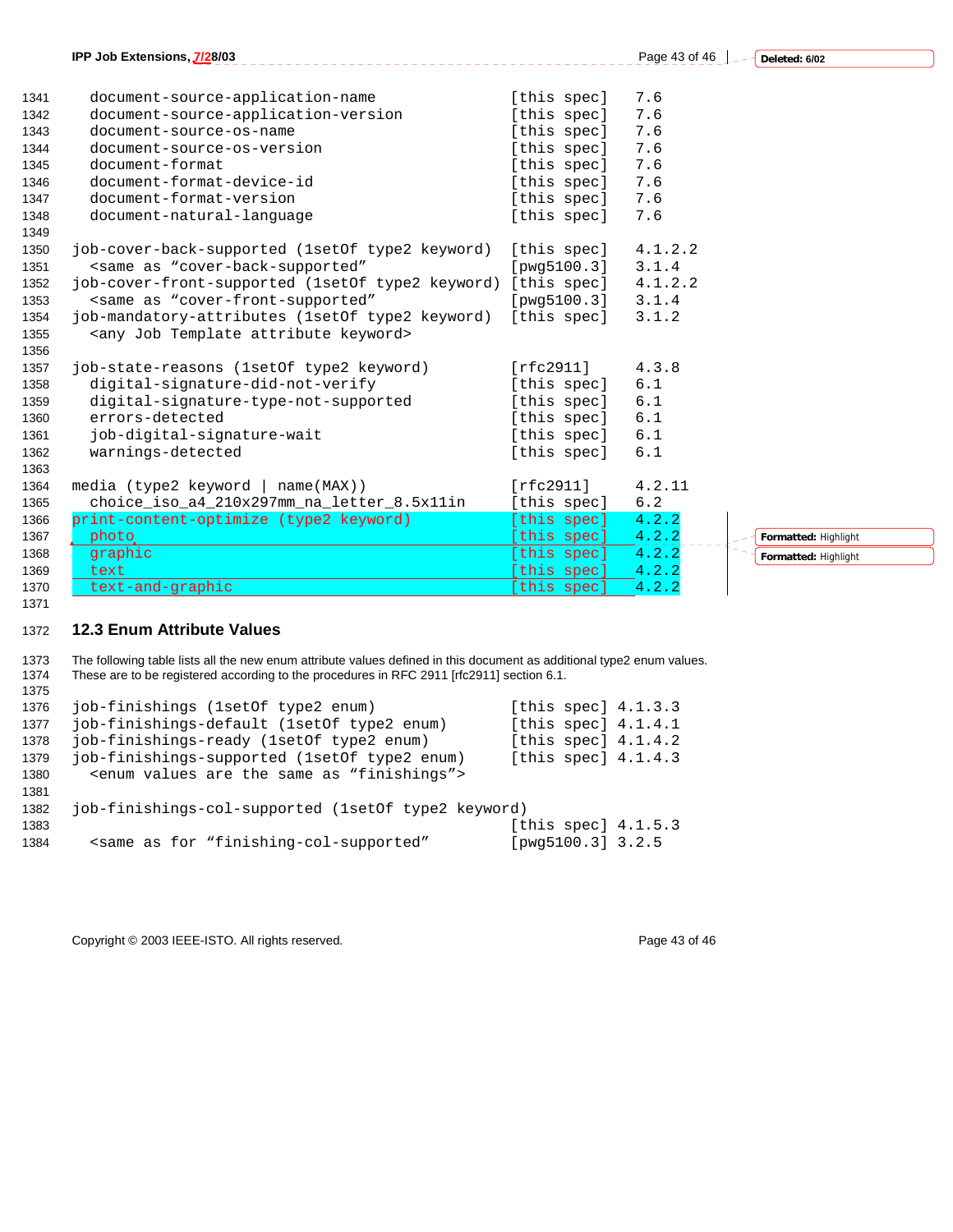**Deleted: 6 Deleted: 02**

# 1385 **13 Internationalization Considerations**

1386 The internationalization considerations for the extensions defined in this specification are the same as for handling 1387 the Job object in [rfc2911].

# 1388 **14 Security Considerations**

1389 This specification adds no more security burden on Printer implementations than does [rfc2911].

#### 1390 **15 Contributors**

- 1391 Don Fullman, Xerox<br>1392 Ira McDonald, High I
- Ira McDonald, High North
- 1393 Dennis Carney, IBM

# 1394 **16 Acknowledgments**

# 1395 **17 Author's Address**

| 1396 | Tom Hastings                       |
|------|------------------------------------|
| 1397 | <b>Xerox Corporation</b>           |
| 1398 | 737 Hawaii St.                     |
| 1399 | El Segundo, CA 90245               |
| 1400 |                                    |
| 1401 | Phone: 310 333-6413                |
| 1402 | Fax: 310 333-5514                  |
| 1403 | e-mail: hastings@cp10.es.xerox.com |
| 1404 |                                    |
| 1405 | Peter Zehler                       |
| 1406 | <b>Xerox Corporation</b>           |
| 1407 | MS: 0128-30E                       |
| 1408 | 800 Phillips Road                  |
| 1409 | Webster, NY 14580-9701             |
| 1410 |                                    |
| 1411 | Phone: 1+585+2658755               |
| 1412 | Fax:                               |
| 1413 | e-mail: PZehler@crt.xerox.com      |
| 1414 |                                    |

# 1415 **18 Annex A: Additional requirements for a revision of the PWG IEEE/ISTO**  1416 **5101.1 Candidate Standard [pwg5101.1] to add the new 'choice\_xxx'**

1417 This section also generalizes the choice mechanism for inclusion in a revision to the PWG IEEE/ISTO 5101.1

1418 Candidate Standard [pwg5101.1]. This specification gives the *outline* of the proposed addition to [pwg5101.1] for

- information only, in order to agree to the one new value defined for use with IPPFAX, namely,
- 1420 **'choice\_iso\_a4\_210x297mm\_na\_letter\_8.5x11in'.**

#### 1421 The proposed extension to [pwg5101.1] will have the following requirements:

Page 44 of 46 Copyright © 2003 IEEE-ISTO. All rights reserved.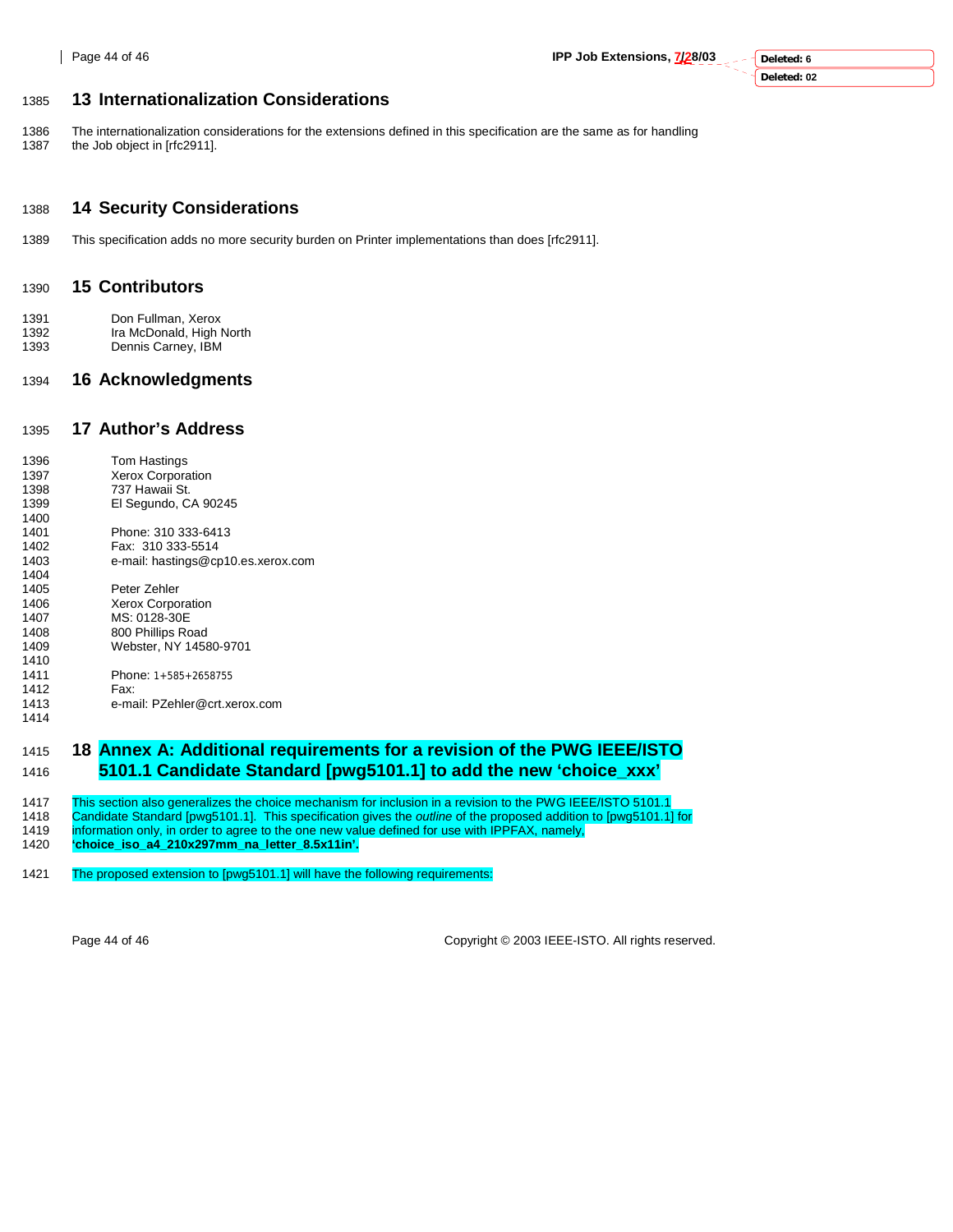| 1422<br>1423                         |    | The ABNF will be extended to define the various of prefix to introduce a list of choices of self describing<br>names.                                                                                                                                                                                                                                                                                                                                                                                    |
|--------------------------------------|----|----------------------------------------------------------------------------------------------------------------------------------------------------------------------------------------------------------------------------------------------------------------------------------------------------------------------------------------------------------------------------------------------------------------------------------------------------------------------------------------------------------|
| 1424                                 |    | Following the verticle reads will be two or more fully self describing names, including all three fields.                                                                                                                                                                                                                                                                                                                                                                                                |
| 1425<br>1426                         | З. | The order of the list of fully self describing names MUST be in alphabetic order, so that there is only one<br>canonical order for each list of choices.                                                                                                                                                                                                                                                                                                                                                 |
| 1427<br>1428                         | 4. | Printer MAY support dynamic combinations of supported values or MAY support the entire choice value as a<br>conventional keyword which it simply matches for validation purposes.                                                                                                                                                                                                                                                                                                                        |
| 1429<br>1430                         | 5. | Printer MUST map the choice value to a particular supported value when selecting the actual media for<br>marking.                                                                                                                                                                                                                                                                                                                                                                                        |
| 1431<br>1432<br>1433<br>1434<br>1435 | 6. | If the Printer supports a 'choice xxx' "media" attribute value and the "media-ready" Printer attribute, the<br>Printer MUST include the 'choice xxx' value in its "media-ready" Printer attribute as well as the currently<br>loaded value(s) when at least one of the members of a choice value is ready. For example, if<br>'iso a4 210x297mm' is loaded, then the "media-ready" Printer attribute MUST include the<br>'iso a4 210x297mm' and the 'choice iso a4 210x297mm na letter 8.5x11in' values. |

# 1436 **19 Annex B: Change Log (informative - to be removed before publication)**

1437 The following summaries of the changes in chronological order:

- 1438 Version 0.1, 18 May 2003:
- 1439 1. Split document out of Document Object specification.<br>1440 2. Moved "document-format-target" and "document-form
- 2. Moved "document-format-target" and "document-format-version-target" from the Job Template section to the 1441 Operation Attributes section so that it can be supplied with Document Creation operations and so that it<br>1442 MUST be honored, even if "job-attribute-fidelity" is 'false' or omitted. 1442 MUST be honored, even if "job-attribute-fidelity" is 'false' or omitted.
- 3. Removed all Document Description attributes and the concept of Job Level and Document Level. That 1444 terminology is introduced in the Document Object spec [ippdoc]. Now [ippdoc] is only an Informative 1445 Reference, not a Normative Reference.
- 1447 Version 0.2, 19 May 2003:<br>1448 1. Did *not* include the

1446

- 1. Did not include the document-format-target and document-format-version-target attributes. PSI has their own 1449 definitions and we can avoid the discussion as to whether they should be Document Template attributes or Operation attributes on Document Creation operations and whether there should be a "document-format-1451 target-default" and a "document-format-version-target-default". 1452
- 
- 1453 Version 0.3, 28 May 2003:<br>1454 Agreements reaches at the Agreements reaches at the May 28, 2003 telecon:
- 1455 1. Moved the Close-Job operation to the futures specification.
- 1456 2. Added the "pages-per-subset" Job Template from [pwg5100.4]. See Appendix B section **Error! Reference**  1457 **source not found.** for the minor differences.
	- 3. Added the terms: "Best Effort, Finished Document, Page, Page Subset, and Sheet.
- 1459 4. Clarified the conformance relationships between "xxx" Operation attributes and their corresponding "xxx-1460 default" and "xxx-supported" Printer attributes.
	- 5. Added rationale for each missing "xxx-default" and "xxx-supported" attribute.
- 1462 6. Added 'errors-detected' and 'warnings-detected' "job-state-reasons" values.<br>1463 7. Added the new **'choice iso a4 210x297mm na letter 8.5x11in'** "media" 1463 7. Added the new **'choice\_iso\_a4\_210x297mm\_na\_letter\_8.5x11in'** "media" attribute value which is a choice
	- of two approximately equal media.
- 1465 8. Added the requirements for choice media keyword values for inclusion in a revision of the PWG IEEE-ISTO 1466 5101.1.

Copyright © 2003 IEEE-ISTO. All rights reserved. Copyright C 2003 IEEE-ISTO. All rights reserved.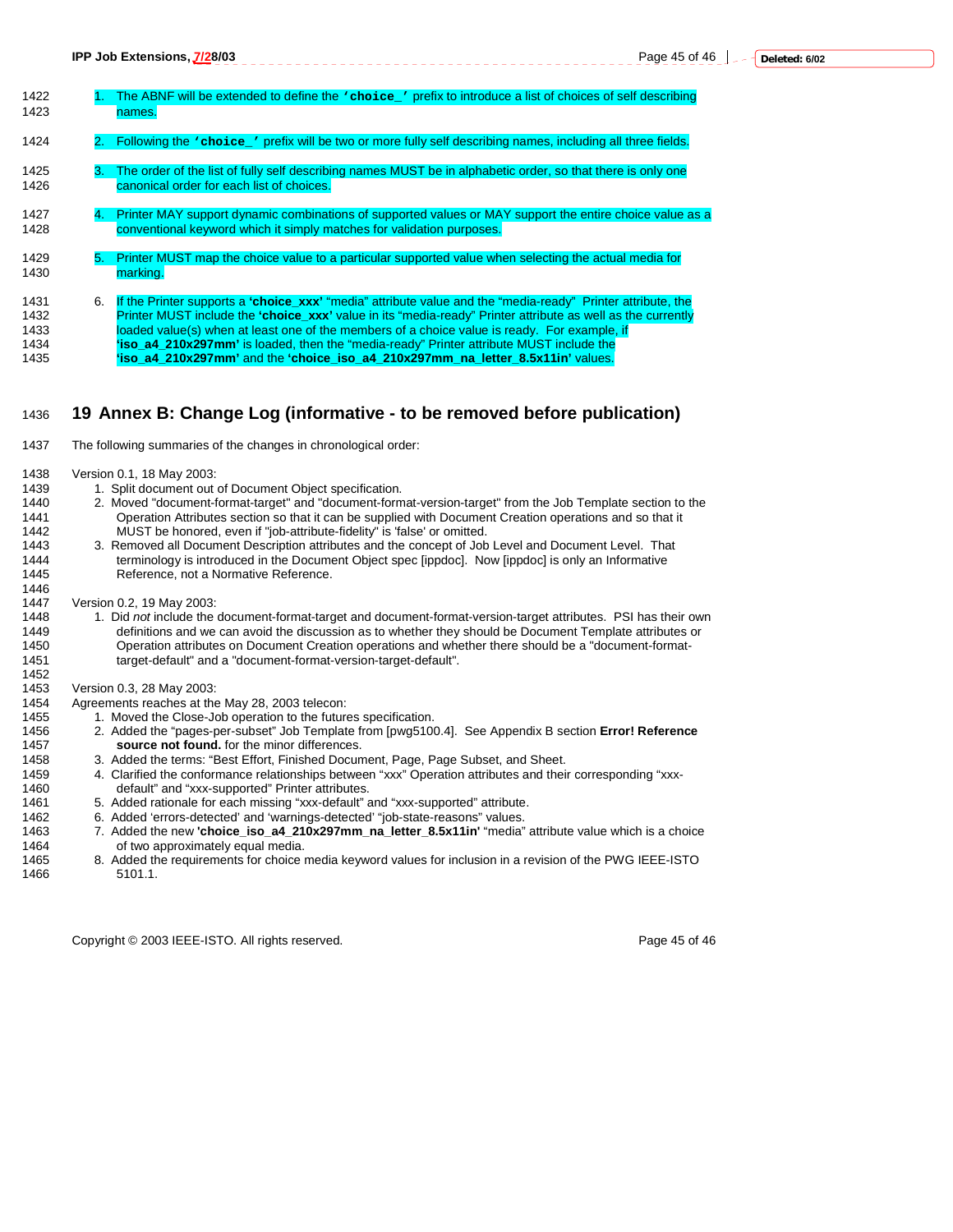**Deleted: 6**

|      |                |                                                                                                                   | Deleted: 02                                                       |
|------|----------------|-------------------------------------------------------------------------------------------------------------------|-------------------------------------------------------------------|
| 1467 |                | 9. Changed the "document-format-implemented" member attribute from 1setOf mimeMediaType to                        |                                                                   |
| 1468 |                | mimeMediaType since it is the key attribute value.                                                                |                                                                   |
| 1469 |                | 10. Added another "document-format-implemented" example.                                                          |                                                                   |
| 1470 |                | 11. Updated the IANA section to agree with the additions.                                                         |                                                                   |
| 1471 |                |                                                                                                                   |                                                                   |
| 1472 |                | Version 0.4, June 4, 2003:                                                                                        |                                                                   |
| 1473 |                | 1. Moved "document-format-details-implemented" Printer Description attribute to Futures.                          |                                                                   |
| 1474 |                | 2. Moved "pages-per-subset" (1setOf integer(1:MAX)) Job Template attribute to Futures.                            |                                                                   |
| 1475 |                | 3. Removed all CONDITIONALLY REQUIRED and CMUST statements and made them OPTIONAL and MAY.                        |                                                                   |
| 1476 |                | Added a statement of the intent for these attributes, so avoid the conformance statement problems for this        |                                                                   |
| 1477 |                | specification which is just a list of OPTIONAL attributes.                                                        |                                                                   |
| 1478 |                | 4. Removed the new terms "Honor" and "Best Effort", since they are synonym for "Support" and the opposite. It     |                                                                   |
| 1479 |                | is confusing to have synonyms.                                                                                    |                                                                   |
| 1480 |                | 5. Added all of the new Operation/Job Description attributes that describe Documents to be supplied in Job        |                                                                   |
| 1481 |                | Creation operations and copied to the corresponding Job Description attributes as <i>default</i> values for the   |                                                                   |
| 1482 |                | Document(s) of the Job.                                                                                           |                                                                   |
| 1483 |                | 6. Added "output-device-default" and "output-device-supported" Printer attribute to provide the default for both  |                                                                   |
| 1484 |                | the "output-device" Operation attribute and the "output-device-assigned" Job Description attribute.               | Deleted: output-device-requested                                  |
| 1485 |                | 7. Added "document-message" and "document-name" as Operation/Job Description default Document                     |                                                                   |
| 1486 |                | attributes for the Job.                                                                                           |                                                                   |
| 1487 |                | 8. Clarified that the 'none' value of the "document-digital-signature" must be implemented, but the administrator |                                                                   |
| 1488 |                | MAY remove the 'none' value in order to require signatures to be used.                                            |                                                                   |
| 1489 |                | 9. Sated that all supplied member attributes of the "document-format-details" Operation attribute MUST have a     |                                                                   |
| 1490 |                | value, i.e., MUST NOT be empty.                                                                                   |                                                                   |
| 1491 |                | 10. Normalized all of the Application Names and versions and Operating System Name values from the IANA           |                                                                   |
| 1492 |                | Registry to lower case, as is done with most other IPP attributes, in order to facilitate matching.               |                                                                   |
| 1493 |                | Moved the requirements for the new 'choice_xxx' values to be added to PWG 5101.1.                                 |                                                                   |
| 1494 |                |                                                                                                                   |                                                                   |
| 1495 |                | Version 0.6, July 26, 2003:                                                                                       |                                                                   |
| 1496 | 1 <sub>1</sub> | Changed "output-device-requested" to "output-device"                                                              |                                                                   |
| 1497 | 2.             | Made "output-device" a Job Template attribute, instead of an Operation attribute for the following two            |                                                                   |
| 1498 |                | reasons: (1) so that it can be used at the Sheet level in "overrides" to print a Sheet containing color pages or  |                                                                   |
| 1499 |                | a color printer while the other Sheets are printed on a black and white printer and (2) so that the "output-      |                                                                   |
| 1500 |                | device-actual" can be used to indicate the actual device(s) used, since [rfc2911] "output-device-assigned" is     |                                                                   |
| 1501 |                | only single valued.                                                                                               |                                                                   |
| 1502 | З.             | <b>Updated introduction</b>                                                                                       |                                                                   |
| 1503 |                | Added xxx-supplied to Job Description & updated table 5                                                           |                                                                   |
| 1504 | 5.             | "output-device-default" explicitly prohibited & split out into its own section                                    |                                                                   |
| 1505 | 6.             | Added "output-device" multivalue issue/resolution.                                                                |                                                                   |
| 1506 | $\bullet$      | Added overrides summary and scoping of new attributes                                                             |                                                                   |
| 1507 | 8.             | Added "-actual"s                                                                                                  |                                                                   |
| 1508 |                | Added "output-device-ready" Job Template Printer attribute.                                                       | Formatted: Bullets and Numbering                                  |
| 1509 |                | 10. Added Section 8 "Override Scope of Attributes"                                                                |                                                                   |
| 1510 |                | 11. Added "print-content-optimized                                                                                | Formatted: Bullets and Numbering                                  |
| 1511 |                |                                                                                                                   | Deleted: ¶                                                        |
|      |                |                                                                                                                   | Version 0.5, June 9, 2003:¶                                       |
|      |                |                                                                                                                   | added xxx-supported as Job<br>Description attributes for specific |
|      |                |                                                                                                                   | operational attributes that apply to                              |
|      |                |                                                                                                                   | documents within the Job                                          |

Page 46 of 46 Copyright © 2003 IEEE-ISTO. All rights reserved.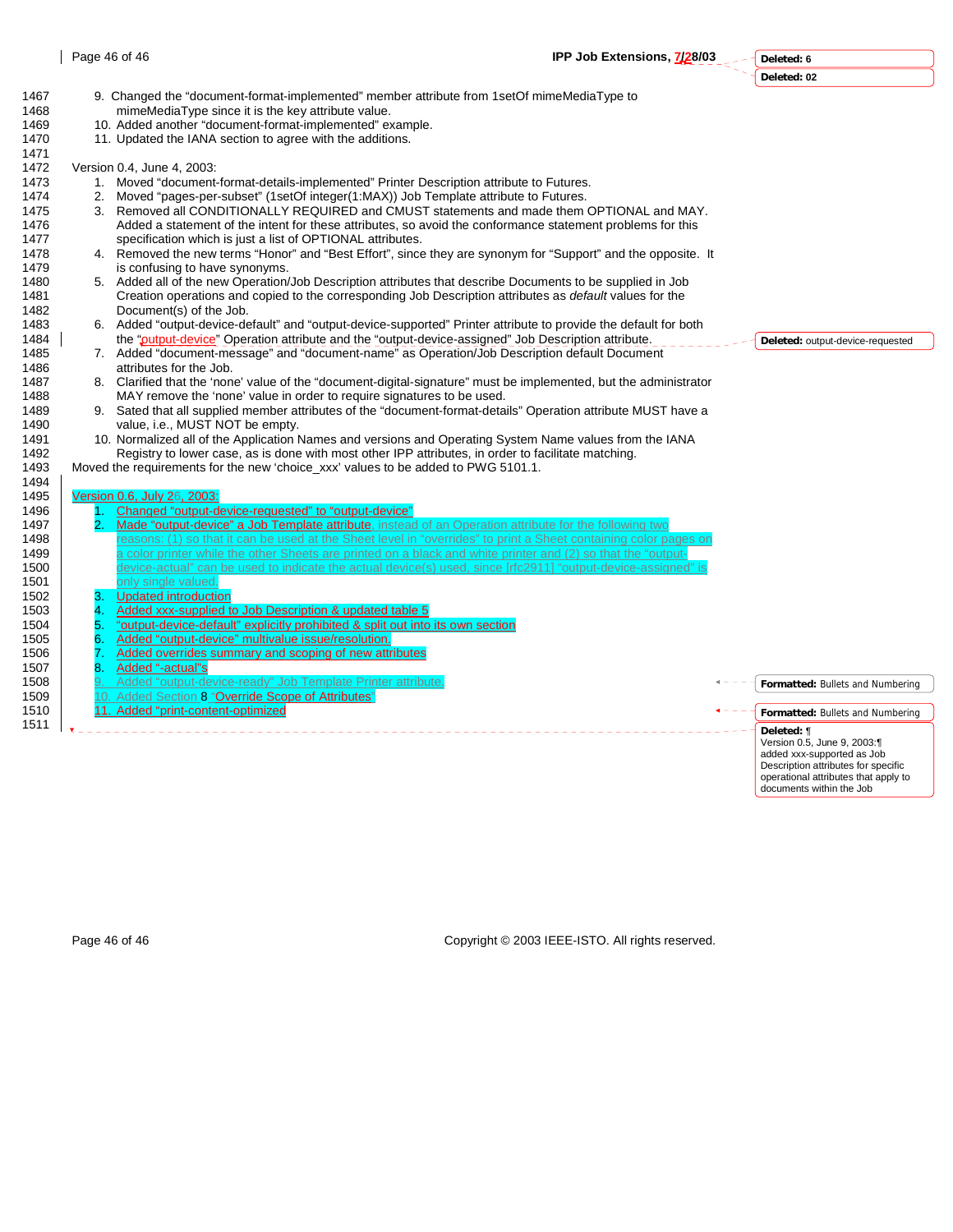| Page 13: [1] Inserted                                                                        | Peter Zehler | 7/24/2003 11:32 AM |  |  |  |
|----------------------------------------------------------------------------------------------|--------------|--------------------|--|--|--|
| <b>NOTE: The following operational attribute has a corresponding Job Template attributes</b> |              |                    |  |  |  |

**Page 22: [2] Inserted Peter Zehler 7/2/2003 9:21 AM** 

# **output-device (name(127))**

This OPTIONAL Operation attribute specifies the name of the target output device for a Printer that fans-out to multiple devices (see [rfc2911] section 2.1). This allows the client to control which output device the Printer selects. If this attribute is omitted, the Printer selects whichever output device seems best for the job in an implementation dependent manner. The client can discover which output devices the Printer supports by querying the Printer's "output-device-supported" Printer attribute (see section 7.11).

If the Printer supports this Operation attribute, the Printer MUST support the "outputdevice-assigned" Job Description attribute with the same values (see [rfc2911] section 4.3.13). See section 4.1.6 for additional information on "output-device" and related attributes.

ISSUE01: The Job Description attribute "output-device-assigned" is single-valued even though "output-device" can be supplied at the Job, Document and page Override (i.e. sheet) level. Proposed resolution: Leave the Job Description attribute single-valued. This will prevent any interoperability problems with existing implementations. It will also handle the majority of uses. Add a single-valued Document Description attribute in [ippdoc] to handle document level. Implementations that allow the routing of individual sheets should be capable of implementing "-actuals". Even if they don't the "overrides" Template attribute will contain the requested output devices.

|                                                             | Page 28: [3] Deleted                                                                 | Peter Zehler                                                    |        | 7/1/2003 8:53 AM   |         |
|-------------------------------------------------------------|--------------------------------------------------------------------------------------|-----------------------------------------------------------------|--------|--------------------|---------|
|                                                             | output-device-requested                                                              | name(127)                                                       | client | <b>MAY</b>         | § 5.1.4 |
|                                                             | Page 35: [4] Deleted                                                                 | Thomas N. Hastings                                              |        | 7/26/2003 11:04 PM |         |
| Job                                                         |                                                                                      | Job Template Attributes that operate on whole Jobs are not      |        |                    |         |
|                                                             | applicable as page overrides.                                                        |                                                                 |        |                    |         |
|                                                             | <b>Document</b>                                                                      | Job Template Attributes that operate on whole Documents are not |        |                    |         |
|                                                             | applicable as page overrides. (The Document Object                                   |                                                                 |        |                    |         |
| [ippdoc] is used to apply overrides at this level.)         |                                                                                      |                                                                 |        |                    |         |
|                                                             | <b>Sheet</b>                                                                         | Job Template Attributes that operate on whole Sheets, such as   |        |                    |         |
|                                                             |                                                                                      | "media" and "finishings". Attributes with this scope MAY        |        |                    |         |
|                                                             |                                                                                      | be included in "overrides".                                     |        |                    |         |
|                                                             | Job Template Attributes that operate on whole Impressions, such<br><b>Impression</b> |                                                                 |        |                    |         |
|                                                             | as "number-up" or "x-side1-image-shift". Attributes with                             |                                                                 |        |                    |         |
|                                                             | this scope MAY be included in "overrides".                                           |                                                                 |        |                    |         |
|                                                             | Page                                                                                 | Job Template Attributes that operate on whole Pages, such as    |        |                    |         |
| "orientation-requested" or "print-quality". Attributes with |                                                                                      |                                                                 |        |                    |         |
| this scope MAY be included in "overrides".                  |                                                                                      |                                                                 |        |                    |         |
|                                                             |                                                                                      |                                                                 |        |                    |         |

| Page 35: [5] Deleted | Thomas N. Hastings | 7/26/2003 11:09 PM |
|----------------------|--------------------|--------------------|
| Compression-supplied |                    |                    |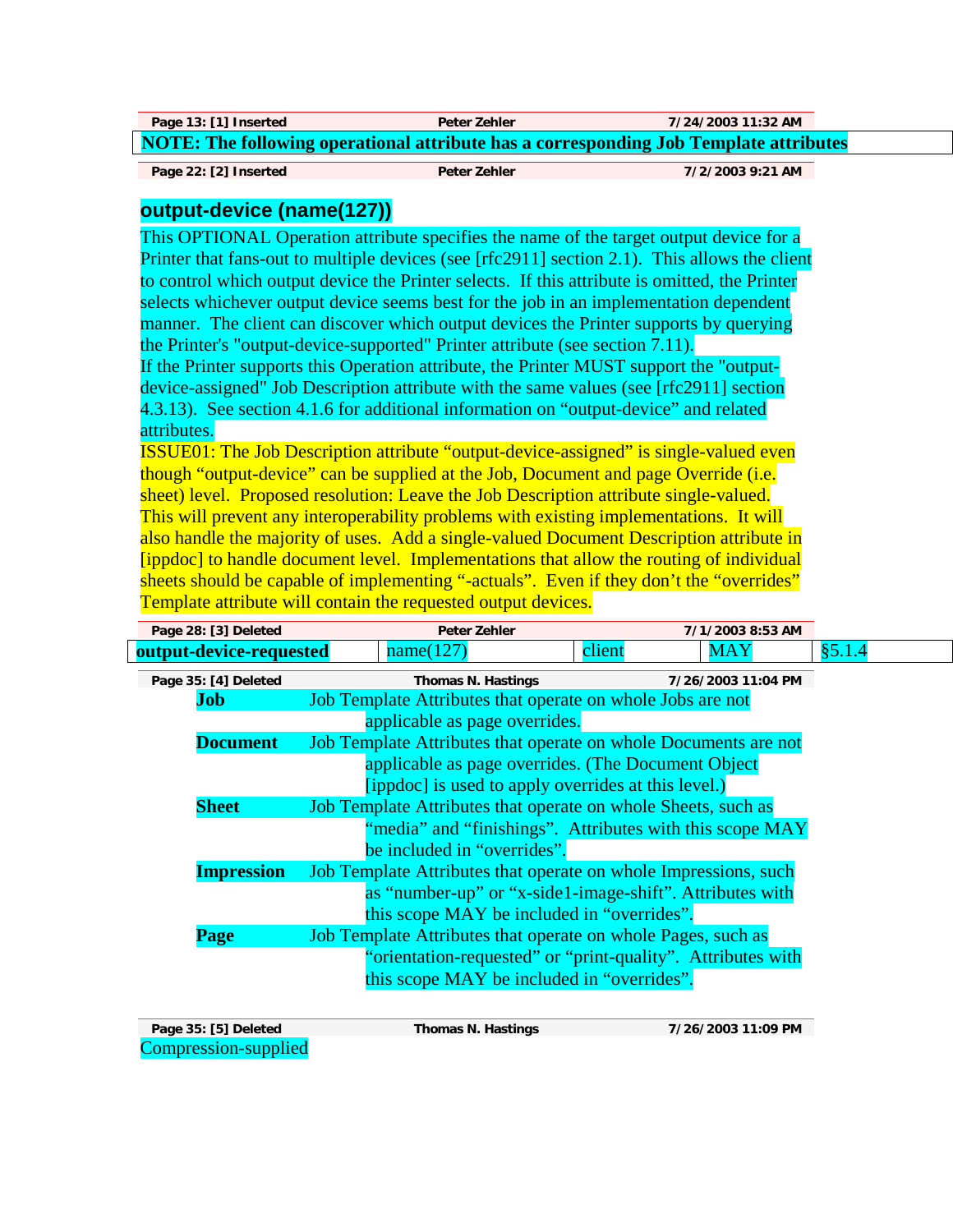| Page 35: [5] Deleted                    | Thomas N. Hastings | 7/26/2003 11:09 PM |
|-----------------------------------------|--------------------|--------------------|
| <b>Document</b>                         |                    |                    |
| Page 35: [6] Deleted                    | Thomas N. Hastings | 7/26/2003 11:09 PM |
| document-charset                        |                    |                    |
| Page 35: [6] Deleted                    | Thomas N. Hastings | 7/26/2003 11:09 PM |
| <b>Document</b>                         |                    |                    |
| Page 35: [7] Deleted                    | Thomas N. Hastings | 7/26/2003 11:09 PM |
| document-charset-supplied               |                    |                    |
| Page 35: [7] Deleted<br><b>Document</b> | Thomas N. Hastings | 7/26/2003 11:09 PM |
| Page 35: [8] Deleted                    | Thomas N. Hastings | 7/26/2003 11:09 PM |
| document-digital-signature              |                    |                    |
| Page 35: [8] Deleted<br><b>Document</b> | Thomas N. Hastings | 7/26/2003 11:09 PM |
| Page 35: [9] Deleted                    | Thomas N. Hastings | 7/26/2003 11:09 PM |
| document-digital-signature-supplied     |                    |                    |
| Page 35: [9] Deleted                    | Thomas N. Hastings | 7/26/2003 11:09 PM |
| <b>Document</b>                         |                    |                    |
| Page 35: [10] Deleted                   | Thomas N. Hastings | 7/26/2003 11:09 PM |
| document-format-details                 |                    |                    |
| Page 35: [10] Deleted                   | Thomas N. Hastings | 7/26/2003 11:09 PM |
| Document                                |                    |                    |
| Page 35: [11] Deleted                   | Thomas N. Hastings | 7/26/2003 11:09 PM |
| document-format-details-supplied        |                    |                    |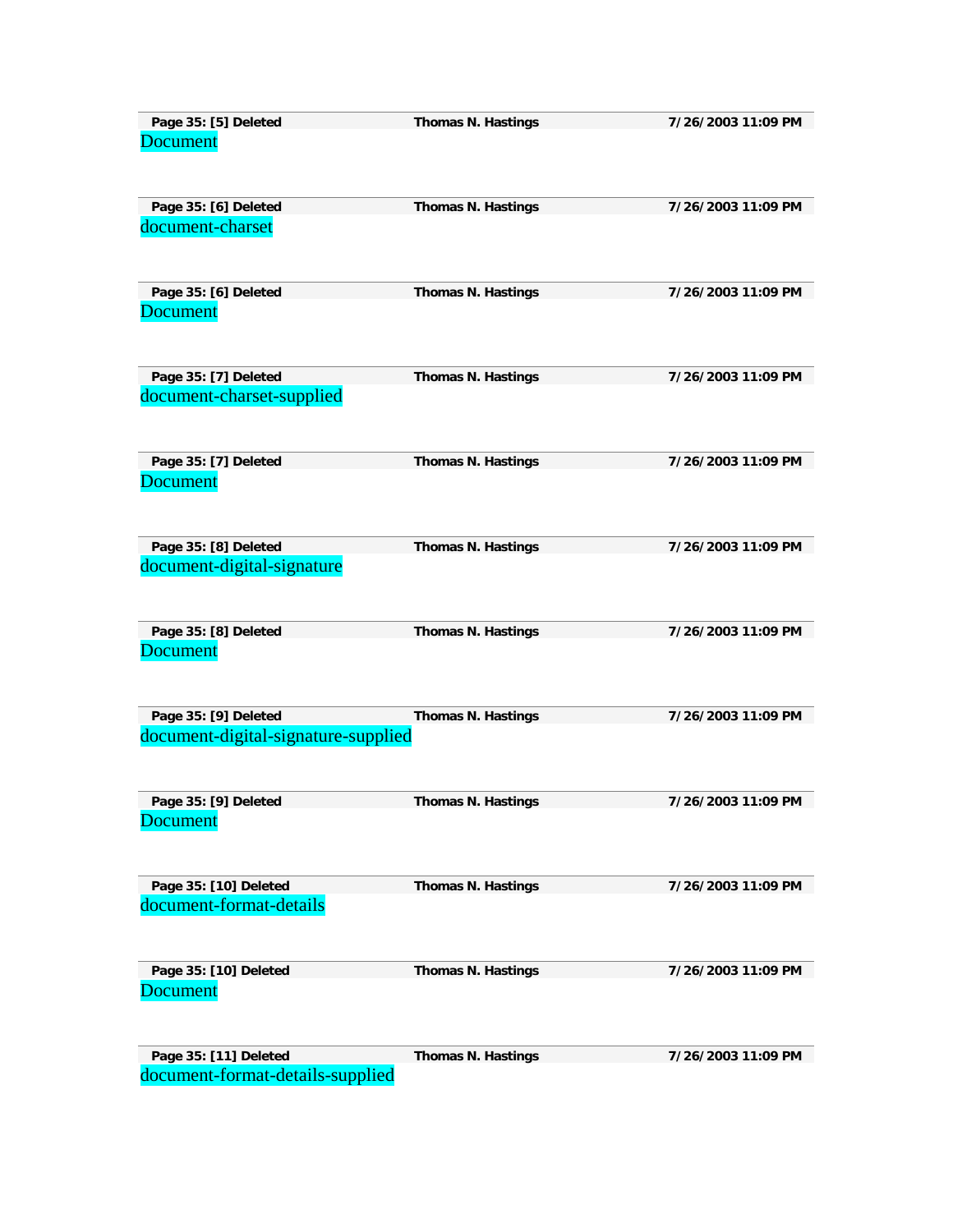| Page 35: [11] Deleted                                     | Thomas N. Hastings | 7/26/2003 11:09 PM |
|-----------------------------------------------------------|--------------------|--------------------|
| <b>Document</b>                                           |                    |                    |
| Page 35: [12] Deleted<br>document-format-supplied         | Thomas N. Hastings | 7/26/2003 11:09 PM |
| Page 35: [12] Deleted<br><b>Document</b>                  | Thomas N. Hastings | 7/26/2003 11:09 PM |
| Page 35: [13] Deleted                                     | Thomas N. Hastings | 7/26/2003 11:09 PM |
| document-format-version                                   |                    |                    |
| Page 35: [13] Deleted<br><b>Document</b>                  | Thomas N. Hastings | 7/26/2003 11:09 PM |
| Page 35: [14] Deleted<br>document-format-version-supplied | Thomas N. Hastings | 7/26/2003 11:09 PM |
| Page 35: [14] Deleted<br><b>Document</b>                  | Thomas N. Hastings | 7/26/2003 11:09 PM |
| Page 35: [15] Deleted                                     | Thomas N. Hastings | 7/26/2003 11:09 PM |
| document-format-natural-language                          |                    |                    |
| Page 35: [15] Deleted                                     | Thomas N. Hastings | 7/26/2003 11:09 PM |
| Document                                                  |                    |                    |
| Page 35: [16] Deleted<br>document-message                 | Thomas N. Hastings | 7/26/2003 11:09 PM |
| Page 35: [16] Deleted<br><b>Document</b>                  | Thomas N. Hastings | 7/26/2003 11:09 PM |
| Page 35: [17] Deleted<br>document-message-supplied        | Thomas N. Hastings | 7/26/2003 11:09 PM |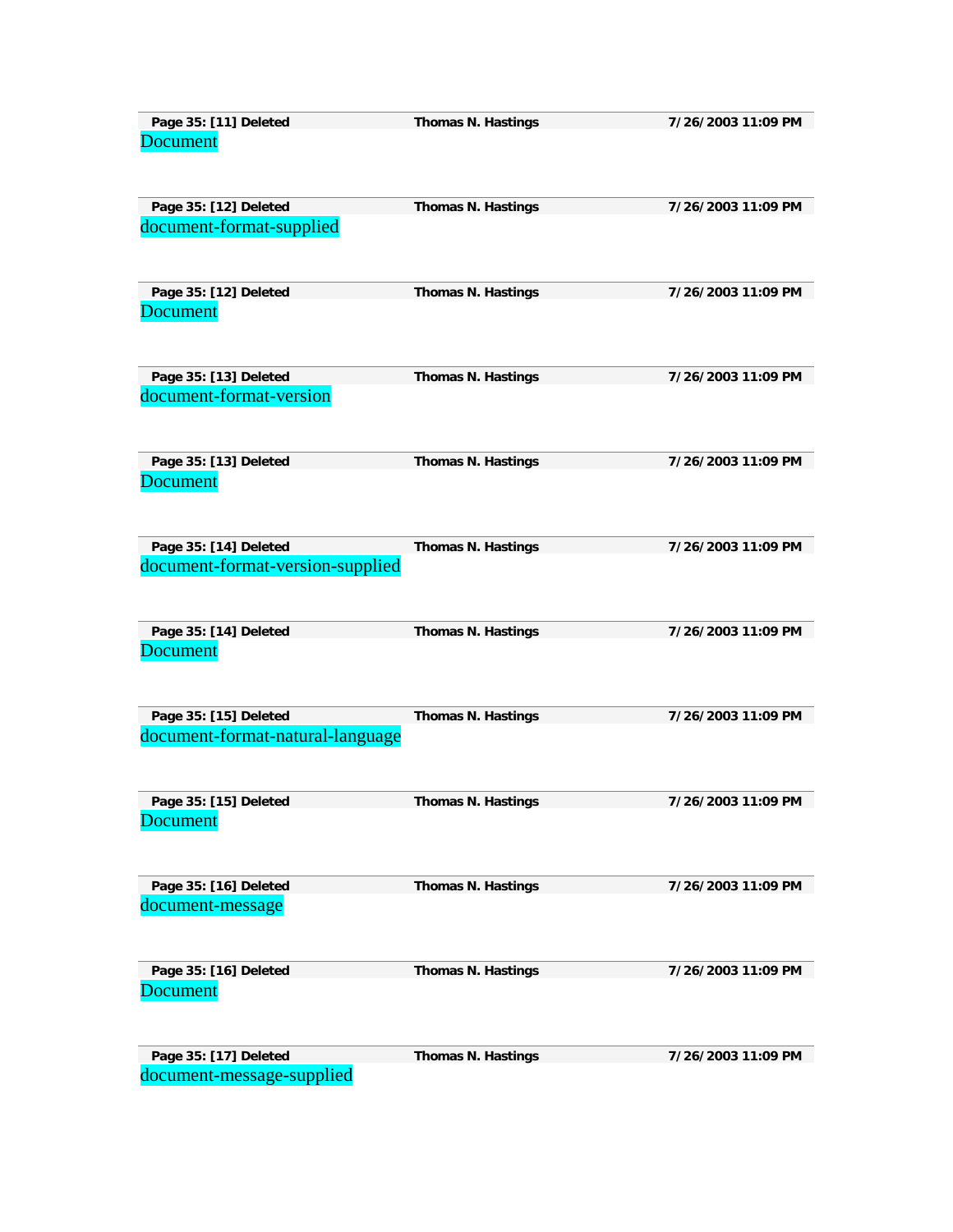| Page 35: [17] Deleted                    | Thomas N. Hastings | 7/26/2003 11:09 PM |
|------------------------------------------|--------------------|--------------------|
| Document                                 |                    |                    |
| Page 35: [18] Deleted                    | Thomas N. Hastings | 7/26/2003 11:09 PM |
| document-name                            |                    |                    |
| Page 35: [18] Deleted<br><b>Document</b> | Thomas N. Hastings | 7/26/2003 11:09 PM |
|                                          |                    |                    |
| Page 35: [19] Deleted                    | Thomas N. Hastings | 7/26/2003 11:09 PM |
| document-name-supplied                   |                    |                    |
| Page 35: [19] Deleted<br><b>Document</b> | Thomas N. Hastings | 7/26/2003 11:09 PM |
|                                          |                    |                    |
| Page 35: [20] Deleted                    | Thomas N. Hastings | 7/26/2003 11:09 PM |
| document-natural-language                |                    |                    |
| Page 35: [20] Deleted<br><b>Document</b> | Thomas N. Hastings | 7/26/2003 11:09 PM |
|                                          |                    |                    |
| Page 35: [21] Deleted                    | Thomas N. Hastings | 7/26/2003 11:09 PM |
| document-natural-language-supplied       |                    |                    |
| Page 35: [21] Deleted                    | Thomas N. Hastings | 7/26/2003 11:09 PM |
| Document                                 |                    |                    |
| Page 35: [22] Deleted                    | Thomas N. Hastings | 7/26/2003 11:09 PM |
| errors-count                             |                    |                    |
| Page 35: [22] Deleted                    | Thomas N. Hastings | 7/26/2003 11:09 PM |
| Job                                      |                    |                    |
| Page 35: [23] Deleted                    | Thomas N. Hastings | 7/26/2003 11:09 PM |
| ipp-attribute-fidelity                   |                    |                    |